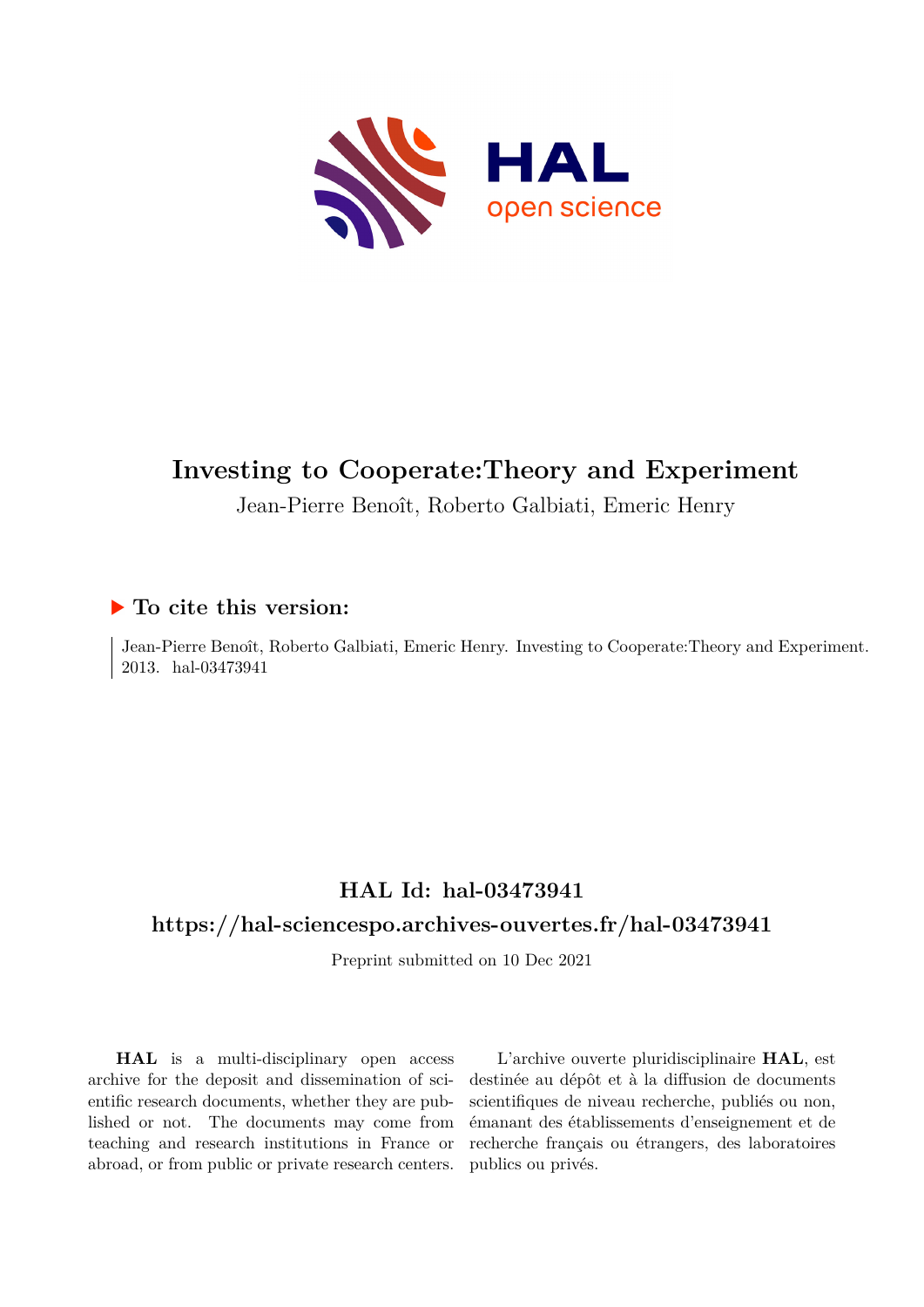# Investing to cooperate: theory and experiment\*<sup>†</sup>

Jean-Pierre Benoît<sup>†</sup>, Roberto Galbiati<sup>§</sup>and Emeric Henry<sup>¶</sup>

#### Abstract

We study theoretically and in a lab-experiment investment decisions in environments where property rights are absent. In our setting a player chooses an investment level before interacting repeatedly with a given set of agents. The investment stochastically affects the payoffs of the game in every subsequent period. We show that investments with less volatile returns are more likely to be observed since they facilitate cooperation. We also show that the investor might be forced to invest more than he would in an environment with legal protection, to keep other players cooperative. Experimental results are broadly consistent with the theoretical findings.

JEL: C72, C73, C91, C92 KEYWORDS: investment, experiments, repeated games, property rights

# 1 Introduction

An entrepreneur considers investing in a foreign country where there is a risk of expropriation. A user of a public good needs to invest to improve its quality in a setting where overuse of the public good is a serious concern. A firm must decide how much to invest in innovation in an environment where intellectual property rights are weak. In these types of situations with weak property rights, how do the characteristics of the environment affect investment?

It is well understood that repeated interactions can serve as a substitute for legal enforcement. In this paper, we examine how informal enforcement, through repeated interactions,

<sup>∗</sup>A previous version of this paper was circulated under the title "Rational Parasites" (CEPR DP 9351) †We thank Sri Srikandan for invaluable help in programming the experiment.

<sup>‡</sup>London Business School

<sup>§</sup>CNRS OSC, Sciences-Po Paris

<sup>¶</sup>Sciences-Po Paris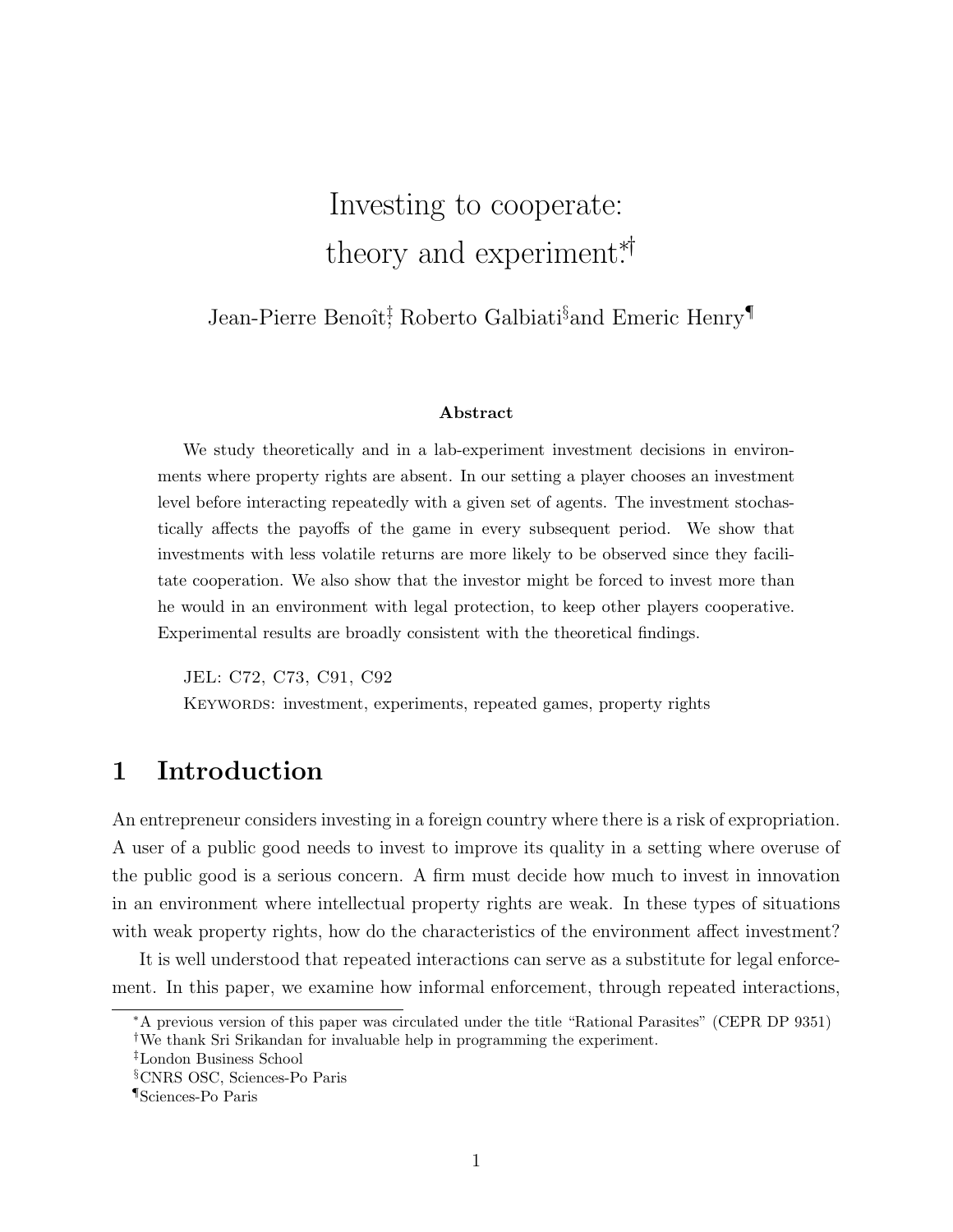affects the initial investment decision. First, we find that, the characteristics of the environment affect investment differently when legal protection is present than when it is absent. In particular, controlling for mean returns, investment is more likely when returns are less volatile, even if agents are risk-neutral. Second, we show that the absence of protection may sometimes foster greater investment and we characterize conditions, based on the shape of returns or characteristics of the game, that lead to these high levels of investment.

We conduct a laboratory experiment and, to some extent, the theoretical framework is built to structure and guide the interpretation of the experiment. Our experiment is designed to understand investment decisions in environments where property rights are absent and this can become a promising avenue of research for providing evidence on an issue extremely difficult to test with field data.<sup>1</sup> The experimental results are broadly consistent with our theoretical findings. Furthermore, the experiment contributes to the growing literature on infinitely repeated games in the lab. Finally, it also has value in shedding light on equilibrium selection in a setting characterized by multiple equilibria.

The basic structure of our theoretical model is as follows. An agent, Player 1, makes an initial investment which determines the i.i.d. stochastic distribution of payoffs in subsequent periods. In the absence of property rights, there are  $N$  other players who can grab a share of the payoffs in any period. We model the interaction of the  $N+1$  players as an infinitely repeated prisoner's dilemma. We know theoretically that repeated interactions can serve as a substitute for outside enforcement. If players are arbitrarily patient, it is easy to sustain investment even without legal protection.

With players who are only moderately patient, investment is more difficult. We show that the shape of the distribution of returns, in particular its volatility, determines what investments can be observed in equilibrium. Specifically, if an investment level  $k$  is part of an equilibrium for a distribution of returns  $F$ , it will also be for a different distribution that second order stochastically dominates F.

The intuition is the following. In the absence of legal protection, investment may require that players be able to cooperate, so that Player 1 can recoup his initial outlay. This "cooperation condition" is more easily satisfied when returns from investment are less volatile. To see this, consider two distributions with identical mean but where the first is more volatile and payoffs can take larger values. In a period where a large payoff is obtained, the temptation to deviate and grab a greater share of the payoff is acute, while the promise of the future remains fixed. It thus becomes less likely that the players are able to cooperate along

 $1<sup>1</sup>A$  similar argument in favour of experiments in economics is given in Falk and Heckman (2009), where the authors focus in particular on the application to employment relations. Meloso at al. (2009) also conduct an experiment capturing innovative behavior where they compare different reward mechanisms.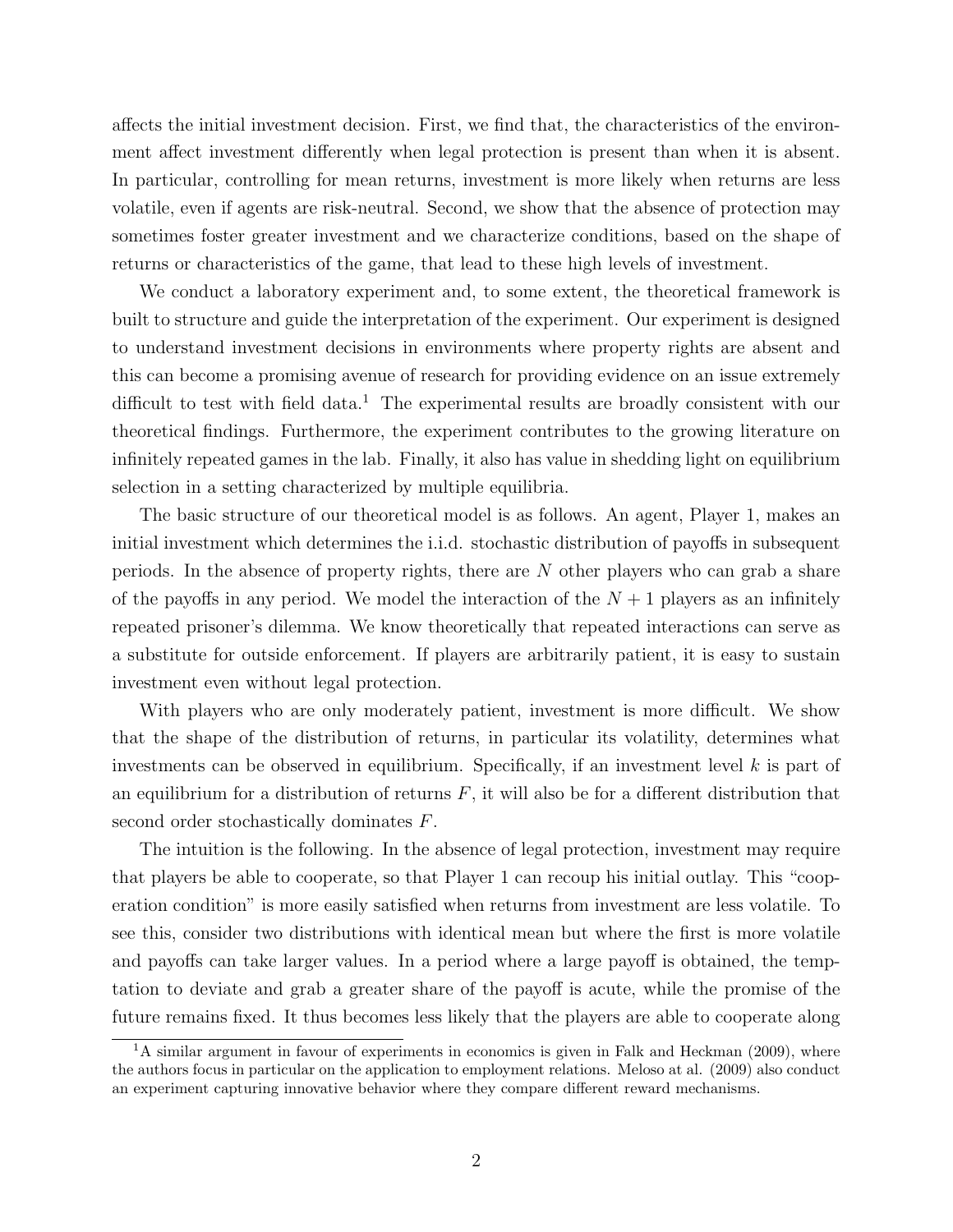paths that sometimes have very large period payoffs. This observation implies that, holding expected returns fixed, we should see relatively more low variance investments when legal protections are weak.

We then compare the results to a benchmark model with legal protections that ensure that the agent captures the rents from his investment. We show that there are circumstances under which an agent will invest more if the investment is not legally protected. The reason is that higher initial investments shift up the distribution of future returns, thereby facilitating cooperation as the future returns to cooperation increase.<sup>2</sup>

The experimental framework echoes the theoretical setup. Participants are randomly matched in pairs and one member of each pair initially has to make an investment, among five choices. This initial investment determines, in each period of the indefinitely repeated game that follows, the probability of getting a prize of fixed value. In treatments without protection, the two participants play a prisoner's dilemma. We run two types of treatments where we vary the investment options, keeping the expected return fixed. For a given investment, in one treatment there is a high probability of having a low positive return and in the second a low probability of obtaining a high positive return (with the same mean). The payoffs are such that any investment level is an equilibrium in the first type of treatment, while an intermediate level of investment is not an equilibrium in the second, where returns are more volatile.

We find, in coherence with the logic sketched above, that cooperation is observed less often in the second treatment following an out of equilibrium behavior. Furthermore, in the second treatment, both the zero investment outcome and strictly higher levels of investments become more likely, suggesting that participants are indeed more likely not to invest the level which is no longer an equilibrium. Moreover, some participants revert to the degenerate equilibrium – no investment/ no cooperation – while others choose to invest more to foster cooperation. We also run treatments with legal protection where the investor obtains the full prize following the investment. We find that the average level of investment in treatments with and without protection are comparable.

Our study contributes to the recent experimental literature on cooperation and collusion in infinitely repeated games (Dal Bo 2005; Dreber et al. 2008; Camera and Casari 2009; Aoyagi and Frechette 2009; Dal Bo and Frechette 2011; Bigoni, Potters and Spagnolo 2012). As in several of these papers, our findings highlight the fact that players are sensitive to the future expected profits when taking their current decisions.<sup>3</sup> However, while this literature

<sup>&</sup>lt;sup>2</sup>Note that we make no claim that these higher levels of investment are welfare increasing. Among other things, in the presence of high fixed costs welfare comparisons depend upon how much of the surplus firms manage to capture.

<sup>&</sup>lt;sup>3</sup>Indeed we will find that cooperation is higher when the investor invested more initially.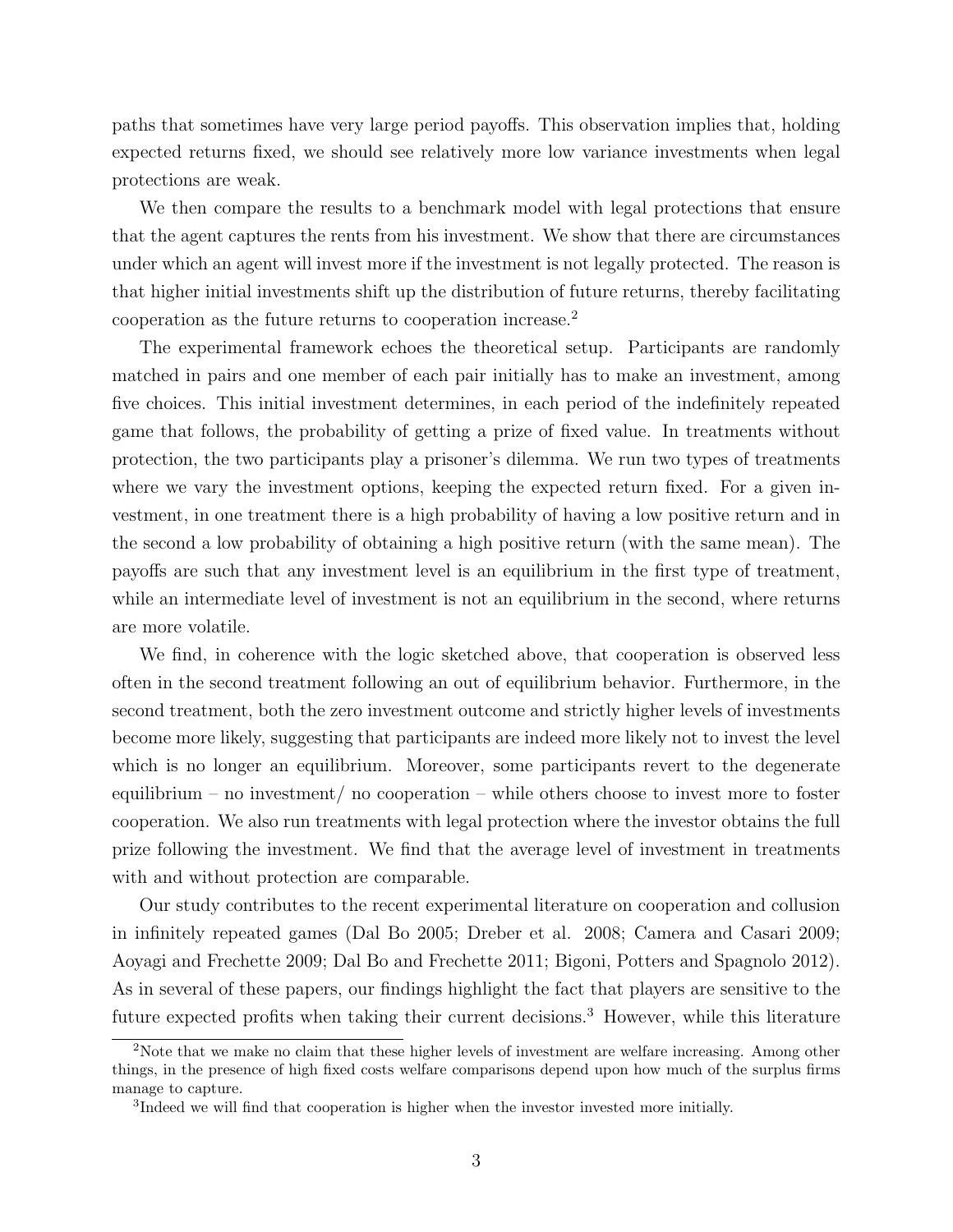has mainly focused on understanding both the dynamics of cooperation and the conditions favouring collusion or cooperation in infinitely repeated games, our focus is on the comparison of investment choices under different institutional regimes. To the best of our knowledge, we are the first to examine experimentally this type of game where a date zero decision influences the type of game played repeatedly afterwards. Furthermore, this paper is also one of the few that offers an experimental comparison of environments with and without protection.

The idea that repeated interactions can serve as a substitute for legal enforcement is already well developed. Greif (1989, 1993) provides historical evidence. It is also the starting point of the relational contracting literature (Klein and Leffler 1981, Levin 2003) that looks more in detail at the contractual terms when interactions are repeated and contracts incomplete. However, in these papers, investment is absent. One exception is Halac (2013), who examines a similar setup to ours, with an investment decision before a repeated game. She also finds that investment might be higher than in a fully contractible benchmark. Whereas our player invests more in order to facilitate cooperation in a prisoner's dilemma, in Halac the player invests more in order to increase her payoff from a bargaining game. The focus of Halac's paper is quite different than ours and this is reflected in the setup of her model. Halac is interested in studying the contractual terms, not the conditions that favor investment in the absence of protection nor comparing investment levels across protection regimes. In particular, the returns in her model (provided agents trade) are identical across periods and she therefore cannot obtain results in the spirit of our second order stochastic dominance argument. In addition, since an important contribution of our paper is the experimental evidence, our theoretical model is partly targeted towards formulating lab-testable implications.

Ramey and Watson (1997) also examine a setting where a prior investment affects the shape of a prisoner's dilemma (in their setting, the investment affects only the payoff when both cooperate). They share the idea that higher up-front investment favors cooperation. They do not, however, focus on the comparison of investment levels between regimes nor do they study the types of investment we can expect across regimes. They focus more specifically on how this initial decision endogenously affects job destructions over the business cycle. In a very different setup, Levine and Modica (2013) also examine a prior investment stage before a repeated interaction. The game is a public goods game and they focus on how peer discipline can encourage initial investment.

Our paper is also related to the literature on collusion in Rotemberg and Saloner (1986), who study collusion in a stochastic environment over the business cycle. We add investments in this framework. One interpretation of our model is that it endogenizes the shape of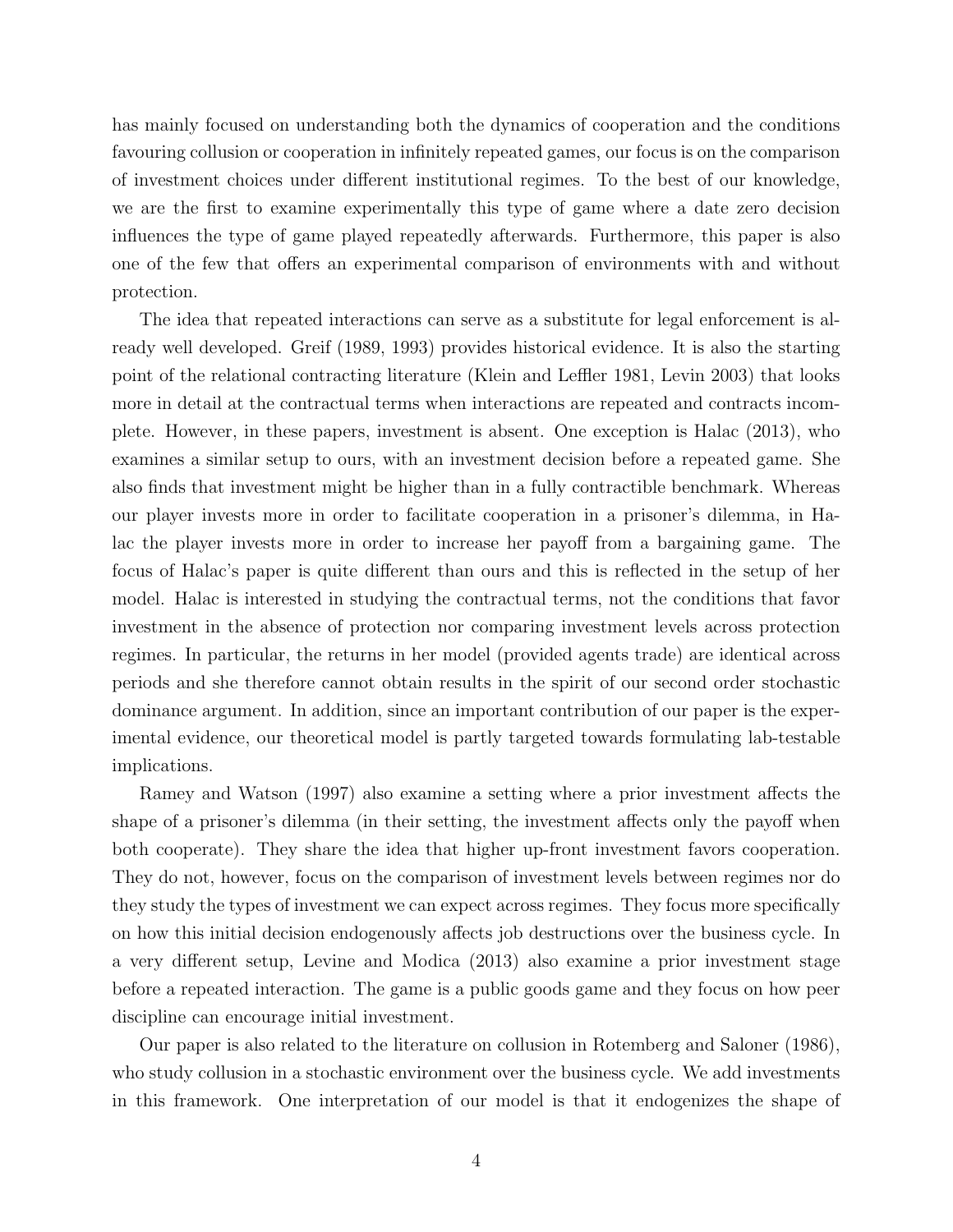the business cycle. We also model the stochastic return differently, which allows us to characterize the condition on second order stochastic dominance. In a similar vein, Dal Bo (2007) studies collusion when the interest rate fluctuates.

Our theoretical and experimental results can speak to the renewed debate on the use of patents to encourage investments in innovation (Boldrin and Levine 2008, Bessen and Hunt 2007).<sup>4</sup> Our results show that legal protection is not necessary for positive levels of investment, and that the absence of patents may even lead to more innovation. There is some empirical evidence consistent with this idea. We describe in the conclusion the case of Red Hat, a very successful company selling an open source operating system and investing heavily in research. As acknowledged in Red Hat's annual report: "anyone can copy, modify and redistribute Red Hat Enterprise Linux". Numerous clones do indeed exist, but they appear to avoid competing aggressively and do not gain much market share. We argue this behavior is coherent with our theory and that Red Hat could potentially be more innovative than if it had full property rights on its innovations.

The remainder of the paper is organized as follows. In Section 2, we introduce the model. In Section 3, we characterize the equilibria and derive our main theoretical results. In Section 4, we present the experimental setup and results. All proofs, tables and figures are presented in the appendix.

## 2 Model

In this section, we present a formal model that is general enough to encompass many scenarios of interest. In the next section, we supply several applications.

In period 0, Player 1 makes an initial investment k. The size of this initial investment stochastically affects the payoffs in subsequent period. Specifically, given a period 0 investment k,  $F(\pi, k)$  is the i.i.d. cumulative probability distribution of the payoff relevant variable  $\pi \geq 0$  in each subsequent period. We assume that  $F(0,0) = 1$ , so that investment is necessary for a positive return, and, for  $k' > k$ ,  $F(\pi, k')$  (weakly) first order stochastically dominates  $F(\pi, k)$ .

In the game with legal protection, that we use as a benchmark, in period  $t \geq 1$  player 1 mechanically collects the payoff realization  $\pi_t$  while the other players earn 0. Player 1

<sup>&</sup>lt;sup>4</sup>Boldrin and Levine (2008) and Bessen and Hunt (2007) suggest that the software industry was more innovative before the introduction of patents. Our theory suggest one channel. There are a number of papers explaining how innovation may occur in the absence of any kind of formal protection (Scherer and Ross 1990, Benoît 1985, Henry and Ponce 2011, Henry and Ruiz-Aliseda 2012, Boldrin and Levine 2002 and 2005, see also Anton and Yao 1994 and 2002). These papers show, in different environments, that innovation can occur in the absence of formal protection. However, in all these contributions, less innovation is conducted than if the innovator was granted a monopoly.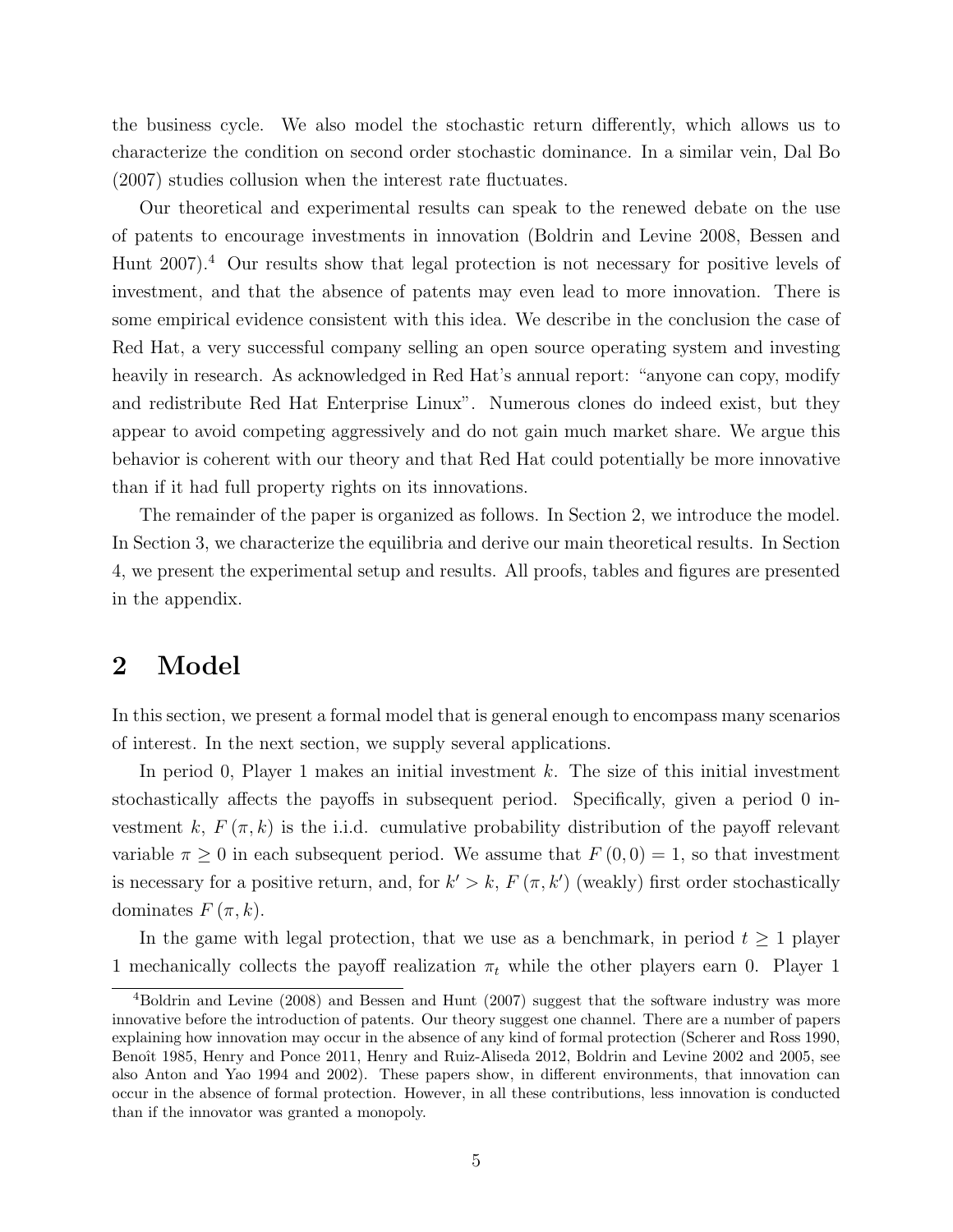chooses an investment level that maximizes his total expected discounted profits. That is, Player 1 chooses k (in period 0) to maximize  $-k+\sum_{t=1}^{\infty} \delta^t \int_0^{\infty} \pi dF(\pi, k) = -k+\frac{\delta}{1-\delta}E(\pi|k)$ , where  $E(\pi|k) = \int_0^\infty \pi dF(\pi, k) < \infty$ . We suppose the maximization problem has a solution  $k^* > 0$ .

Without legal protection, following Player 1's initial investment the  $N+1$  players engage in an infinite horizon game, as follows. In each period  $t \geq 1$ , the players play a prisoner's dilemma whose "scale" depends on the realization  $\pi_t$ . As we will see, it is more difficult for firms to cooperate in a period where the payoff realization is large. Hence, it may be in Player 1's interest to restrict the size of the payoff and we give him the option of doing so by choosing, at no cost, a maximum value  $\bar{\pi}$  that the variable  $\pi$  can take. We allow that  $\bar{\pi}$ can be chosen to be  $\infty$ , so that no constraint is imposed.

More precisely, the players engage in the following game:

- In period  $t = 0$ , Player 1 chooses  $k \geq 0$  and  $\bar{\pi} \in (R_+, \infty)$ .
- In each period  $t \geq 1$ ,
	- 1. A draw  $\pi_t$  of the payoff relevant variable is taken from  $F(\pi, k)$ .
	- 2. Every player chooses between two actions C ("cooperate") and D ("deviate") as a function of  $(h_t, \pi_t)$ , where  $h_t$  denotes the history of play up to date t.
- With two players, i.e.,  $N+1=2$ , payoffs are described by the following matrix, where  $\hat{\pi}_t = \min(\pi_t, \overline{\pi})$ :

$$
\begin{array}{cc}\nC & D \\
C & (\alpha_1 \hat{\pi}_t, \alpha_o \hat{\pi}_t) & (\gamma_1 \hat{\pi}_t, \beta_o \hat{\pi}_t) \\
D & (\beta_1 \hat{\pi}_t, \gamma_o \hat{\pi}_t) & (\lambda_1 \hat{\pi}_t, \lambda_o \hat{\pi}_t)\n\end{array}
$$

We assume  $\beta_i > \alpha_i, \lambda_i \geq \gamma_i, \lambda_i < \alpha_i$ , and  $1 > \beta_i$ . These conditions mean that the game played in each period is a prisoner's dilemma, albeit one with, potentially, weakly dominant strategies rather than strictly dominant ones. This potential difference is not important and is only relevant for the experiment we run. The condition  $\beta_1$  < 1 ensures that Player 1 always does worse in the absence of legal protections.

• The game with  $N+1$  players generalizes the matrix. If everyone plays C, the payoff of player 1 is given by  $\alpha_1\hat{\pi}_t$  and the payoff of players  $\{2, ..., N+1\}$  is given by  $\alpha_o\hat{\pi}_t$ . If player 1 plays D and all the others play C, player 1 obtains  $\beta_1 \hat{\pi}_t$  and players  $\{2, ..., N + 1\}$ obtain  $\gamma_o \hat{\pi}_t$ . If a single player other than 1 deviates, player 1 gets  $\gamma_1 \hat{\pi}_t$ , the deviator gets  $\beta_o \hat{\pi}_t$  and all the others get  $\gamma_o \hat{\pi}_t$ . Finally, if at least two players play D, player 1 obtains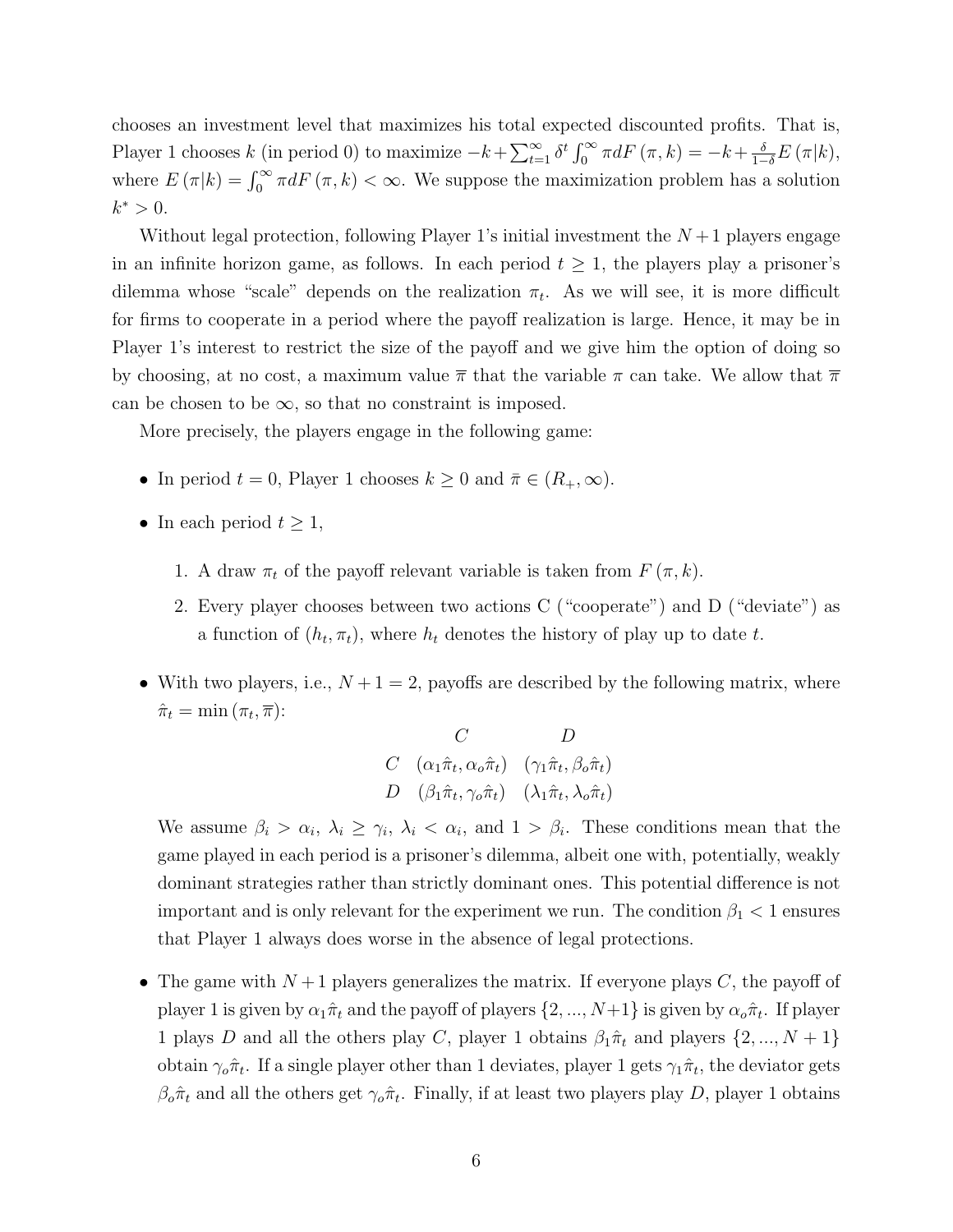$\lambda_1 \hat{\pi}_t$  and the other players obtain  $\lambda_o \hat{\pi}_t$ <sup>5</sup> Again,  $1 > \beta_i > \alpha_i > \lambda_i \geq \gamma_i$ . Throughout, we consider games where the payoff of players  $\{2, ..., N + 1\}$  are symmetric, though our results can be extended to allow for asymmetries.

The dynamic game will typically have many equilibria. For ease of exposition, we restrict ourselves to symmetric subgame perfect equilibria. In such equilibria, along the equilibrium path of play, either every player chooses C or every player chooses D. Our analysis can be extended to allow for asymmetric equilibria. In Section 3.2, we discuss an example in which we consider all equilibria, without affecting the results. We note also that the restriction to symmetric strategies is less severe than it may at first appear as the stage game itself may be asymmetric. Thus, when the players cooperate this could be with a split that purposely favours Player 1 – that is,  $\alpha_1 > \alpha_0$  – in order to compensate Player 1 for his initial investment.<sup>6</sup>

For player i,  $\alpha_i - \lambda_i$  provides a measure of the gains from cooperating, while  $\beta_i - \alpha_i$  measures the instantaneous benefits from deviating. It turns out that an essential characteristic of the game is the following parameter, which we call the "cooperation ratio" of the game:

$$
R \equiv min_i \left[ \frac{\alpha_i - \lambda_i}{\beta_i - \alpha_i} \right]
$$

The cooperation ratio will be shown to be useful in structuring comparisons between investment levels with and without protection. Below, we study some applications of the model.

## 2.1 Application 1: investing in countries with weak property rights

Institutions play a key role in the amount of foreign direct investment flowing into countries (Benassy-Quere et al 2007; Wheeler and Mody 1992; Daude and Stein 2007). The enforcement of legal rules also impacts the type of sectors attracting investments, although evidence is a bit scarce. Our model can capture the decision of a firm investing in a country where it faces a risk of expropriation. The size of the initial investment affects the stochastic

<sup>5</sup>These payoffs are chosen to keep the notation to a minimum. In most applications of the model, it makes more sense for a player's payoff from choosing  $D$  to strictly decrease as the number of other players choosing D increases. We could make that assumption instead without changing our results.

<sup>&</sup>lt;sup>6</sup>In a more general model, the shares of the players could be made endogenous. We have analyzed such a model for the special application of innovation. There, the players play a pricing game in which they may generate an uneven split by choosing different capacities. (Giving Player 1 a greater share eases his investment constraint but makes cooperation more difficult in the subgame.) With appropriate modifications, the results of this paper go through.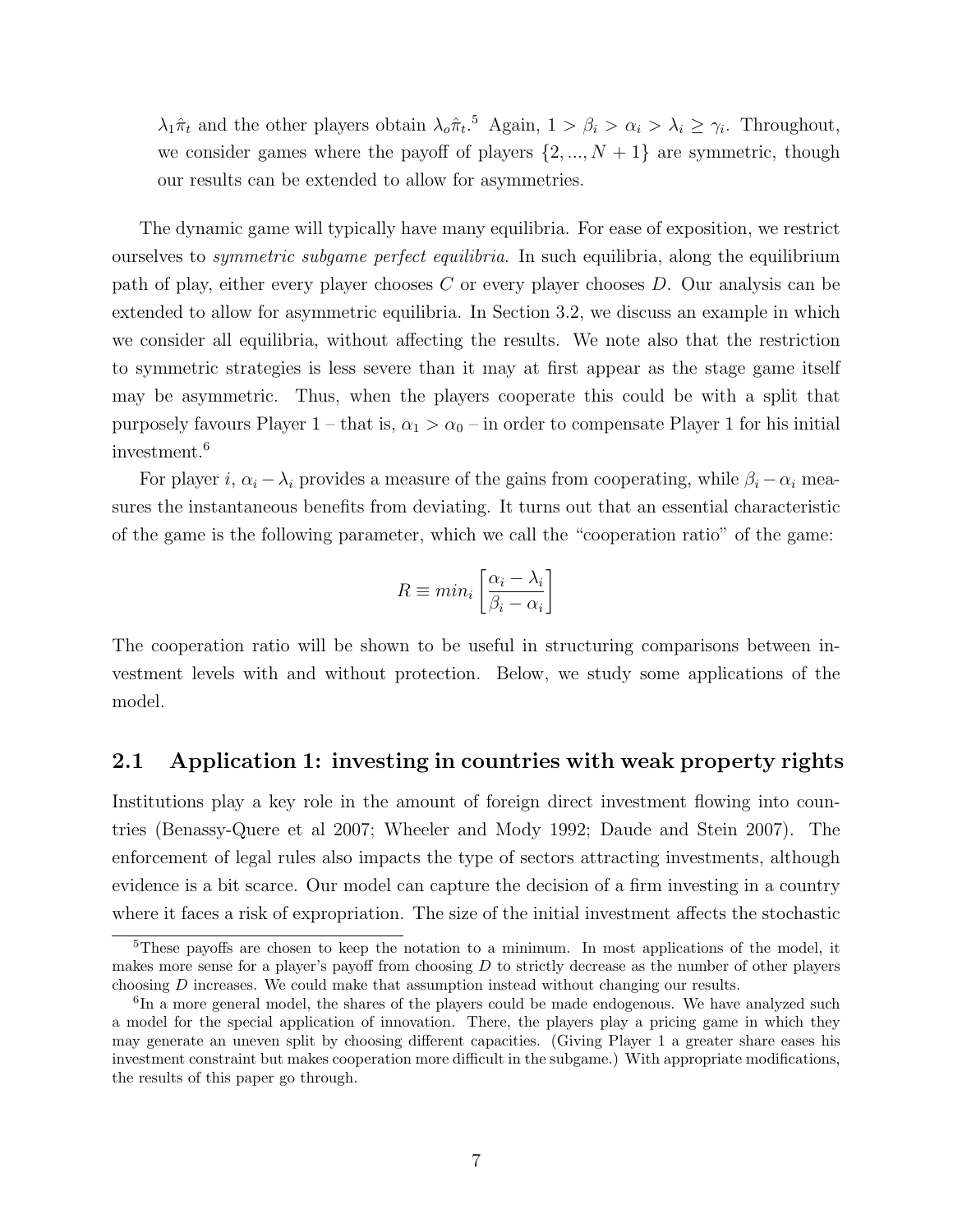production that the investment can generate. In each period that follows, the government decides whether or not to expropriate the firm.

Specifically, we think of expropriation as imposing a very high tax rate. The firm decides whether to evade taxes and the government simultaneously decides on the tax rate. In the case of a reliable legal system, the tax authority cannot arbitrarily impose an exorbitant high tax rate and the firm cannot evade. In the absence of a reliable legal system, the two players play a prisoner's dilemma. For the firm, C corresponds to not evading and paying the full amount of taxes while D corresponds to evading a fixed portion  $1 - e$  of the production at a cost  $c(1-e)\pi$  (cost of dissimulating some income). For the tax authority C corresponds to picking a low tax rate  $\tau$  and D a high one  $\bar{\tau}$  (i.e., expropriate the firm). The game is then the following:<sup>7</sup>

$$
C
$$
  
\n
$$
C
$$
  
\n
$$
C
$$
  
\n
$$
C
$$
  
\n
$$
C
$$
  
\n
$$
C
$$
  
\n
$$
C
$$
  
\n
$$
C
$$
  
\n
$$
C
$$
  
\n
$$
C
$$
  
\n
$$
C
$$
  
\n
$$
C
$$
  
\n
$$
C
$$
  
\n
$$
C
$$
  
\n
$$
C
$$
  
\n
$$
C
$$
  
\n
$$
C
$$
  
\n
$$
C
$$
  
\n
$$
C
$$
  
\n
$$
C
$$
  
\n
$$
C
$$
  
\n
$$
C
$$
  
\n
$$
C
$$
  
\n
$$
C
$$
  
\n
$$
C
$$
  
\n
$$
C
$$
  
\n
$$
C
$$
  
\n
$$
C
$$
  
\n
$$
C
$$
  
\n
$$
C
$$
  
\n
$$
C
$$
  
\n
$$
C
$$
  
\n
$$
C
$$
  
\n
$$
C
$$
  
\n
$$
C
$$
  
\n
$$
C
$$
  
\n
$$
C
$$
  
\n
$$
C
$$
  
\n
$$
C
$$
  
\n
$$
C
$$
  
\n
$$
C
$$
  
\n
$$
C
$$
  
\n
$$
C
$$
  
\n
$$
C
$$
  
\n
$$
C
$$
  
\n
$$
C
$$
  
\n
$$
C
$$
  
\n
$$
C
$$
  
\n
$$
C
$$
  
\n
$$
C
$$
  
\n
$$
C
$$
  
\n
$$
C
$$
  
\n
$$
C
$$
  
\n
$$
C
$$
  
\n
$$
C
$$
  
\n
$$
C
$$
  
\n
$$
C
$$
  
\n
$$
C
$$
  
\n
$$
C
$$

We return to this example at the end of section 3.2 when interpreting the results.

## 2.2 Free-rider problem with weak property rights

In her Nobel lecture (2010), Ostrom describes her work on the different institutional arrangements governing common pool resources. Referring to large scale studies of irrigation, she notes that "farmer-managed systems are likely to grow more rice, distribute water more equitably and keep their systems in better repair than government systems." In the case of forests, she describes activities undertaken by some members of the community to preserve the quality of the public good.

Our model can be used to describe the interaction between users of a public good (such as the wood from a forest in Ostrom's example). In period 0, Player 1 has the capacity to make an initial investment that will increase the quality of the public good. In each period t, a draw of  $\pi_t$  is taken, where  $\pi_t$  is total size of the public good. The stochastic aspect in the case of the forest is due, say, to fluctuating weather conditions.

With legal property rights, Player 1 controls access to the good. Without property rights, following a realization  $\pi_t$  the players decide on their levels of consumption of the public good. Action C corresponds to consuming a low amount and D a high amount. Consumption at the low level provides a personal benefit, while exerting minimal externalities on the other

<sup>&</sup>lt;sup>7</sup>To satisfy the constraints imposed on the coefficients, we need the following conditions  $(1 - \tau)\pi$  $(1 - \underline{\tau})e\pi + (1 - c)(1 - e)\pi$ ,  $\underline{\tau}\pi < \overline{\tau}\pi$ ,  $(1 - \underline{\tau})\pi > (1 - \overline{\tau})e\pi + (1 - c)(1 - e)\pi$  and  $\underline{\tau}\pi > \overline{\tau}e\pi$ . Sufficient conditions are  $\underline{\tau} > c$  and  $\overline{\tau}e - \underline{\tau} + c(1 - e) > 0$ .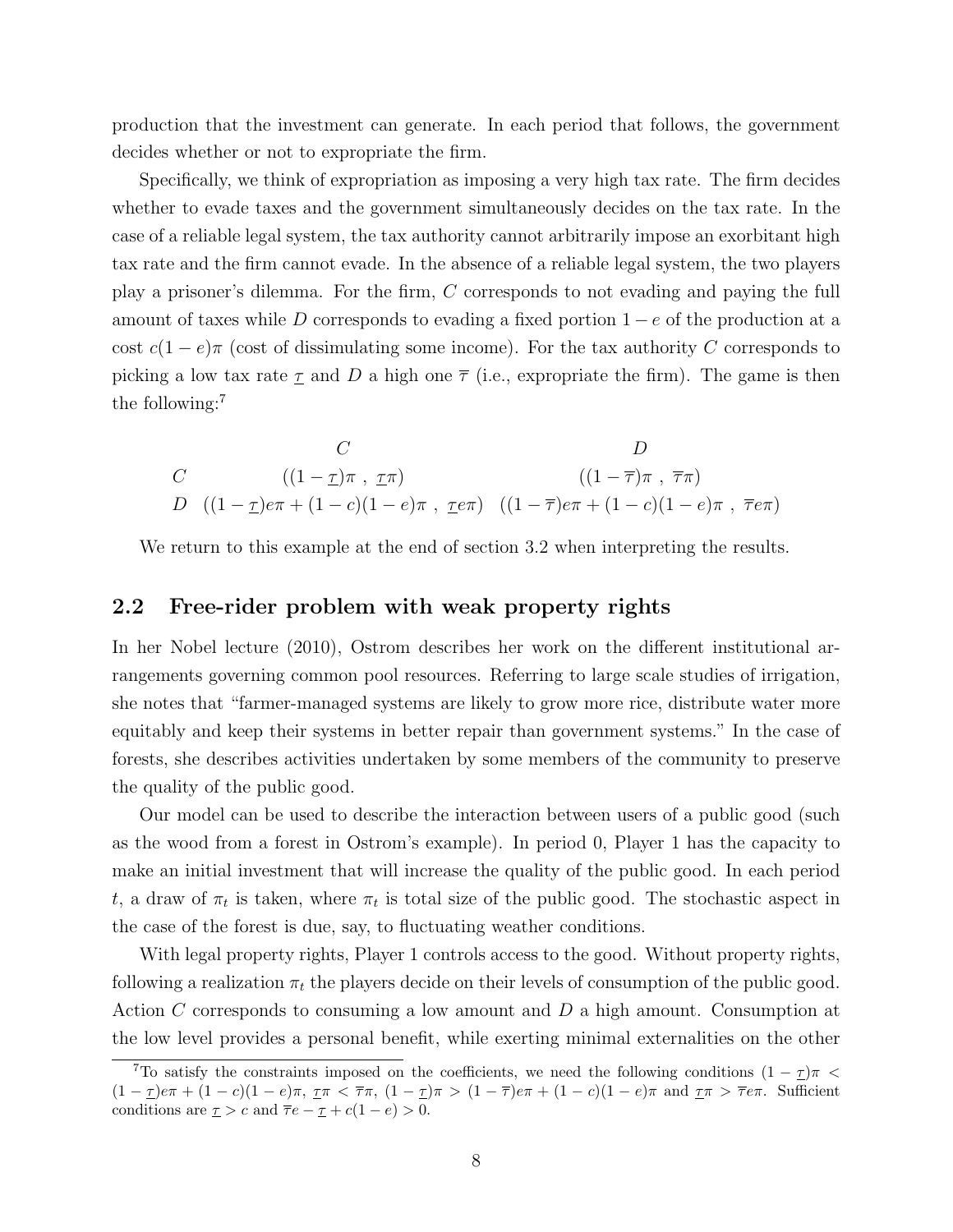parties. Consumption at a high level imposes significant costs, so that all players consuming at a high level is unsustainable for that period. As written, this model does not take into account the dynamics of overuse of the public good in the sense that there is no linkage between the consumption today and the level of  $\pi$  tomorrow. The externality is captured here only within the period, but the model could be generalized to capture the dynamic externality.

#### 2.3 Application 3: investment in innovation

A growing share of innovation is conducted without the protection of patents. Consider the case of the firm Red Hat, which we discuss in more detail in the conclusion. Most of its revenues come from the sale of a pre-compiled version of the open source operating system Linux, called Red Hat Enterprise Linux. Anyone can copy and resell this software and numerous clones do indeed exist. However, these clones tend not to be very aggressive. Furthermore, even in this environment with no protection, Red Hat invests a lot in innovation: it is the biggest contributor to the Linux Kernel and pays the salaries of most of its researchers.

The model can be used to represent the interaction between an innovator and a set of imitators, such as Red Hat and its clones. With this interpretation, the initial investment  $k$  is an investment in innovative capability, such as a research facility. This investment determines the probability distribution of future innovations.<sup>8</sup> In each period, the firm randomly develops an innovation which can instantly be brought to market. The market value of an innovation degrades over time; for simplicity, the life span of a new product is exactly one period. The realization  $\pi_t \geq 0$  is then monopoly profits in period t. In each period, the firms play a prisoner's dilemma in which defecting corresponds to charging a low price, while cooperating corresponds to charging the monopoly price, with one caveat: if the payoff realization is exceptionally high, the firms may choose to cooperate on a lower price yielding  $\bar{\pi}$  instead of  $\pi$ . This possibility is modeled by firm 1's choosing  $\bar{\pi}$  in period 0.

With this interpretation, an innovator with a patent simply captures monopoly profits. Without a patent, suppose that marginal cost is constant and, say, the firms split the market symmetrically when they cooperate. We then have  $\alpha_i = \frac{1}{N+1}$ ,  $\frac{1}{N+1} < \beta_i < 1$ ,  $\gamma_i = 0$ , and  $0 \leq \lambda_i < \frac{1}{N+1}$ .<sup>9</sup> By setting  $\lambda_i = 0$ , we can think of  $(D, D)$  as a reduced form way of modeling

<sup>&</sup>lt;sup>8</sup>In a more general model, this stock investment would be complemented by on-going research expenditures. We considered such a model in an earlier version, but this complication does not change our main results.

<sup>&</sup>lt;sup>9</sup>Thus, if  $N = 4$ , when two firms play D each one earns  $\frac{5}{5}$ , which is the same payoff they would earn if all the firms played  $D$ . As indicated in footnote 4, this is for notational ease. We could instead have that when m firms play D each one earns  $\frac{\zeta}{m}$  without affecting our results.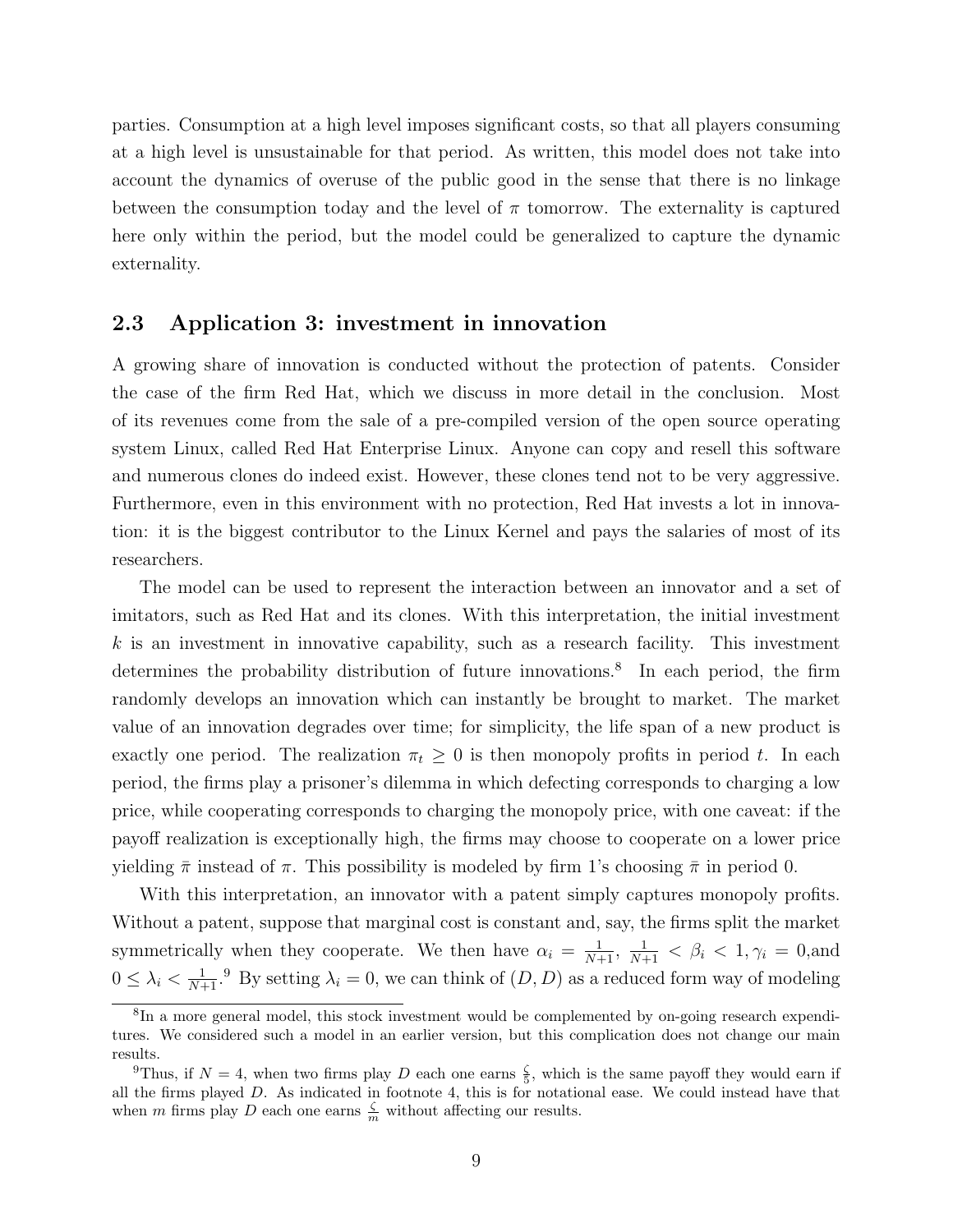a price war down to marginal cost.

# 3 Investing to cooperate

## 3.1 Equilibria

In the absence of legal protection, there always exists a *degenerate* equilibrium in which everyone plays D in periods  $t = 1, 2, \ldots$ , regardless of the value of  $\pi$ , and Player 1 invests, accordingly,  $k_d = \arg \max_k \left\{-k + \frac{\delta}{1-\delta}\right\}$  $\frac{\delta}{1-\delta}\lambda_1 \int_0^\infty \pi dF(\pi, k)$ . If returns are small when players do not cooperate (i.e.,  $\lambda_1$  small), then  $k_d$  will be small and may well be zero. This is the outcome most people have in mind when thinking of environments without legal rules.

There can also exist non-degenerate equilibria where Player 1 invests a significant amount. Indeed, it is already well understood that repeated interactions can serve as a substitute for legal enforcement. For any investment  $k$ , if players are arbitrarily patient they will be able to cooperate in the subgame following period 0. Moreover, the discounted sum of payoffs from repeated cooperation will more than compensate an arbitrarily patient Player 1 for his investment.

However, while significant investment may be easy with arbitrarily patient players, it is trickier with moderately patient players who value short term gains. Proposition 1 describes the conditions for an investment of  $k \neq k_d$  by Player 1 to form part of an equilibrium. These conditions are that i) the players manage to play cooperatively – hence, they prefer playing C in every period to deviating for one period and subsequently obtaining the non-cooperative payoff forever (which is captured by condition  $(2)$  below) and  $ii)$  Player 1 prefers investing k to playing the degenerate equilibrium (condition 3).

Proposition 1 A choice of k by Player 1 forms part of a symmetric subgame perfect equilibrium if and only if either,  $a)$ 

$$
k = k_d \tag{1}
$$

or b) there exists a  $\tilde{\pi}$  such that:

$$
\widetilde{\pi} \le \frac{\delta}{1-\delta} R\left(\int_0^{\widetilde{\pi}} \pi dF\left(\pi, k\right) + \widetilde{\pi}\left(1 - F\left(\widetilde{\pi}\right)\right)\right) \tag{2}
$$

and

$$
-k + \frac{\delta}{1-\delta}\alpha_1 \left( \int_0^{\tilde{\pi}} \pi dF\left(\pi, k\right) + \tilde{\pi}\left(1 - F\left(\tilde{\pi}\right)\right) \right) \geq -k_d + \frac{\delta}{1-\delta}\lambda_1 \int_0^{\infty} \pi dF\left(\pi, k_d\right) \tag{3}
$$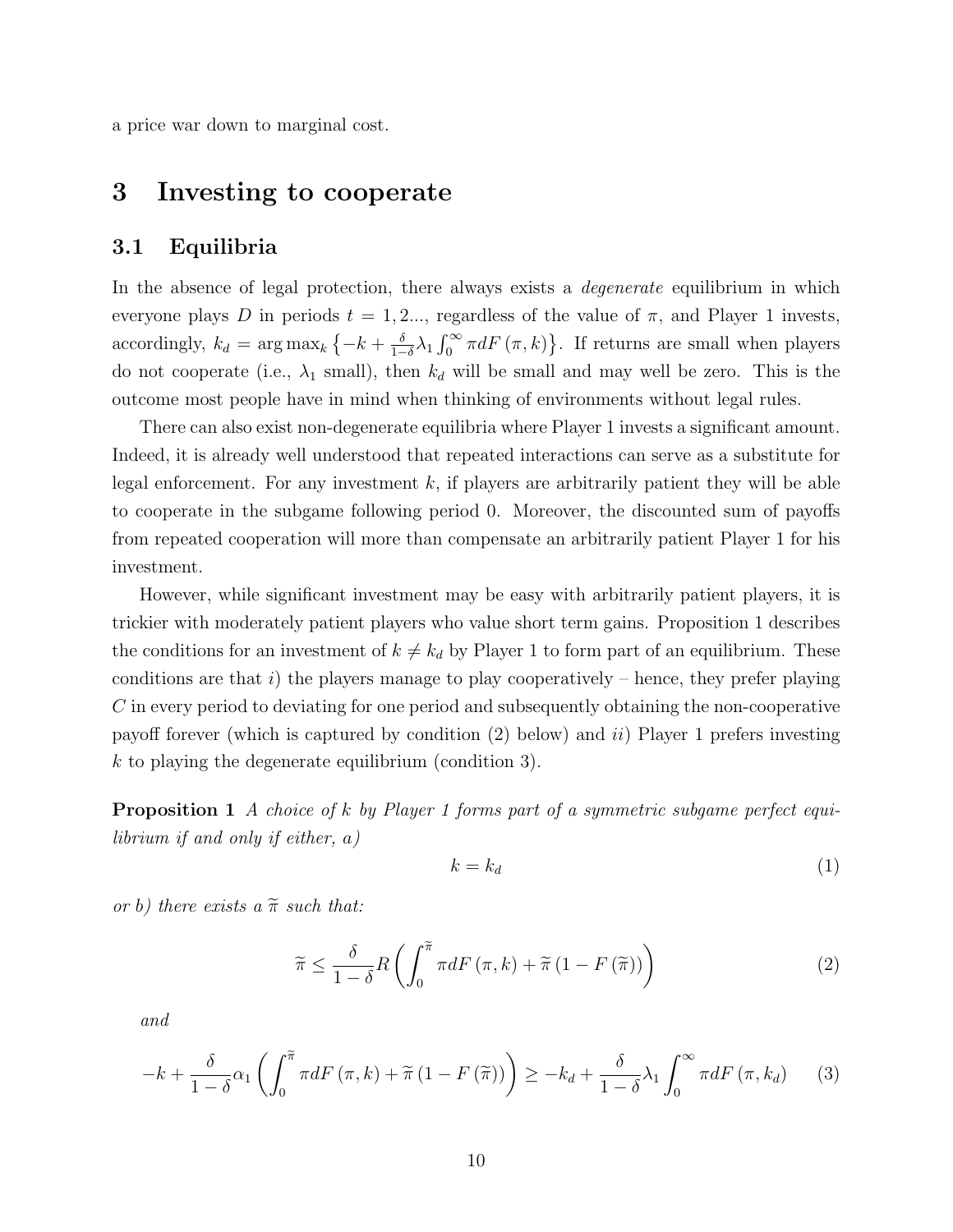Consider a path where Player 1 has limited the maximum payoff realization to  $\tilde{\pi}$  by choosing  $\bar{\pi} = \tilde{\pi}$  in period 0. Condition (2) guarantees that the players cooperate for all payoff realizations smaller or equal to  $\tilde{\pi}$  (if there are no incentives to deviate for a realization  $\widetilde{\pi}$ , then it is also the case for a realization  $\pi \leq \widetilde{\pi}$ ). The term  $\int_0^{\widetilde{\pi}} \pi dF(\pi, k) + \widetilde{\pi}(1 - F(\widetilde{\pi}))$  is the expected per period payoff when, for any realization of  $\pi$  above  $\widetilde{\pi}$ , the payoff is limited to  $\widetilde{\pi}$ .

To understand the reason that Player 1 may choose to impose an upper bound  $\bar{\pi}$ , let  $\widetilde{\pi}_{\text{max}} = \{\sup \widetilde{\pi} \text{ s.t. } (2) \text{ holds}\}.$  Since the right hand side of  $(2)$  is bounded  $(\text{by } \frac{\delta}{1-\delta}R * E(\pi|k)),$ we have  $\tilde{\pi}_{\text{max}} < \infty$ . The quantity  $\tilde{\pi}_{\text{max}}$  provides an upper bound on the realization of  $\pi$  for which players can cooperate when player 1 invests  $k$ . Thus, it is in Player 1's interest to limit the returns to the investment to be at most  $\tilde{\pi}_{\text{max}}$  and to choose  $\bar{\pi} = \tilde{\pi}_{\text{max}}$  in period 0. If not, for realizations  $\pi > \tilde{\pi}_{\text{max}}$ , players would be unable to cooperate, low returns would be obtained, and the overall expected return would be lowered.

At a more intuitive level, the higher the draw of  $\pi$ , the larger the temptation to deviate and play D, since the immediate gains from deviating are increasing in  $\pi$  while the future expected draws and potential gains to cooperating are unaffected (draws are i.i.d). Suppose that  $\pi$  takes only two values  $\pi_L$  and  $\pi_H$  and that when  $\pi$  takes the value  $\pi_H$ , players are unable to cooperate, while it is possible for a value  $\pi_L$ . It would then be in the interest of the players, when the draw of  $\pi$  is  $\pi_H$ , to restrict the value of  $\pi$  to be  $\pi_L$ , to allow for cooperation. For instance, under the innovation interpretation from Section 2.3, the players engage in a pricing game following a successful innovation. If the firms are not able to share monopoly profits when the draw is very high, they might still find a lower price where cooperation is possible.<sup>10</sup>

The existence of the upperbound  $\widetilde{\pi}_{\text{max}}$  on the cooperative period payoff suggests that the total surplus may be lower in the world without legal enforcement. This fact, combined with the fact that Player 1 must share the returns from investment, and the need to satisfy equilibrium constraints, implies that there may be some investment levels that, while profitable with legal protection, do not form part of an equilibrium without such protection. Somewhat counter-intuitively, we show that this may lead to higher equilibrium investments in the absence of legal protections, to relax the investment constraint 2.

The conditions in Proposition 1 highlight the key role of the distribution  $F$ . We explore in section 3.2 the role of the volatility of returns. We then explore in section section 3.3 how

<sup>&</sup>lt;sup>10</sup>The equilibria found by Rotemberg and Saloner (1986) have a similar feature, and our framework, interpreted as in application 1, is similar to the one they use in their study of collusion in the face of uncertain demand. We add the essential element of initial investment and use a simpler and more general setup. Note also that we use a shock on monopoly profits rather than a shock on demand used in their framework. This difference is crucial for the comparative statics we perform in Section 3.2.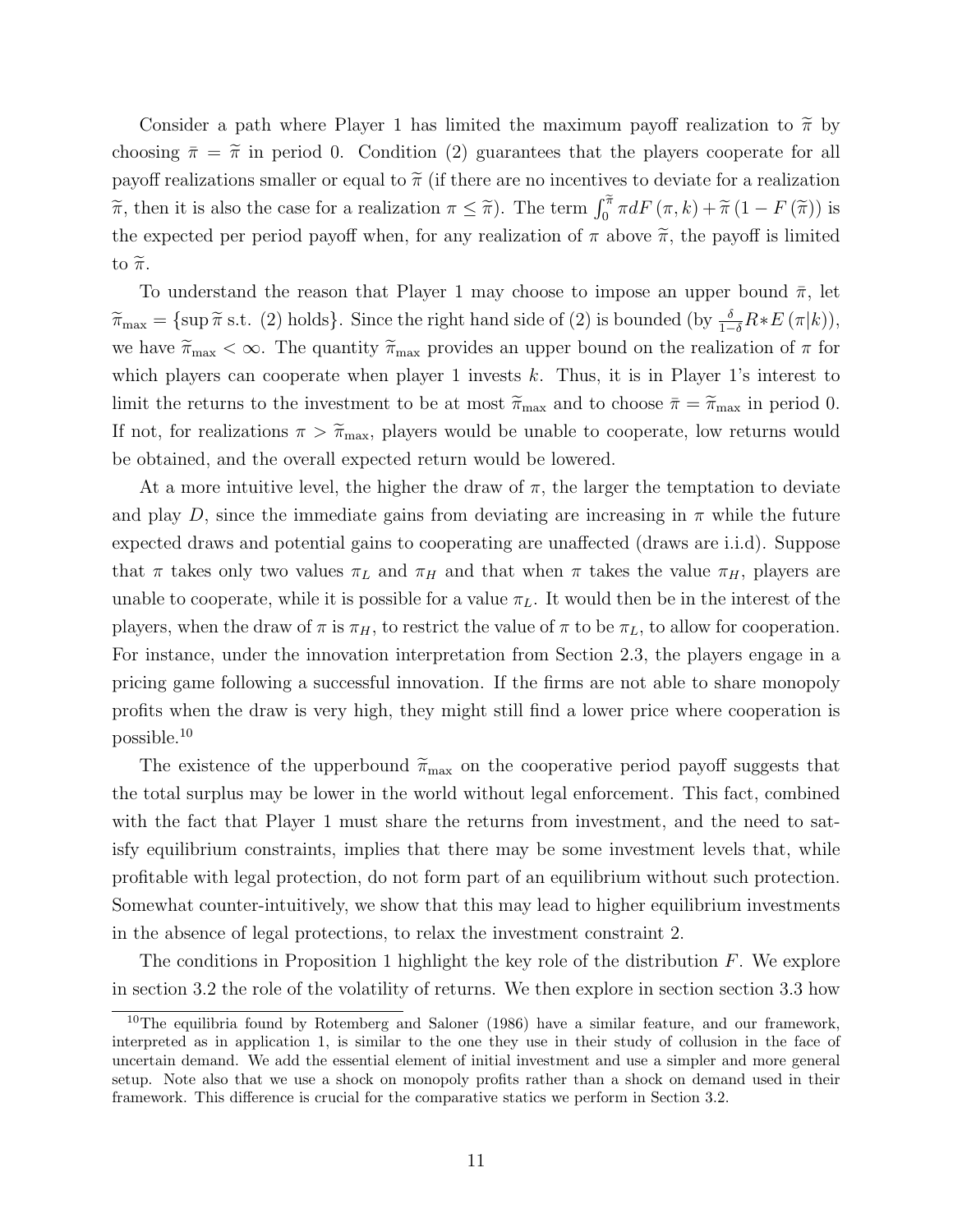legal rules affects the level of investment.

## 3.2 Volatility and investments

Different types of investments are more or less conducive to cooperation and thus more or less likely to be observed absent legal protection. The following proposition shows that a ceteris paribus increase in riskiness, in the sense of a mean-preserving spread, makes investment more difficult in the absence of legal protections (even with risk-neutral players).<sup>11</sup>

**Proposition 2** Let the distribution G be a mean-preserving spread of F. Suppose that with returns characterized by the distribution  $G$ , there is a symmetric subgame perfect equilibrium in which Player 1 invests  $k$ . Then with returns characterized by the distribution  $F$ , there is also a symmetric subgame perfect equilibrium in which Player 1 invests k. Conversely, suppose that with returns characterized by  $F$  there is a symmetric subgame perfect equilibrium in which player 1 invests  $k \neq k_d$ . There may not be a subgame perfect equilibrium in which Player 1 invests k when returns are characterized by the distribution G.

Proposition 2 provides a testable prediction of the model, which we explore in our experiment. We compare two treatments, one with a more volatile payoff structure than the other. In the less volatile all investment options we propose are part of an equilibrium, while in the other, an intermediate level is no longer part of an equilibrium (for the reasons outline above). We examine whether participants avoid choosing that investment level and if they don't, what do they revert to (no investment or higher investment levels).

To gain more intuition, consider a case where we start from a distribution of returns for which a particular investment is sustainable and take a series of mean-preserving spreads, we might arrive at a situation where such an investment is no longer possible. As an illustration, suppose that there are two players who discount at a rate  $\delta = \frac{1}{2}$  $\frac{1}{2}$  and that in each period following Player 1's initial investment they play the following prisoner's dilemma.<sup>12</sup>

$$
\begin{array}{ccc}\n & C & D \\
C & \left(\frac{3}{5}\hat{\pi}_t, \frac{2}{5}\hat{\pi}_t\right) & \left(0\hat{\pi}_t, \frac{3}{5}\hat{\pi}_t\right) \\
D & \left(\frac{4}{5}\hat{\pi}_t, 0\hat{\pi}_t\right) & \left(\frac{1}{10}\hat{\pi}_t, \frac{1}{10}\hat{\pi}_t\right)\n\end{array}
$$

<sup>&</sup>lt;sup>11</sup>Similar reasoning shows that mean-preserving spreads makes collusion more difficult in the framework of Rotemberg and Saloner, although the way they model uncertainty does not allow them to reach this conclusion.

<sup>&</sup>lt;sup>12</sup>Following the application in Section 2.3, we can interpret the game as one in which Player 1 is an innovative firm and Player 2 has the ability to copy the innovation costlessly. In order to compensate Player 1 for investing, when the players cooperate, Firm 2 restricts its output to give Firm 1 a larger share. To match this interpretation, the game is chosen to be asymmetric. This asymmetry plays no role, however.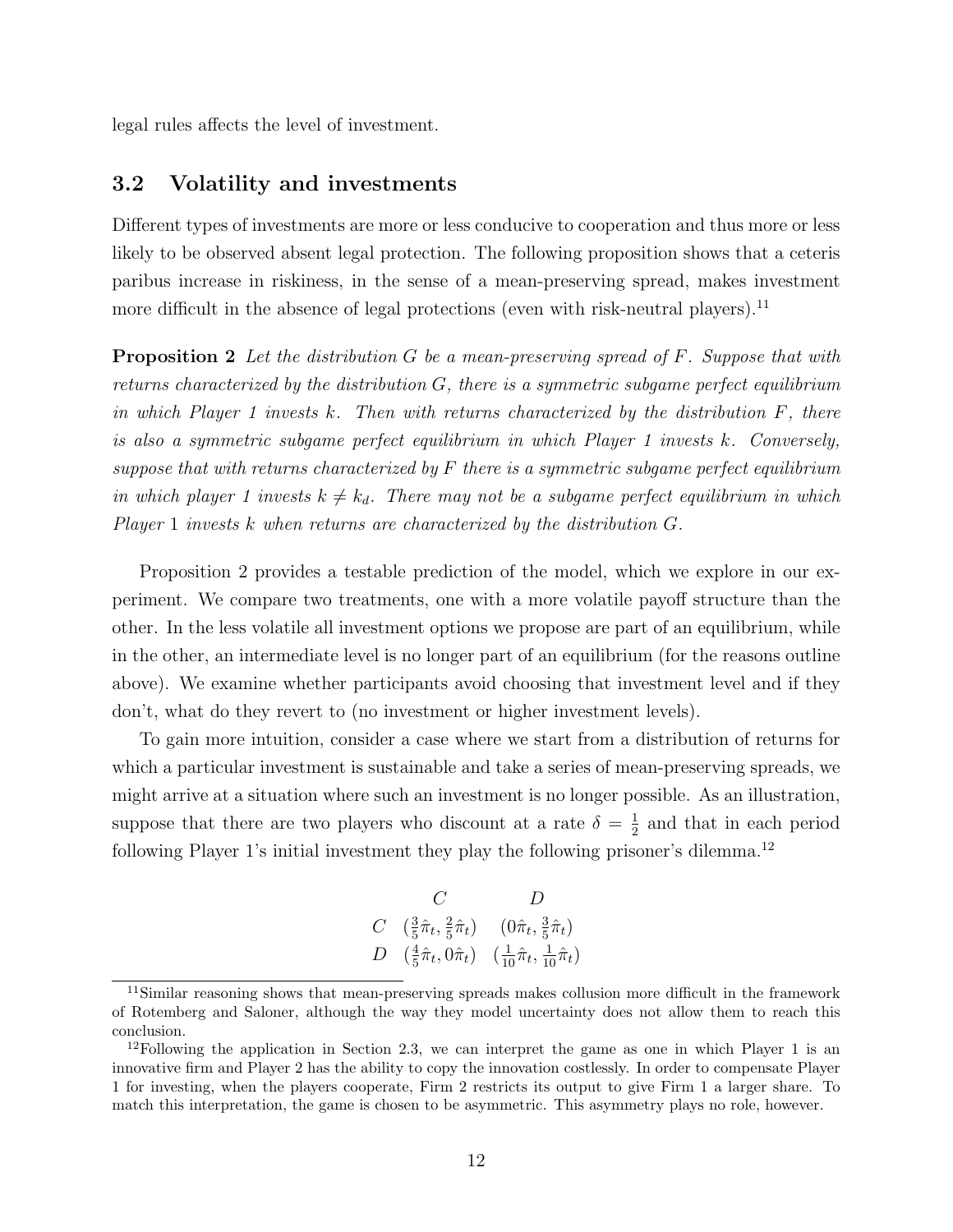We contrast two distribution functions. Under  $F$ , an investment of  $k = 15$  yields a return of  $\pi_t = 100$  in each period. Under G, an investment of 15 yields a period return of 300 with probability  $\frac{1}{3}$  and 0 with probability  $\frac{2}{3}$ . In both cases, smaller investments yield 0 in every period and larger investments are of no benefit. With legal protections, these two technologies, which have the same mean, are equivalent for a risk-neutral agent, who will invest 15. Without protection, however, they are quite different.

First consider F. An investment of 15 followed by  $(C, C)$  in every period forms part of a stationary equilibrium. In any subgame, following the path yields Player 1 a total discounted payoff of  $\frac{1}{1-\delta}$ 60 = 120, while deviating yields 80 +  $\frac{\delta}{1-\delta}$ 10 = 90. Player 2 also has no incentive to deviate. Moreover, Player 1's payoff from investing is  $-15 + \frac{\delta}{1-\delta}60 = 45 > 0$ .

Now consider the distribution G. Suppose the players try to play  $(C, C)$  repeatedly and consider a period in which a payoff of 300 has been realized. For Player 1, following the path yields  $\frac{3}{5}(300) + \frac{\delta}{1-\delta}$  $\frac{3}{5}E\pi = 240$ , while deviating yields  $\frac{4}{5}(300) + \frac{\delta}{1-\delta}$  $\frac{1}{10}E\pi = 250$ . Cooperation is no longer sustainable. The reason is that while the expected continuation payoff from cooperating under  $G$  is the same as under  $F$ , the instantaneous gain from deviating rises when a realization of 300 rather than 100 occurs.<sup>13</sup> As a result, a positive investment is not possible under G.

This no-investment conclusion does not depend upon the fact that we have restricted ourselves to symmetric equilibria. If we drop this restriction, then new equilibria appear under F. For instance, an investment of 15 followed by  $(D, C)$  in period 1 and  $(C, C)$  in all subsequent periods forms part of an equilibrium. However, no new equilibria appear under G. That is, Player 1 does not invest even if we allow for asymmetric play. More generally, allowing for asymmetric equilibria would not affect the result of Proposition 2.<sup>14</sup>

This result has implications for the types of investments that should be observed in developing countries (application 1, described in section 2). In countries with weak property rights, investors worry about the risk of expropriation. Investments lead to random returns year to year and, as shown by Duncan (2006) in an empirical study of the mining industry, expropriations are much more likely in periods of price booms. Thus, an investor would be more likely to initially choose an investment leading to less volatile returns. In line with this idea, Dorsey et al. (2008) and Mikesell (1971) suggest that the share of FDI in minerals relative to petroleum is higher in countries with strong property rights (oil prices being less volatile than most minerals). This is of course only suggestive evidence and a more

<sup>&</sup>lt;sup>13</sup>Here, limiting the maximum payoff by choosing  $\bar{\pi}$  < 300 does not help since this also proportionally reduces the continuation payoff.

<sup>&</sup>lt;sup>14</sup>In any period with a realization  $\pi_t$ , the shape of the equilibrium affects the share of  $\pi_t$  each player obtains, but does not change the fact that it is a multiple of  $\pi_t$ . Thus, the proof of Proposition 2 would carry through.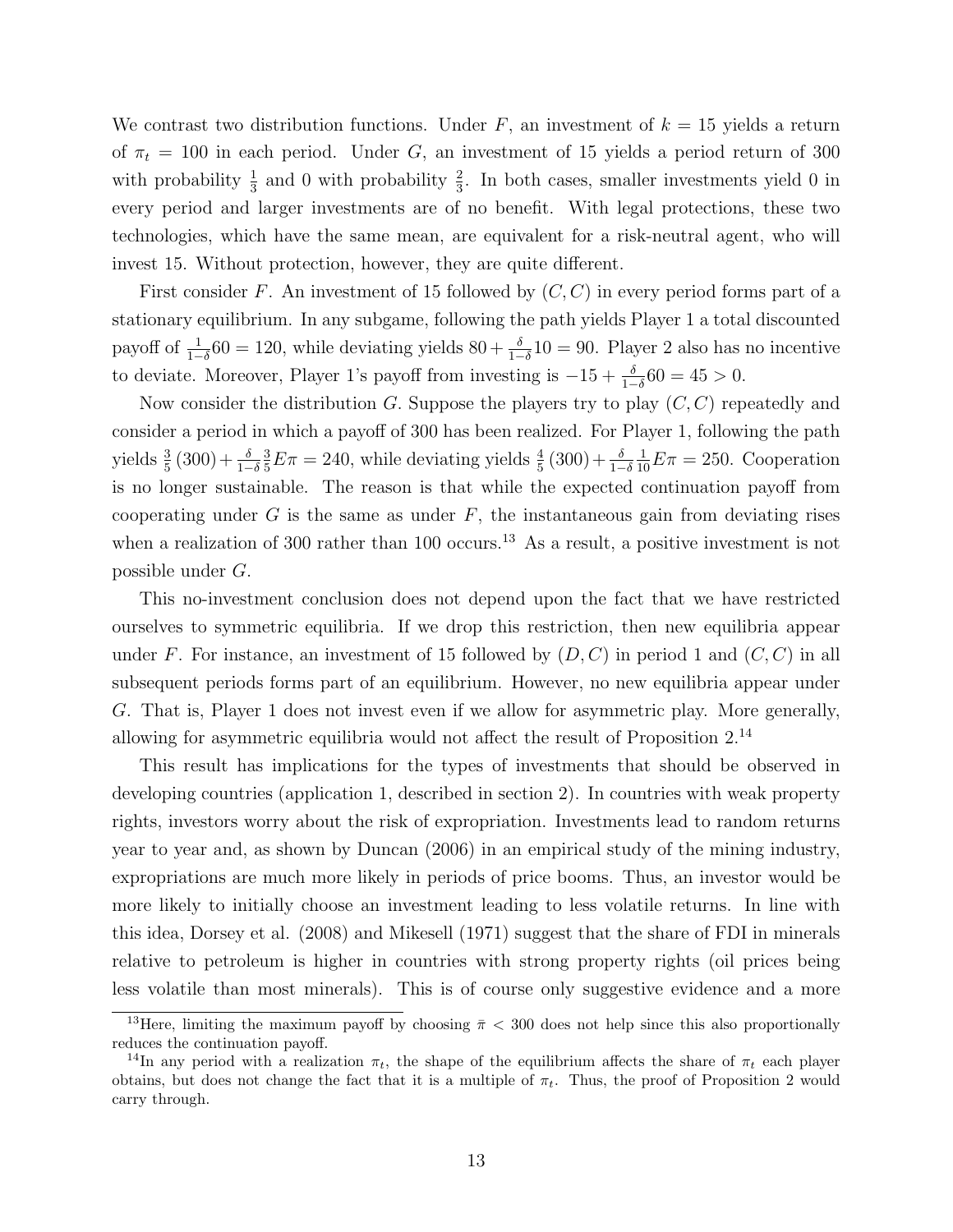systematic empirical test of Proposition 2 would be in order. This is precisely the purpose of our experiment, which tests this result by comparing two types of treatments where the distribution of returns can be ranked according to second order stochastic dominance.

#### 3.3 Comparing the level of investment across legal regimes

We now compare the level of investment in environments where legal protection is available to the level in environments where it is not. However, this is often an ambiguous comparison, with some non-degenerate equilibria in the no-protection game involving more investment and some less. Rather than making a selection among equilibria, we examine a special case where unambiguous statements can be made. We find conditions under which all non-degenerate equilibria without legal protections involve more investment than with legal protections and conditions under which they all involve less. This special case yields testable predictions that we explore in our experiment.

When an investment which is feasible with legal protections is not sustainable without, there are two possible reasons. One is that, in order for Player 1 to recoup the investment, the players must cooperate but they do not manage to do so. The other is that, although the players could manage to cooperate, Player 1 does not earn enough to justify his investment. As we will see, in the first instance Player 1 responds by choosing a larger investment in order to facilitate cooperation, while in the second instance Player 1 responds by choosing a smaller investment so that less money needs to be recouped.

We now suppose that the stochastic investment process is such that, in any period, there is either a "failure" worth 0 or a "success" worth  $\tilde{\pi}_m$ . That is, the payoff variable  $\pi$  can only take one of two values, 0 or  $\tilde{\pi}_m$ . The initial investment k determines the likelihood  $p(k)$  of obtaining  $\tilde{\pi}_m$  in any single period.  $^{15}$ 

We parameterize the likelihood function  $p$  in two ways. First, we decompose Player 1's investment into a fixed component  $H$  (which could be zero) that he must pay in order to have any productive capacity at all and a variable component. If player 1 pays the fixed cost H and an incremental amount k, then the probability of the realization  $\tilde{\pi}_m$  in any period is  $p(k) = mh(k)$ , where  $h: R^+ \to [0, 1)$ ,  $h(0) = 0$ ,  $h' > 0$ ,  $h'' < 0$ , and  $m \in (0, 1]$ . If  $H > 0$ and Player 1 does not incur the fixed cost H, then  $p(k) = 0$  for all k. Higher H's increase the minimum required investment, but have no effect on the marginal impact of additional investments above this requirement.

<sup>15</sup>Consider, for instance, the application of the model to innovation. For certain types of products, the nature of a successful innovation is not very variable and the investment level mainly influences the frequency of innovations. Examples include the case of upgrades of software or smartphones, where the issue is mostly one of frequency rather than quality. It may also be the case of the fashion industry (Raustiala and Sprigman, 2006), where a crucial factor is the speed of introduction of new collections.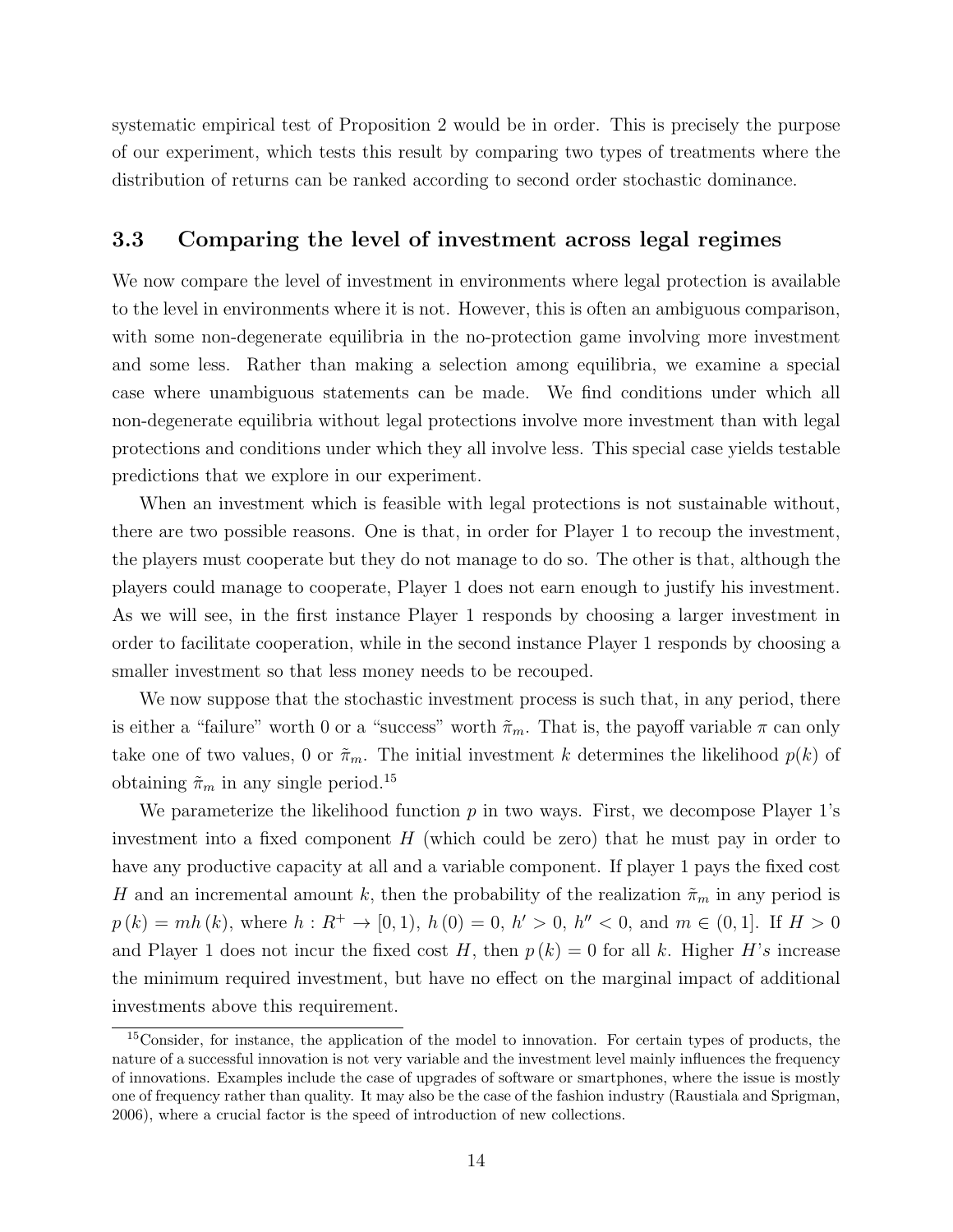Second, we use the variable m to parameterize the riskiness of the technology by writing a successful payoff as  $\tilde{\pi}_m = \frac{\pi_0}{m}$  $\frac{\pi_0}{m}$  (*m* also parameterizes the probability  $p(k) = mh(k)$ ). Thus, if Player 1 incurs the fixed cost  $H$  and makes an additional investment  $k$ , then, in any single period, with probability  $p(k)$  the payoff variable  $\pi = \tilde{\pi}_m = \frac{\pi_0}{m}$  $\frac{\pi_0}{m}$  and with probability  $(1 - p(k))$  the payoff variable  $\pi = 0$ . Decreases in m induce a mean-preserving spread on the innovation process and have no effect on the expected per period revenue  $p(k)\tilde{\pi}_m = h(k)\pi_0$ .

With legal protections, the optimal *incremental* level of investment above  $H$  is independent of  $H$ , whenever this optimal level is greater than zero, and is independent of  $m$ . Formally, let  $k^* = \arg \max \{-k - H + \frac{\delta}{1 - \epsilon}\}$  $\frac{\delta}{1-\delta}p\left(k\right)\tilde{\pi}_{m}\big\} = \argmax\big\{-k+\frac{\delta}{1-\delta}\big\}$  $\frac{\delta}{1-\delta}h(k)\,\pi_0\}$  and define  $H' = -k^* + \frac{\delta}{1-\delta}$  $\frac{\delta}{1-\delta}h(k^*)\pi_0$ . Then, with legal protections  $k^*$  is the optimal investment for all  $(m, H) \in (0, 1] \times [0, H')$ . For  $(m, H) \in (0, 1] \times (H', \infty)$ , the optimal investment is 0.

As noted, decreases in m induce a mean-preserving spread on the returns and have no effect on the equilibrium investment  $k^*$  in the game with protection. However, in the noprotection game the incremental investment  $k^*$  gets harder to sustain as m falls (Proposition 2). An investment of  $k^*$  that is sustainable for  $m = 1$  may not be sustainable for smaller values of  $m$ . The following proposition shows that, for some parameters, all non-degenerate equilibria involve a greater investment than  $k^*$ .

Proposition 3 and 4 focus on situations where the reason for equilibrium breakdown is the failure to cooperate. It is useful to introduce the terminology *strict* equilibrium: an equilibrium in which all players strictly prefer following the path to deviating.

**Proposition 3** Fix H and suppose that for  $m = 1$  there is a strict symmetric subgame perfect equilibrium in which Player 1 makes the incremental investment  $k^* \neq k_d$ . There exists values  $\underline{m}$  and  $\overline{m}$   $(\underline{m} < \overline{m} < 1)$  such that:

- If  $m \in [\overline{m}, 1]$ , there exist subgame perfect equilibria where Player 1 invests more than, less than, or the same as  $k^*$ .
- If  $m \in [m, \overline{m}]$ , any non-degenerate equilibrium involves higher investments than with protection:  $k > k^*$ .
- If  $m \in [0, m]$  the only equilibrium is the degenerate equilibrium. Moreover there are non-empty intervals on which such equilibria exist.

While future expected profits are unaffected by decreases in  $m$ , the instantaneous temptation to play non-cooperatively in a successful period increases, since the gain from a deviation is  $(\beta_i - \alpha_i) \frac{\pi_0}{m}$  $\frac{\pi_0}{m}$ . To counter this temptation, Player 1 increases his initial investment to increase future gains from cooperation. It is crucial that this increased investment raises the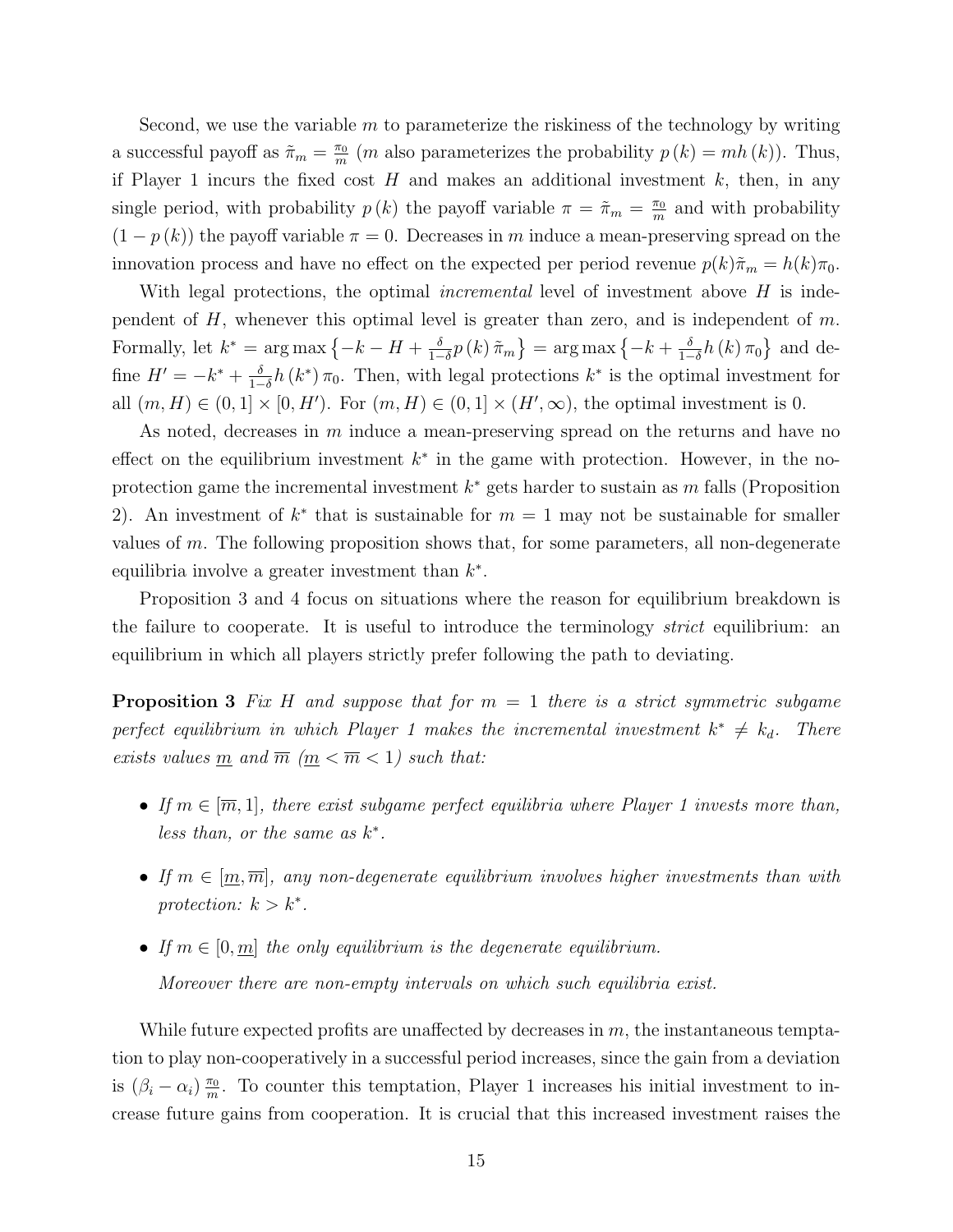probability of obtaining a high payoff, not (just) the value of this high payoff. As a result, the expected future returns to cooperation increase without affecting the instantaneous gains from deviating. Suppose that, on the contrary, investment raised the successful payoff without affecting its likelihood. That is, suppose we had  $\bar{\pi} = \frac{\pi(k)}{m}$  $\frac{f(k)}{m}$ , with  $\pi'(k) > 0$ , and  $p = mh$  for some  $mh \leq 1$ . Then, increased investment would raise both the future returns to cooperation and the instantaneous gains from deviating in offsetting fashion, and would not facilitate cooperation (or make it more difficult).

A different way of comparing investment levels across regimes is to use the cooperation ratio R. When  $R \approx 0$ , cooperation is impossible because the gains to cooperation are small relative to the one-period gain from deviating. Conversely, when  $R \approx \infty$ , cooperation is simple. More generally, as R decreases cooperation becomes more difficult.<sup>16</sup> The following Proposition shows that, again, this may force Player 1 to invest more than  $k^*$ .

**Proposition 4** Fix H and m and suppose there is a strict symmetric subgame perfect equilibrium in which Player 1 makes the incremental investment  $k^* \neq k_d$ . There exists values R and  $\overline{R}$  such that in the no-protection regime:

- If  $R \in [\overline{R}, +\infty]$ , there may exist subgame perfect equilibria where Player 1 invests more than, less than, or the same as  $k^*$ .
- If  $R \in [\underline{R}, \overline{R}]$ , any non-degenerate equilibrium involves higher investments than with protection:  $k > k^*$ .
- If  $R \in [0, \underline{R}]$  the only equilibrium is the degenerate equilibrium. Moreover there are non-empty intervals on which such equilibria exist.

Propositions 3 and 4 present reactions to cooperation failures. As cooperation becomes more difficult to sustain, Player 1 responds by investing more, rendering cooperation easier. The following proposition involves a comparative static where cooperation is always possible but the issue is the investment condition. Now Player 1 responds by investing less so that he needs to recoup less money.

**Proposition 5** Let  $H = 0$  and  $m = 1$  and suppose there is a strict symmetric subgame perfect equilibrium in which Player 1 makes the incremental investment  $k^* \neq k_d$ . There exists an  $\hat{H}$  such that i) for all  $0 \leq H \leq \hat{H}$ , an incremental investment  $k^*$  remains part of an equilibrium and ii) for  $H > \hat{H}$  every non-degenerate equilibrium involves an incremental investment  $k < k^*$ . Moreover there is a non-empty interval on which non-degenerate equilibria exist.

<sup>&</sup>lt;sup>16</sup>Note that varying R amounts to varying the shares  $\alpha_i, \beta_i, \gamma_i, \lambda_i$ .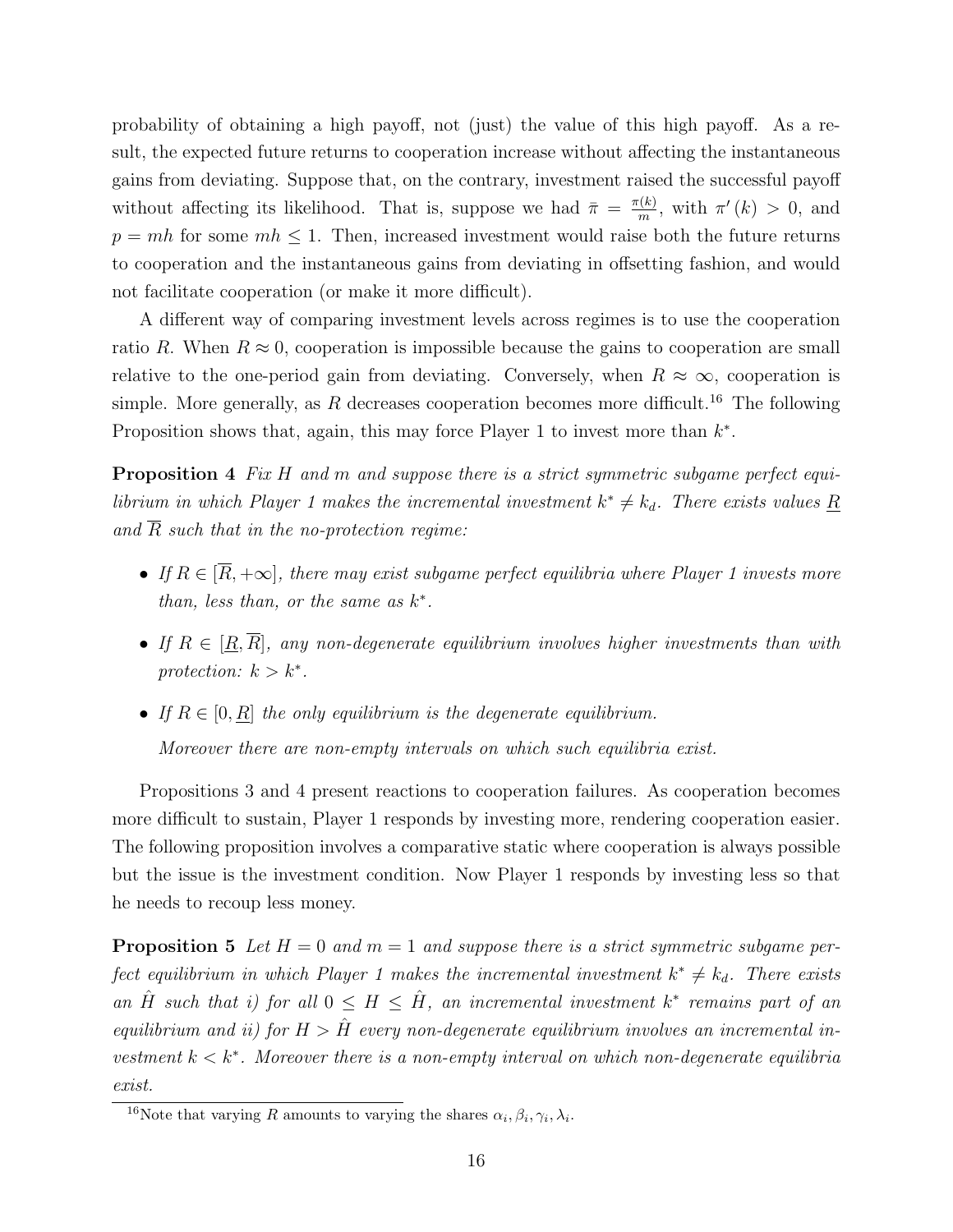# 4 Experimental Analysis

In this section, we present the design and results of a laboratory experiment tailored to achieve two goals. First, to test specifically some of the results of the theoretical analysis, in particular the effect of increased riskiness described in Proposition 2 and the possibility of higher levels of investment described in Proposition 3. Second, since a degenerate equilibrium always exists, to shed light on equilibrium selection issues and provide some empirical evidence on investment levels with and without legal protection.

## 4.1 Experimental setup

The experimental study is based on a series of infinitely repeated games. Participants play a series of supergames (matches), where each supergame corresponds to an infinitely repeated game. We implement four different experimental treatments. Two treatments correspond to an environment with legal protection of the stochastic outcome of investments (we refer to those as legal protection, LP, treatments) and two to an environment with no legal protection (we refer to those as no legal protection, NP, treatments). Within each regime (LP vs NP), we implement two different scenarios, corresponding to two different investment options. In a given treatment, there is a unique value of the return on investment (henceforth prize) and the investment affects the probability of obtaining this prize. In one option, there are relatively high probabilities of obtaining a low prize; in the other option, the prize is doubled and the probabilities are halved. We refer to the four treatments as LP-low-prize, LP-highprize, NP-low-prize and NP-high-prize. The comparison between NP-low-prize and NP-high prize is the main focus of our analysis: it allows us to test the result of Proposition 2.

We reproduce infinitely repeated games in the lab using a standard procedure involving a random continuation rule (see Dal Bo and Frechette 2011, Dal Bo 2005 and Casari and Camera 2009 for recent examples). Within each match, at the end of each round, the computer randomly determines whether or not another round will be played. The probability of continuation for each game is fixed at 0.85 for all treatments and is independent of any choices players make during the game. The players thus play a series of supergames of random length.

In the two LP treatments, all games are single-player games (there is no interaction with other players). In the first round of each game, the player first obtains an initial endowment of 11 tokens<sup>17</sup> and makes an investment decision, choosing one among four possible investment levels: 0, 1, 6 or 11 tokens. This initial investment determines the probability of obtaining a prize in each round of the game but has no influence on the other games. The exact

<sup>&</sup>lt;sup>17</sup>1 token is converted to 5 cents for the final payment.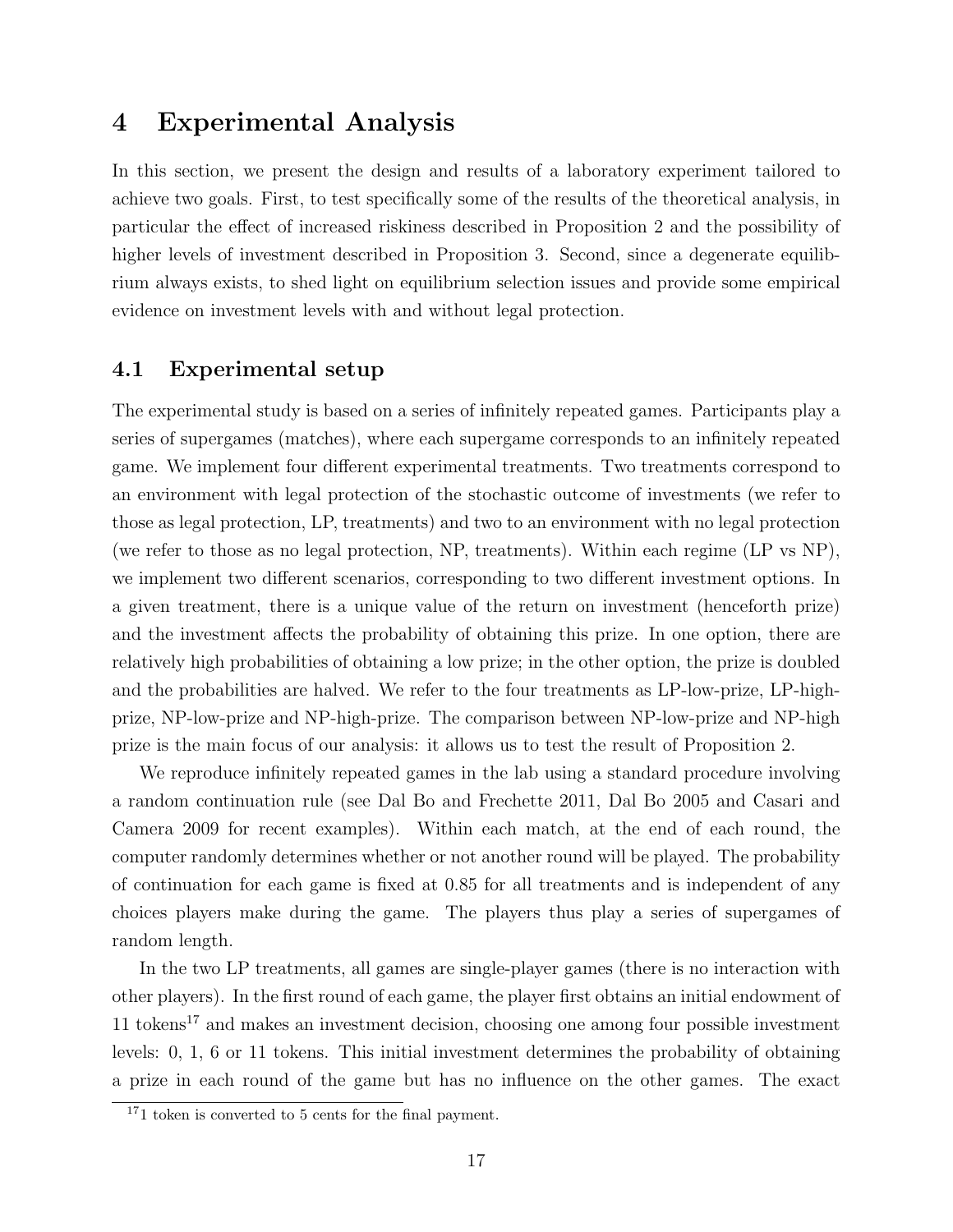probabilities and the level of the prize depend on the treatment as described in Table 1. It is worth remarking that length of the match (supergame) is random, and is independent of the investment decision, even if Player 1 invested zero.

In the NP treatments, each game involves two players: an investor (player 1) and a second player (player 2). At the beginning of the game, each player receives 11 tokens and one of them is randomly selected to be the investor (to avoid framing issues, in the experimental instructions we call the investor Role A and the second player Role B.<sup>18</sup> In the first round, player 1 makes an investment decision with the same options as in the LP treatments (player 2 takes no action in the first round). In the subsequent rounds, whenever the investment is successful and a prize is obtained (the probability of success is determined by the decision of the investor in the first round), the two players play a prisoner's dilemma game represented in Table 2 below.<sup>19</sup>

$$
H \begin{array}{c|c} H & L \\ \hline \frac{1}{2}\pi, \frac{1}{2}\pi & 0, \pi \\ L & \pi, 0 & 0, 0 \\ \hline \text{Table 2} \end{array}
$$

This set-up fits with our general framework, with  $\alpha_i = 1/2$ ,  $\beta_i = 1$ ,  $\gamma_i = 0$  and  $\lambda_i = 0$ . At the end of each round in which a prize is obtained, each player observes the other player's choice  $(H \text{ or } L)$ .

When a match (randomly) ends, a new one starts and is played in the same way. In the NP treatments, players are randomly re-matched with a different player. The rematching procedures works as follows: as soon as a pair finishes a match, each of its members is rematched with one player, randomly chosen from the first available pair (i.e., either a pair is already waiting or they have to wait for another pair to finish). This procedure guarantees that a subject doesnt immediately play with the same partner and limits the likelihood of being matched with the same partner several times. In any case, the game is played anonymously and players cannot identify their partner. For the NP treatments (resp. LP), fifteen minutes (resp. ten minutes) after the start of the session, no new game starts but players finish the games they started.<sup>20</sup>

<sup>&</sup>lt;sup>18</sup>The roles are fixed throughout each match (supergame). When a match ends, rematching occurs and the types are redrawn for this new pair of players.

 $19$ In the LP treatments, whenever the investment is successful, the prize is obtained entirely by the single player. Nevertheless, to keep the two set of treatments symmetric, players in the LP treatment also have to choose whether they want to play high  $(H)$  or low  $(L)$  as in the NP treatment. The choice L gives them a profit of zero, and the choice they have to make is thus obvious, but it preserves symmetry with the NP treatments.

 $^{20}$ We did not put a time constraint on the games already started but they never lasted more than a few minutes.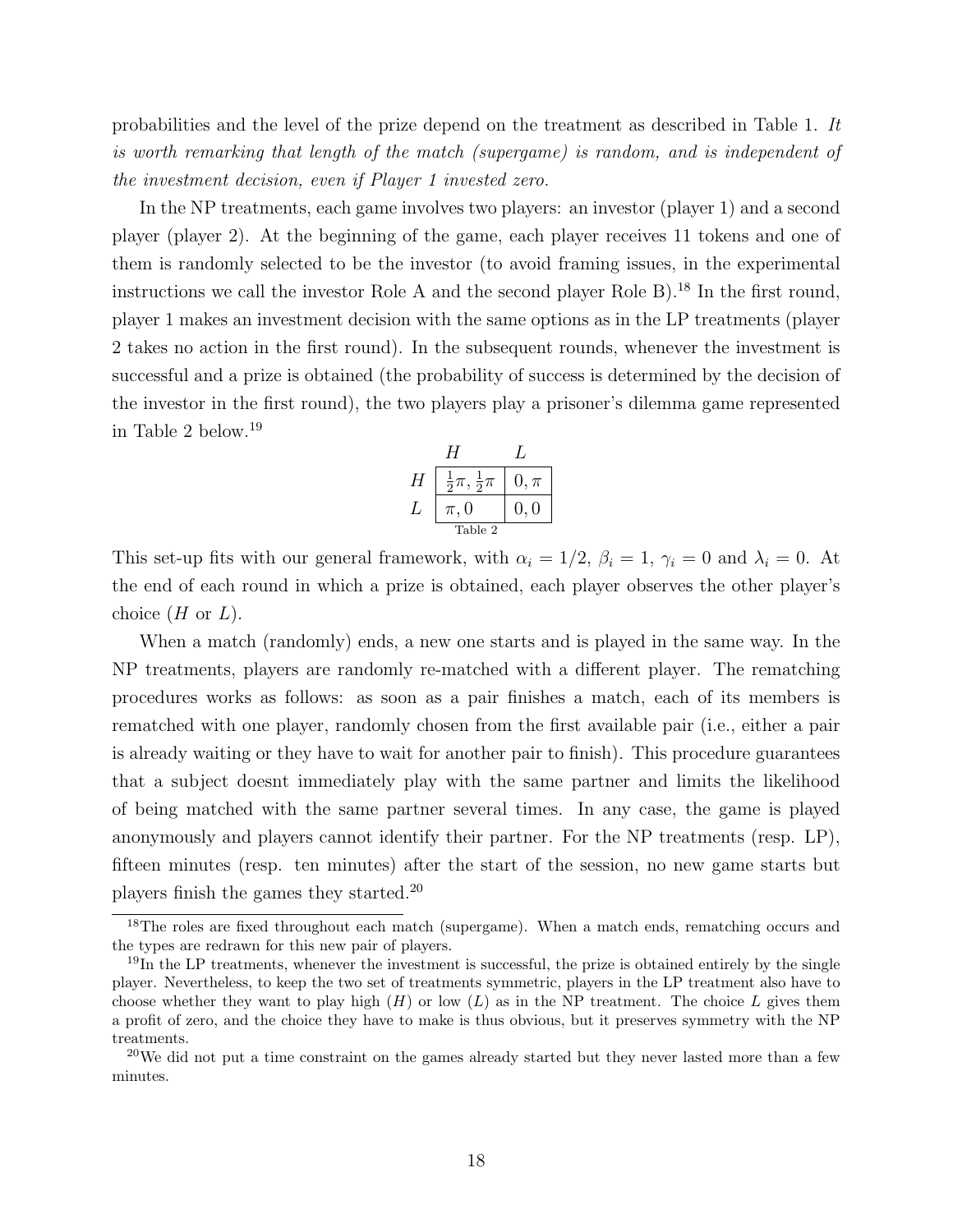## 4.2 Theoretical predictions

While our theoretical analysis focusses on symmetrical equilibria, nothing forces our experimental subjects to do the same. Indeed, the game we have chosen may even invite them to play asymmetrically as, say, alternating plays of  $(H, L)$  and  $(L, H)$  is myopically selfenforcing, as opposed to repeated plays of  $(H, H)$ . On the other hand, playing  $(H, H)$  is a simpler way to cooperate. It is interesting to see the extent to which the predictions of the model, restricted to symmetrical equilibria are borne out by the experiment.<sup>21</sup>

Our model allows us to make clear theoretical predictions. However, in practice, there will be noisy deviations from equilibrium behavior. We do not model explicitly the process creating this noise but assume that the distribution is the same in all treatments. This assumption allows us to derive a number of empirical predictions from the theory.

First, in both LP treatments, the optimal choice of a risk-neutral player is an investment level of 1, although the level of expected profits does not vary vastly across the different positive choices (12.6 for an investment of 1, 12.1 for 6 and 11.6 for 11).<sup>22</sup>

In the case of the NP-low-prize treatment, an investment of 1 in the first round remains part of an equilibrium whereas in the NP-high-prize treatment it does not. Examining the incentives of the players (shown in Table 3), brings out clearly the mechanism developed in the theory. In both NP treatments, for an investment of 1, in the subgame following a successful realization of the investment, each player's continuation payoff is 6.8 if both of them play  $H$  for the rest of the game. However, in the low-prize treatment a player's instantaneous gain from deviating to  $L$  is only 4, while in the high-prize treatment it is 8, and cooperation is possible only with a low prize.

In the low-prize game, all investment levels form part of an equilibrium; in the high-prize game, all investment levels other than 1 form part of an equilibrium. We have the following clear prediction that can be tested:

• An investment of 1 is less likely in the NP-high-prize treatment than in the NP-lowprize treatment (special case of Proposition 2)

We can also test the consistency of the behavior in the stage prisoner dilemma game with the mechanism we propose: $23$ 

 $21$ Recall also that one of the central predictions we test, i.e the result on mean preserving spreads is preserved under asymmetric equilibria.

<sup>&</sup>lt;sup>22</sup>While an investment of 1 is optimal for a risk-neutral money maximizer, subjects may have other motivations as well. For instance, they might get benefits from varying their choices to break the tediousness of the task.

<sup>&</sup>lt;sup>23</sup>These are not strictly speaking predictions, but are natural consequences of the model. For instance, in the NP-high-prize treatment, playing 1 is not an equilibrium, so interpreting what happens off the equilibrium path is not unambiguous. However, we know that in the subgame following a prize, player B should play L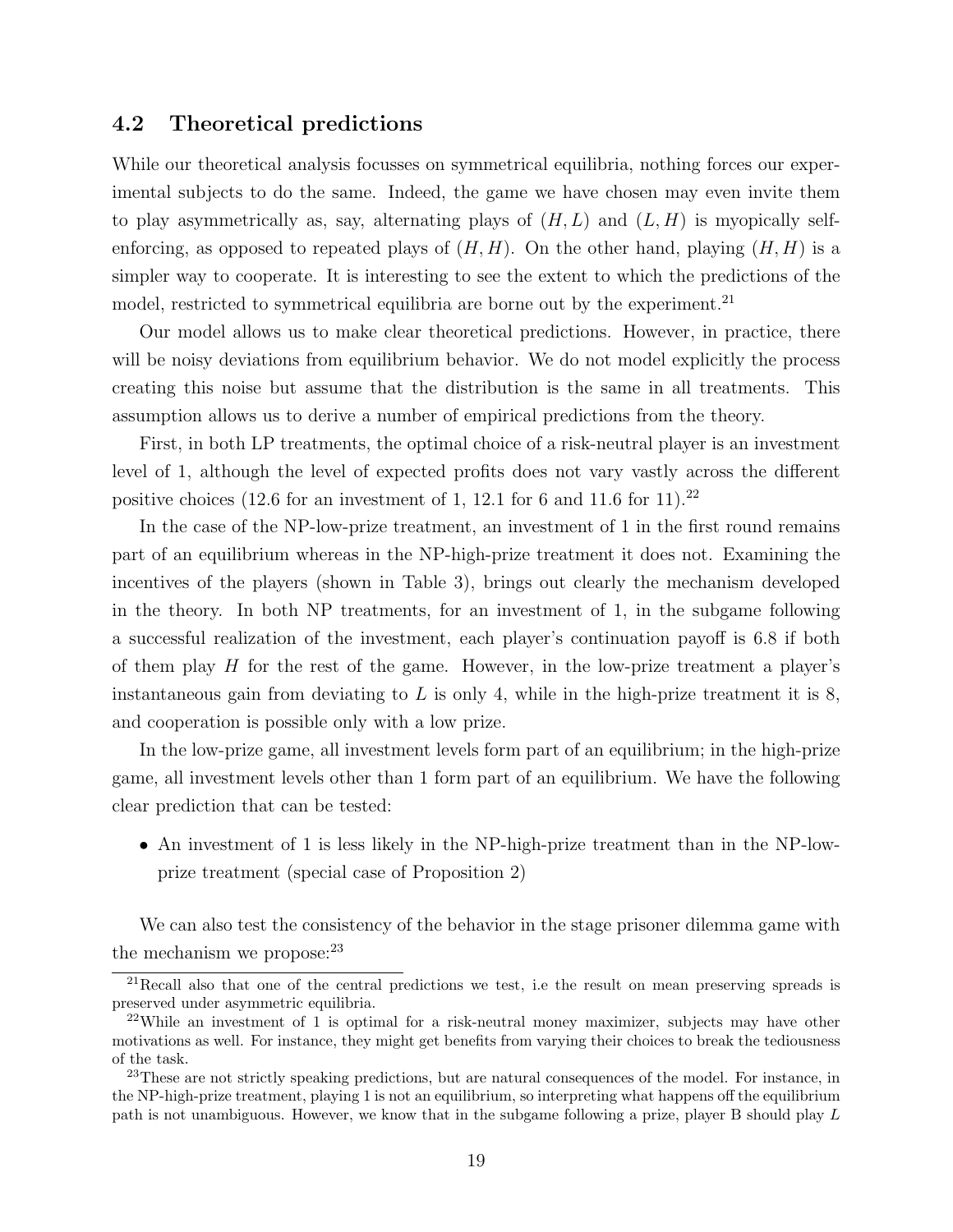- Following an investment of 1 by the investor, a play of  $L$  by player 2 is more likely in the NP-high-prize treatment than in the NP-low-prize treatment
- The probability of observing  $H, H$  increases with the initial investment of the investor

Finally, we can shed light on equilibrium selection issues and show evidence on the following questions:

- Is the zero investment degenerate equilibrium more common in the absence of protection (NP treatments)?
- Is there on average more or less investment with or without legal protections? Absent protection, is there more investment with a high prize or a low prize?

#### 4.3 Experimental results

The 10 experimental sessions (3 of each NP treatments and 2 of each LP treatment) were run at the Ecole Polytechnique (France) in a dedicated experimental lab. A specific software was designed to run the experiment to be able to rematch players while others were finishing their game.<sup>24</sup> The participants were a mix of students and staff at the university. A total of 132 subjects participated in the experiment playing a total of 1756 games. The average earnings of players was 17.8 euros. At the end of the experiment, participants were asked to fill in a survey that allowed us to control for gender and whether the participants were students. In the survey, we also introduced questions about individuals' risk attitudes (Dohmen et al 2011). Thus, in some of our analysis we can also control for subjects self-reported risk attitudes.<sup>25</sup> In all the regression analysis that follow, the standard errors are clustered at the session level (as in Dal Bo and Frechette 2011 for instance), to control for possible session effects that would introduce correlation in errors.<sup>26</sup>

<sup>&</sup>lt;sup>24</sup>The software was designed under a standard server/client architecture, the server uses' socket protocol to communicate with the clients. The server was implemented using the Adobe Flex technology and the clients deployed under Adobe Air. The backend of the server rely on relational database server (MySQL) for storing. Each "game" was considered as a thread, this method allowed us to resolve the main issue for rematching clients dynamically and keeping alive simultaneously other instances in progress.

<sup>&</sup>lt;sup>25</sup>Some participants did not fill in the survey which explains that regressions controlling for individual characteristics will be run on fewer observations.

 $^{26}$ We do not cluster at the individual level since the assumption in these type of environments is that each game can be considered as an individual observation. Note, however, that the significance of the main results is maintained if we do cluster at the individual level.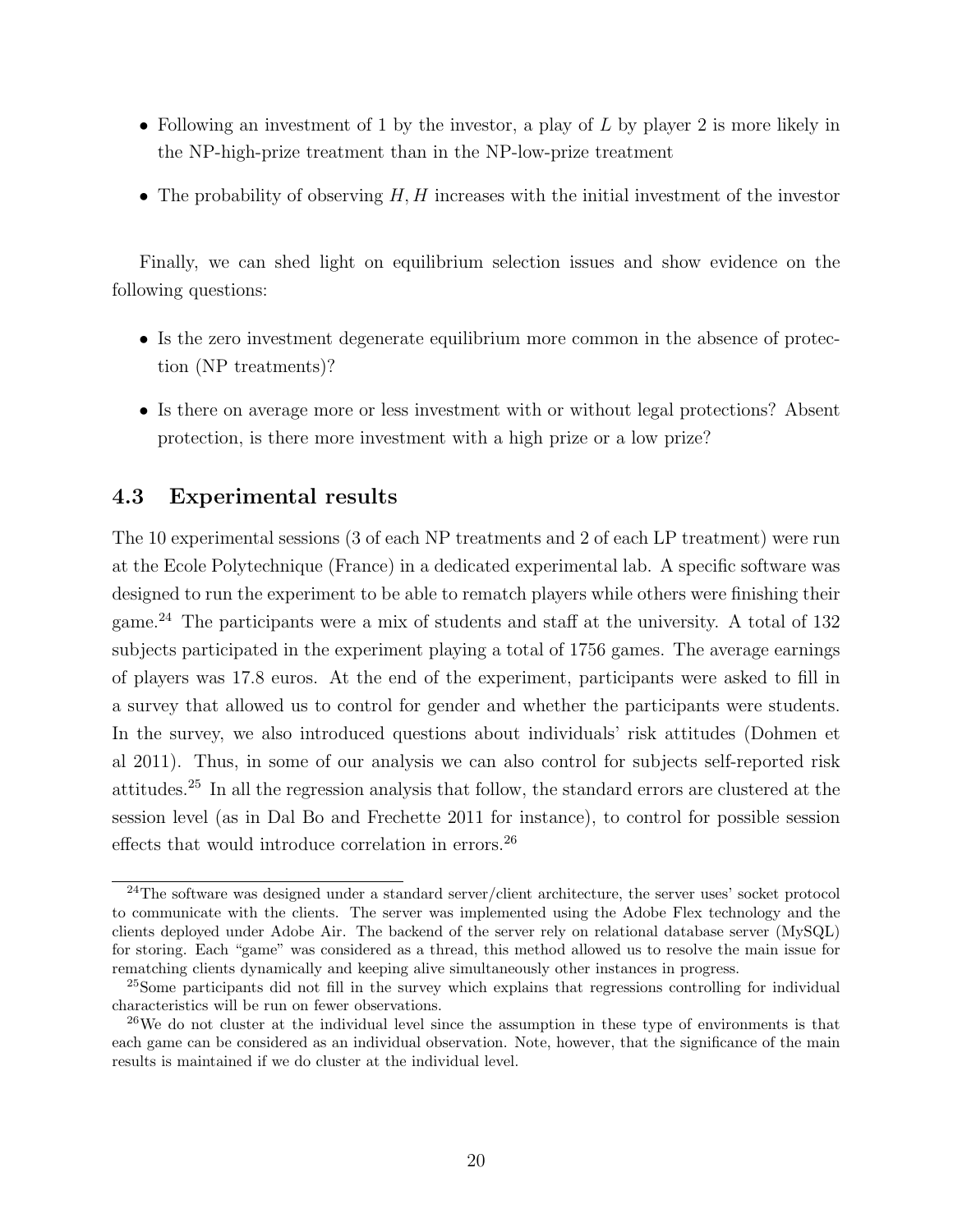#### 4.3.1 Testing the central theoretical prediction

The main theoretical prediction is that we should observe investors choosing a level of investment equal to 1 less often in the NP high-prize treatment than in the NP low-prize treatment. The theory does not, however, predict whether we should observe a reversal to the degenerate equilibrium or to a higher level of investment, and thus makes no prediction on the average investment level. The experimental evidence is then useful both to test the theoretical prediction and to shed light on equilibrium selection.

Figure 1 clearly shows that the difference between the low-prize and high-prize treatments is striking and goes in the direction suggested by the theory. Furthermore, Figure 2 suggests that learning strengthens this result. In the left panel we report the proportion of ones in the first game the players played and in the right the proportion in the later games. The proportion goes up for the low-prize treatments, while it slightly decreases in the high prize treatments. With learning, players move closer to equilibrium behavior, although there is always a non-negligible fraction that play non-equilibrium strategies.

We test the central prediction controlling for different factors. Table 4 reports the results of a probit regression of the probability of an investment of one by Player 1. The probability of observing an investment of one in the NP-low-prize treatment is significantly higher than in the NP-high-prize treatment. This result holds even when we control for individual characteristics and risk attitudes. A potential worry is that this result is not driven by our mechanism but by differences in the investors' perceptions of the two gambles. However, when the same comparison is run between the two LP treatments, the effect tends to go in the other direction: Figure 3 shows that in the case of legal protection of the investment, an investment of one is more likely in the high-prize treatments.<sup>27</sup> Thus, if any behavioral mechanism not considered by our theoretical framework was playing a role this would tend to go in the opposite direction with respect to our findings.

It is clear that in the high prize treatment, participants play 1 less often, but do they revert to not investing (the degenerate equilibrium)? In Figure 4, we present the full distribution of investment choices in the two NP treatments. We see that there is both an increase in the frequency of zero investment and in the frequency of the maximum investment level. Importantly, average investment is 13% higher in the NP-high-prize treatment and this difference is significant (p-value of 0.03 in a t-test). Consistent with our theoretical predictions, taking a mean-preserving spread of the distribution leads to more investment on average.

<sup>27</sup>A regression analysis confirms that the effect is significant.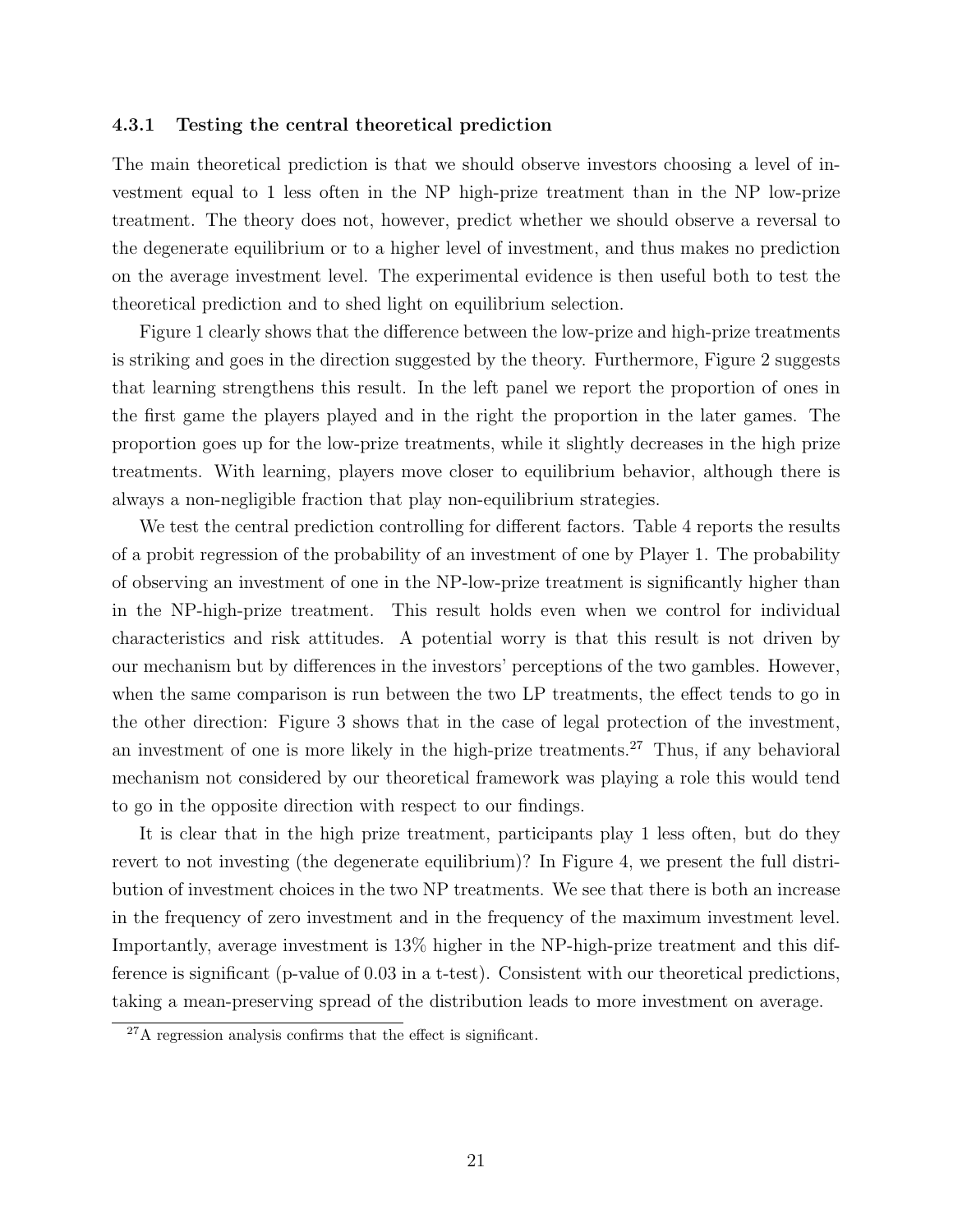#### 4.3.2 Cooperative behavior

The results of the previous section provide strong support for the central prediction of the theory. To further test the coherence of our explanation, in this section we examine the cooperative behavior of the investors and the other players whenever a prize is obtained.

We first focus on the cooperative behavior in games where Player 1 chooses one token. Figure 5 represents the distribution of outcomes in the prisoner's dilemma keeping in each game only the first round where a prize is obtained (the plot averaging over all rounds looks very similar). We clearly see that the outcome LL where both players choose to defect in the stage prisoner dilemma is much more likely in the high-prize treatment than the low-prize treatment as the theory suggests: the temptation to deviate is much larger.

It is, of course, not easy to interpret the actions chosen in the stage prisoner dilemma game following an investment that should not occur in equilibrium. In particular, why would the investor make a positive investment choice if he then expects LL to be the most likely outcome? It may therefore be more natural to focus on the behavior of the player 2's following an investment of 1 by the investor. The results presented in Figure 6 are even more striking: a player 2 is much more likely to choose  $L$  in the high-prize treatments than the low prize treatments.<sup>28</sup> The results presented in table 5 confirm the pattern observed in Figure 6. Even when controlling for individual characteristics, there is a significantly lower chance that a player 2 plays L following an investment of one in the low-prize treatment.

A final test of coherence with the theory is to examine the cooperative behavior by level of investment of the investor. The more he invests, the higher the expected continuation value in equilibrium if  $HH$  is played whenever a prize is obtained and thus the higher the incentives to keep cooperating (Table 3 shows how much the incentives to deviate decrease as the initial investment increases). We thus plot in Figure 7 the behavior of player 2 in the NP-high-prize treatments, separately for investments of 1, 6 and 11. There is a clear rise in the proportions of  $H$ 's as the investment moves from 1 to 6, although no significant change as the investment goes from 6 to 11. Note that this fits with the results in the literature showing that cooperation rates increase when the discount factor increases (Dal Bo 2005 or Dal Bo and Frechette 2011).

#### 4.3.3 Investment with legal protection vs. investment without protection

Comparing the level of investment in an environment such as the one described in our theoretical analysis with and without legal protection based on real world data is hard for the

<sup>&</sup>lt;sup>28</sup>For Figure 5 and 6 and table 5, we keep in each game only the first round where a prize is obtained provided it exists.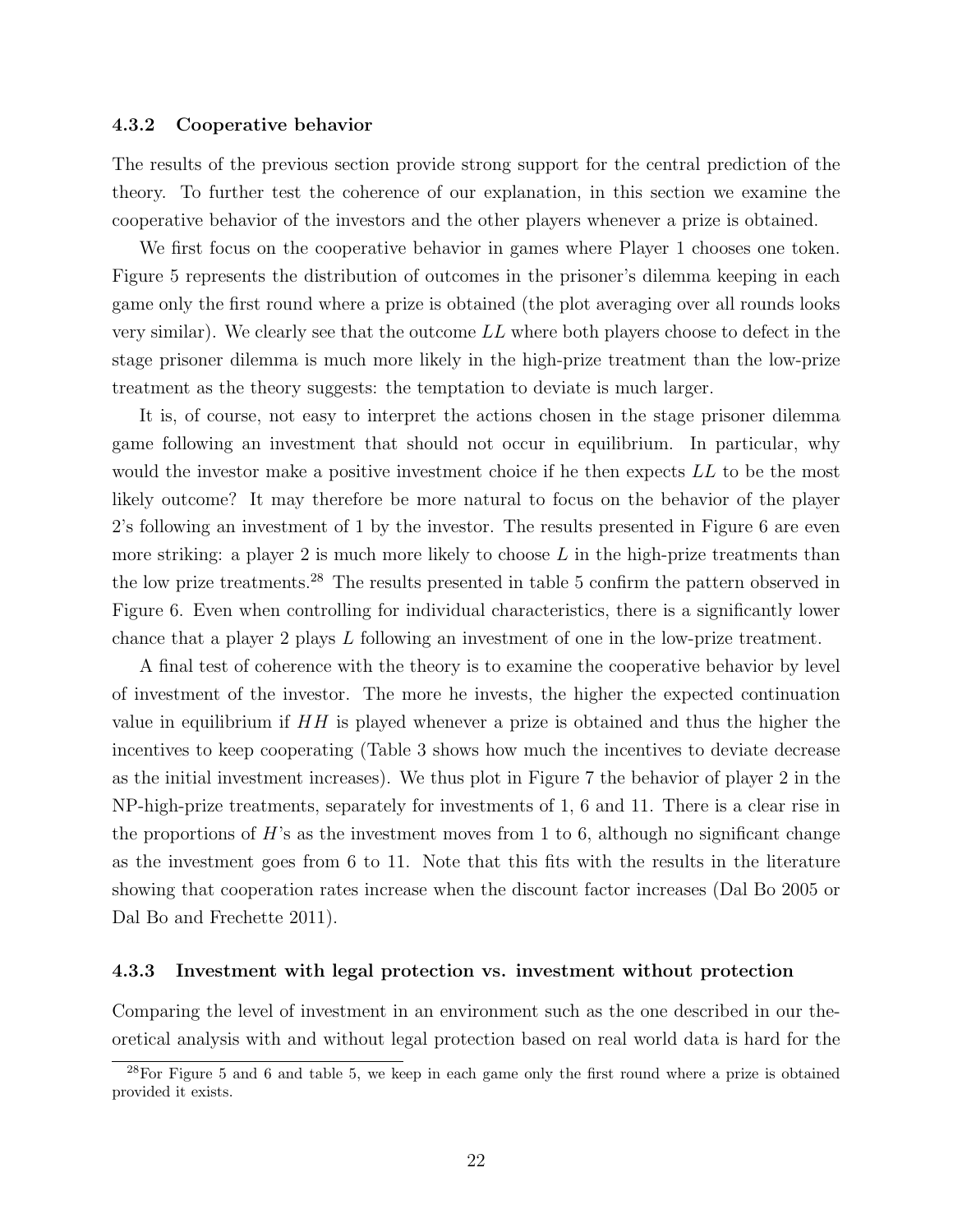simple reason that counter-factuals are hard to come by. Experiments creating artificial counter-factuals are thus a valuable source of evidence to shed light on this comparison. We find that the average investment is slightly higher in the absence of protection (average of NP treatments) than in its presence (average of LP treatments), but this difference is not significant (p-value of 0.149 in a t-test and non significant coefficient in a regression controlling for individual characteristics). This indicates that relatively high levels of investment are possible even without legal protection as suggested in the theoretical section. The main focus of the experiment is to test the mechanism we propose.

Taken together, the results of the experiment provide evidence broadly coherent with our theoretical model. Investors are less likely to choose the investment level of one in the high-prize treatments in the absence of legal protection and, when they do, player 2's are more likely to defect (choose action L) in the stage prisoner dilemma game. Furthermore, the overall results provide evidence that investment in the absence of protection (NP treatments) and with perfect legal protection (LP treatment ) are quite similar.

## 5 Conclusion

Our theory of investment and cooperation in the shadow of future interactions has multiple possible applications. In particular, our central results can be summarized in the context of a specific example, that of the firm Red Hat. Red Hat, a hugely successful company, was created in 1993. At its stock market introduction, Red Hat was one of the biggest IPOs in the NASDAQ and, since 2009, has been part of the S&P500, with over 3000 employees and revenues of over 500 million dollars. For many, this success is puzzling, since the company's business model is based on open source software. Most of Red Hat's revenues come from the sale to companies of subscriptions, including their own pre-compiled version of the open source operating system Linux, called Red Hat Enterprise Linux, and support services.<sup>29</sup> Two facts are particularly striking. First, as acknowledged in Red Hat's annual report: "anyone can copy, modify and redistribute Red Hat Enterprise Linux (...) however they are not permitted to refer to these products as Red Hat". Numerous clones do indeed exist, but they appear to avoid competing aggressively and do not gain much market share. Second, in spite of a potentially extremely competitive environment, Red Hat invests a lot in research. According to a report from the Linux Foundation, Red Hat is the biggest single contributor to the Linux Kernel (excluding unaffiliated contributors), and pays the salaries of many of the top contributing individuals.

<sup>&</sup>lt;sup>29</sup>According to Red Hat's annual report, the revenues from subscriptions in 2010 were \$541M out of a total revenue of \$652M.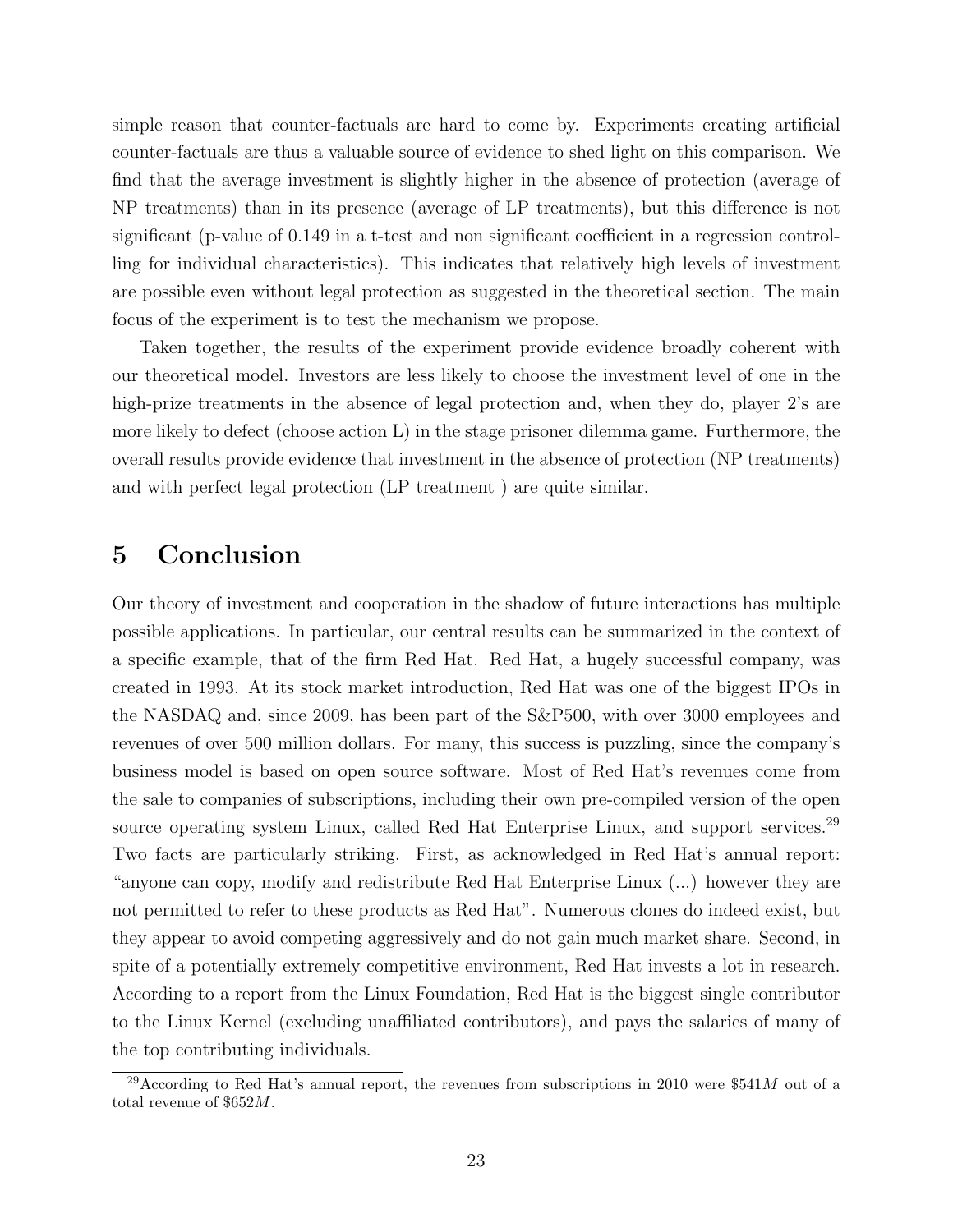Our model can explain such behavior. On the equilibrium path, Red Hat's clones, rationally choose not to be too aggressive.<sup>30</sup> This can be part of an equilibrium only if Red Hat invests sufficiently in research. In the spirit of our Proposition 2, the type of environment in which Red Hat operates seems particularly well adapted for investment in the absence of protection since it involves many small incremental innovations (high probability of obtaining small returns). Of course this claim is tricky to establish empirically. This is the main justification for conducting the laboratory experiment that broadly confirms our results.

Greif (1989 and 1993) finds that social norms in medieval times were able to sustain long-distance trade in the absence of contract enforcement by courts. Our model suggests an informal arrangement complementary to the one developed by Greif, and suggests, moreover, that trade might have been even more intense because of the absence of legal rules. Merchants needed to keep the promise of the future high to keep intermediaries cooperative. Interestingly, the model suggests that the merchants would not send bigger ships (which would leave the incentives to deviate unchanged) but more robust ones having higher chances of reaching their final destination.

<sup>&</sup>lt;sup>30</sup>The manager of a clone declared in an interview, "We have the utmost respect for Red Hat and everything they have done for the community over the years. We have absolutely no desire to upset them" (Kerner 2005).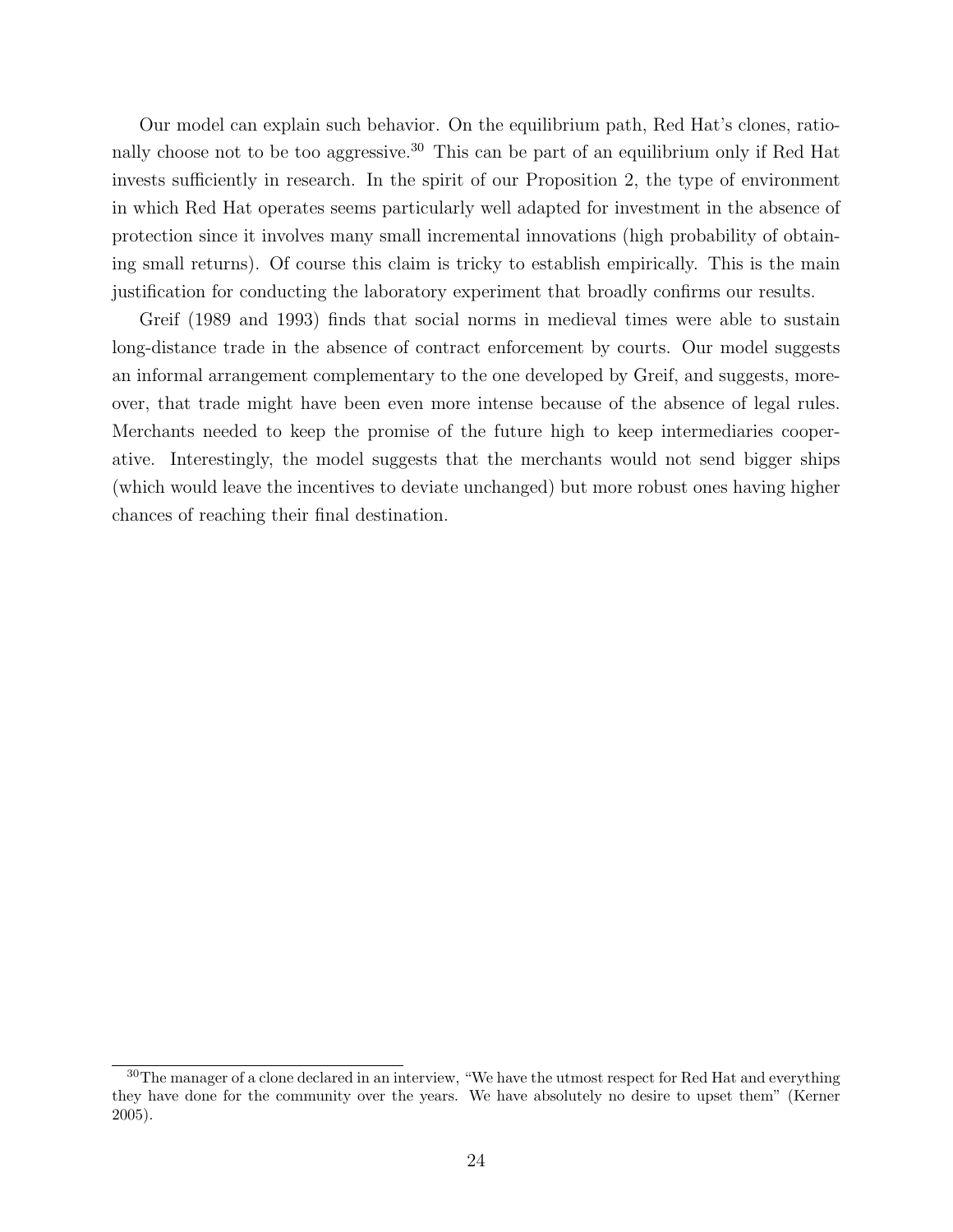## 6 Appendix

**Proof of Proposition 1.** Part  $a$  of the proposition is immediate. For Part  $b$ , suppose there exists a value  $\tilde{\pi}$  and an investment k such that conditions (2) and (3) hold and let Player 1 choose  $\bar{\pi} = \tilde{\pi}$  in Period 0 along with an investment k. Consider an equilibrium path in which all the players play  $C$  forever with a threat of  $D$  forever (the worst punishment) if anyone deviates (including Player 1 initially deviating to a different choice of  $k$ ). Suppose that in period t the realization of the payoff variable is  $\pi_t$  and recall that  $\hat{\pi}_t = \min \{ \pi_t, \bar{\pi} \}.$ Starting in period t, following the path yields a player (for  $i = 1$  or  $o$ )

$$
\alpha_{i}\hat{\pi}_{t} + \alpha_{i} \frac{\delta}{1-\delta} \left( \int_{0}^{\overline{\pi}} \pi dF\left(\pi, k\right) + \overline{\pi} \left(1 - F\left(\overline{\pi}\right)\right) \right)
$$

while deviating yields

$$
\beta_i \hat{\pi}_t + \lambda_i \frac{\delta}{1-\delta} \left( \int_0^{\overline{\pi}} \pi dF(\pi, k) + \overline{\pi} (1 - F(\overline{\pi})) \right)
$$

All players will follow the path if

$$
(\beta_i - \alpha_i) \hat{\pi}_t \leq (\alpha_i - \lambda_i) \frac{\delta}{1 - \delta} \left( \int_0^{\overline{\pi}} \pi dF(\pi, k) + \overline{\pi} (1 - F(\overline{\pi})) \right) \text{ for } i = 1 \text{ and } o
$$
  
iff  $\hat{\pi}_t \leq \frac{\delta}{1 - \delta} R \left( \int_0^{\overline{\pi}} \pi dF(\pi, k) + \overline{\pi} (1 - F(\overline{\pi})) \right)$ 

which holds from condition (2), since  $\hat{\pi}_t \leq \bar{\pi} = \tilde{\pi}$ . Player 1's overall payoff will then be:

$$
-k+\frac{\delta}{1-\delta}\alpha_1\left(\int_0^{\overline{\pi}}\pi dF\left(\pi,k\right)+\overline{\pi}\left(1-F\left(\overline{\pi}\right)\right)\right)
$$

From condition (3), this expected payoff is larger than the payoff from choosing a different value of k since the other players play  $D$  forever in that case. Therefore conditions  $(2)$  and (3) guarantee that a subgame perfect equilibrium with investment  $k > k_d$  exists.

Conversely, for given k, let  $\tilde{\pi}_{\text{max}} = {\text{sup}} \tilde{\pi} \text{ s.t. 2 holds}$  (we showed in the main text that  $\tilde{\pi}_{\text{max}}$  exists). Then  $\tilde{\pi}_{\text{max}}$  is an upperbound on the single period payoff on which the players can cooperate. If:

$$
-k + \frac{\delta}{1-\delta}\alpha_1 \left( \int_0^{\widetilde{\pi}_{\text{max}}} \pi dF\left(\pi, k\right) + \widetilde{\pi}_{\text{max}}\left(1 - F\left(\widetilde{\pi}_{\text{max}}\right)\right) \right) < -k_d + \frac{\delta}{1-\delta}\lambda_1 \int_0^\infty \pi dF\left(\pi, k_d\right)
$$

then Player 1 will prefer to invest  $k_d$  to k.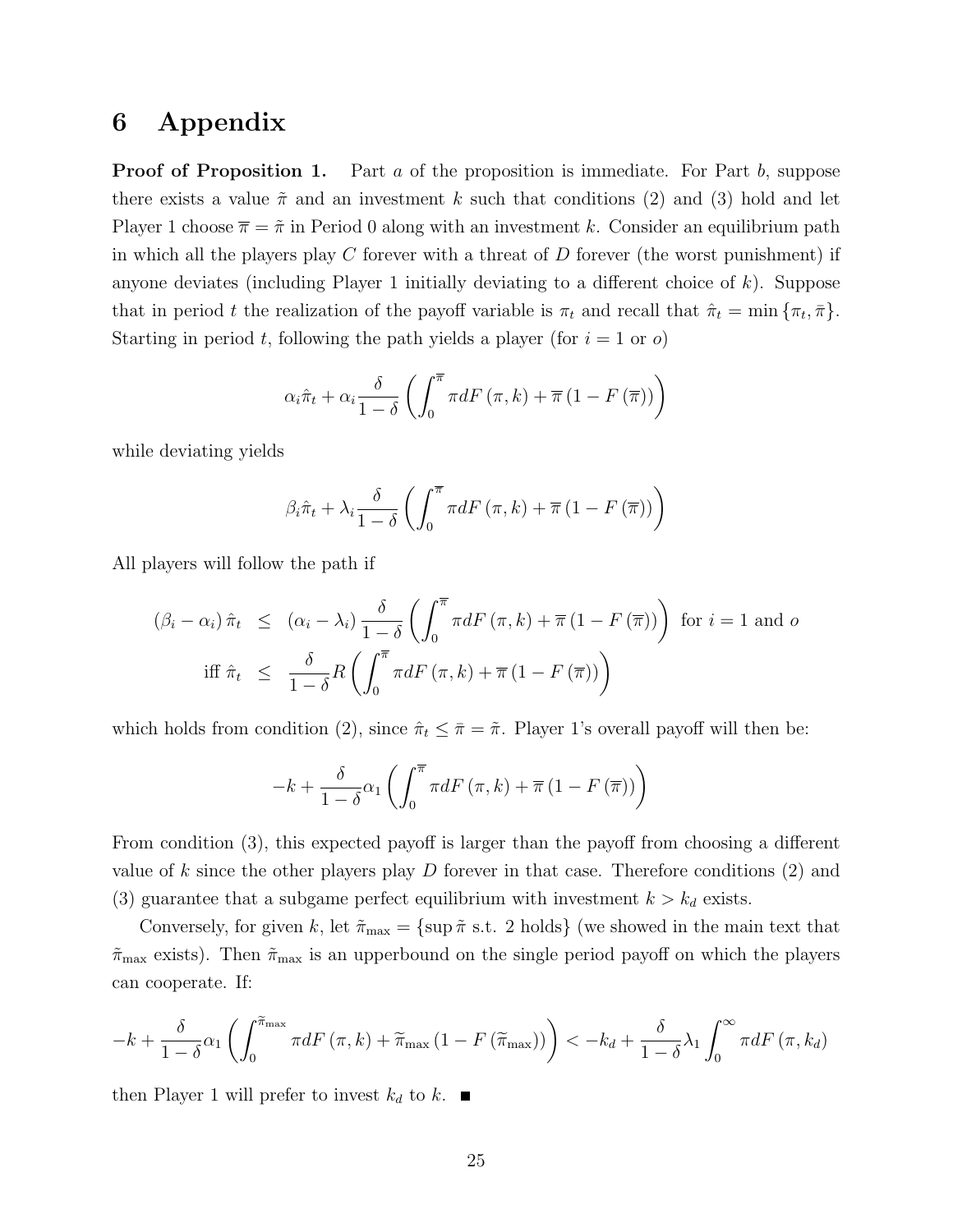**Proof of Proposition 2.** Suppose that under G there is a symmetric subgame perfect equilibrium in which Player 1 invests k. From Proposition 1 there is a  $\tilde{\pi}$  such that

$$
\tilde{\pi} \leq \frac{\delta}{1-\delta} R\left(\int_0^{\tilde{\pi}} \pi dG\left(\pi, k\right) + \tilde{\pi}\left(1 - G\left(\tilde{\pi}\right)\right)\right)
$$

and

$$
-k + \frac{\delta}{1-\delta}\alpha_1 \left( \int_0^{\widetilde{\pi}} \pi dG\left(\pi, k\right) + \widetilde{\pi} \left(1 - G\left(\widetilde{\pi}\right)\right) \right) \geq -k_d + \frac{\delta}{1-\delta}\lambda_1 \int_0^{\infty} \pi dG\left(\pi, k_d\right)
$$

Integrating by parts, we can rewrite these conditions as:

$$
\widetilde{\pi} \leq R \frac{\delta}{1-\delta} \left( \widetilde{\pi} - \int_0^{\widetilde{\pi}} G(\pi, k) d\pi \right)
$$

and

$$
-k + \frac{\delta}{1-\delta}\alpha_1\left(\widetilde{\pi} - \int_0^{\widetilde{\pi}} G(\pi, k) d\pi\right) \geq -k_d + \frac{\delta}{1-\delta}\lambda_1 \int_0^{\infty} \pi dG(\pi, k_d)
$$

Since G is a mean-preserving spread of  $F$ ,  $F$  second order stochastically dominates  $G$ . From the definition of second order stochastic dominance,

$$
\left(\widetilde{\pi} - \int_0^{\widetilde{\pi}} G(\pi, k) d\pi\right) \leq \left(\widetilde{\pi} - \int_0^{\widetilde{\pi}} F(\pi, k) d\pi\right).
$$

Hence,

$$
\widetilde{\pi} \le R \frac{\delta}{1-\delta} \left( \widetilde{\pi} - \int_0^{\widetilde{\pi}} F(\pi, k) d\pi \right)
$$

and

$$
-k + \frac{\delta}{1-\delta}\alpha_1\left(\widetilde{\pi} - \int_0^{\widetilde{\pi}} F(\pi, k)d\pi\right) \geq -k_d + \frac{\delta}{1-\delta}\lambda_1\int_0^{\infty} \pi dG(\pi, k_d)
$$

$$
= -k_d + \frac{\delta}{1-\delta}\lambda_1\int_0^{\infty} \pi dF(\pi, k_d)
$$

Thus, a choice of  $k$  is also sustainable under  $F$ . Conversely, we give an example in the main text showing that some investments  $k \neq k_d$  can be part of an equilibrium under F and not under  $G$ .

Proof of Proposition 3. We can rewrite the conditions of Proposition 1 for an investment  $k$  as:

$$
\frac{\pi_0}{m} \le \frac{\delta}{1-\delta} Rmh(k) \frac{\pi_0}{m} \Leftrightarrow \frac{1}{m} \le \frac{\delta}{1-\delta} Rh(k)
$$
\n(4)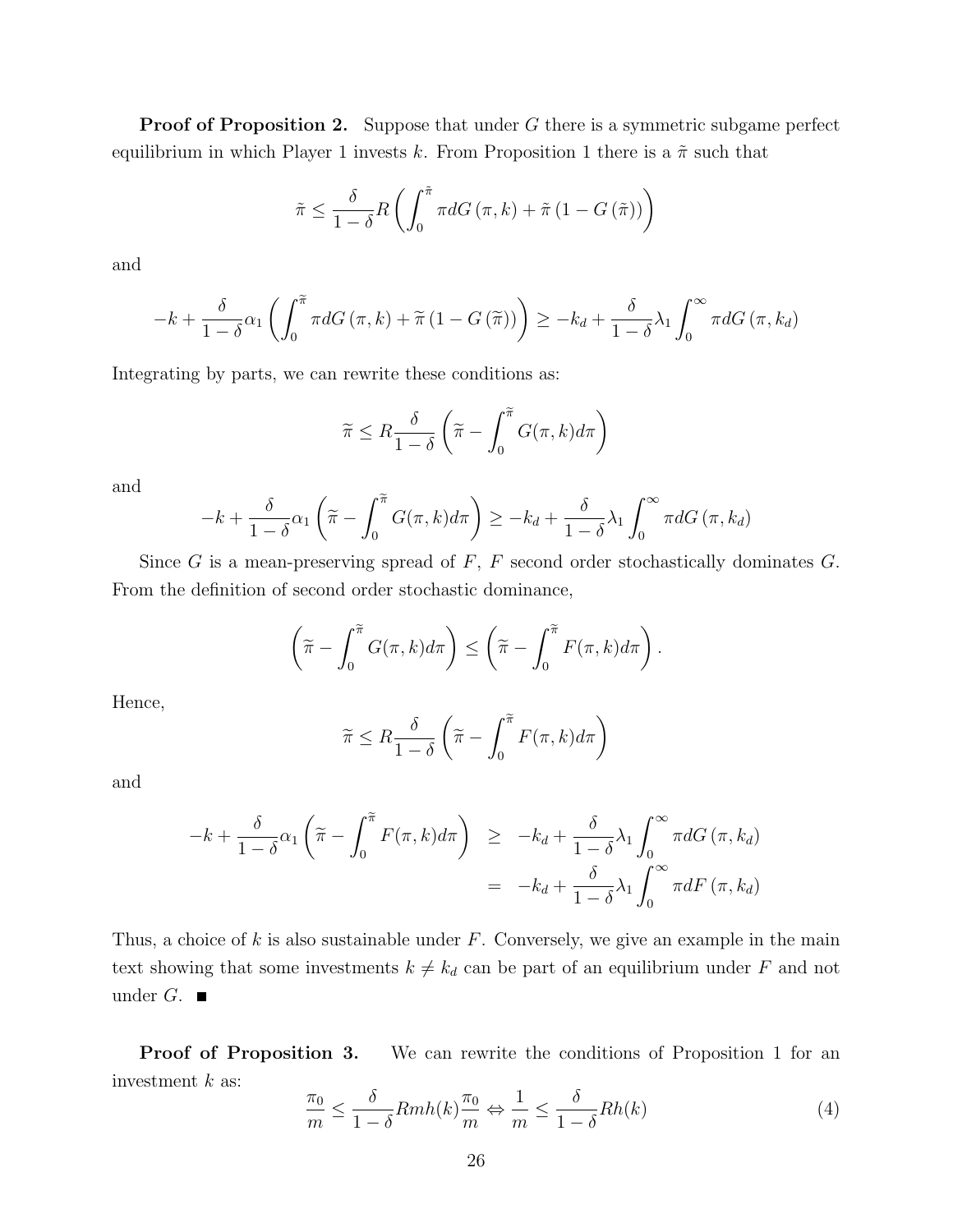and

$$
-k + \frac{\delta}{1-\delta} \alpha_1 \pi_0 h(k) \geq -k_d + \frac{\delta}{1-\delta} \lambda_1 \pi_0 h(k_d)
$$
\n<sup>(5)</sup>

Let  $\overline{m}$  be defined by:

$$
\frac{1}{\overline{m}} = \frac{\delta}{1-\delta}Rh(k^*)
$$

For  $m > \overline{m}$ , the cooperation constraint (4) is satisfied. Given that  $k^*$  is part of an equilibrium for  $m=1$ , the investment constraint  $(5)$  is also satisfied. So, as stated in the Proposition 1,  $k^*$  is a subgame perfect equilibrium and so are some values k larger and smaller than  $k^*$ .

For  $m < \overline{m}$ , the cooperation constraint (4) evaluated at  $k^*$  is violated, so that following an investment of  $k \leq k^*$  the players play non-cooperatively and the only possible equilibrium with  $k \leq k^*$  is the degenerate equilibrium, where Player 1 chooses  $k = k_d$ .

There is however a range of values such that some investments strictly above  $k^*$  are part of an equilibrium. Define  $m$  as:

$$
\frac{1}{\underline{m}} = \frac{\delta}{1-\delta} Rh(\underline{k})
$$

where  $\underline{k}$  is such that:

$$
-\underline{k} + \frac{\delta}{1-\delta}\alpha_1\pi_0 h(\underline{k}) = -k_d + \frac{\delta}{1-\delta}\lambda_1\pi_0 h(k_d)
$$

Given this definition, for  $m \geq m$ , an investment of  $k > k^*$  is part of a subgame perfect equilibrium. This establishes the second result of the Proposition.

Finally, for  $m < m$ , the only non-degenerate equilibria would involve investments above  $k$ . We show below that this would lead to negative profits and cannot therefore be an equilibrium. Thus, for this region, the only subgame perfect equilibrium is the degenerate equilibrium.

Define:

$$
G(k) = -k + \frac{\delta}{1-\delta} \alpha_1 \pi_0 h(k) - \left(-k_d + \frac{\delta}{1-\delta} \lambda_1 \pi_0 h(k_d)\right)
$$

We know  $G(k^*) > 0$ ,  $G(\underline{k}) = 0$ , and because  $G'' < 0$ , this implies that  $G' < 0$  for  $k > \underline{k}$ . Thus  $G(k) < 0$  for  $k > k$ 

**Proof of Proposition 4.** The proof follows the same lines as the proof of Proposition 3. Given the distribution function at hand, the condition for cooperation can be rewritten as  $\tilde{\pi} \leq \frac{\delta}{1-\delta}Rp(k^*)\tilde{\pi}$ . Let  $\overline{R}$  be defined by  $1 = \frac{\delta}{1-\delta}\overline{R}p(k^*)$ . Since  $k^*$  forms part of a strict equilibrium,  $\min_i \left[ \frac{\bar{\alpha}_i - \bar{\lambda}_i}{\bar{\beta}_i - \bar{\alpha}_i} \right]$  $\bigg\} > \bar{R}$  and  $-k^* + \frac{\delta}{1-\delta}$  $\frac{\delta}{1-\delta}\bar{\alpha}_1p(k^*)\tilde{\pi}>-k_d+\frac{\delta}{1-\delta}$  $\frac{\delta}{1-\delta}\bar{\lambda}_1 p(k_d)\tilde{\pi}$ . By continuity, there are parameters  $\alpha_i, \beta_i, \gamma_i$ , and  $\lambda_i$  for which  $R > \overline{R}$  and Player 1 invests more than  $k^*$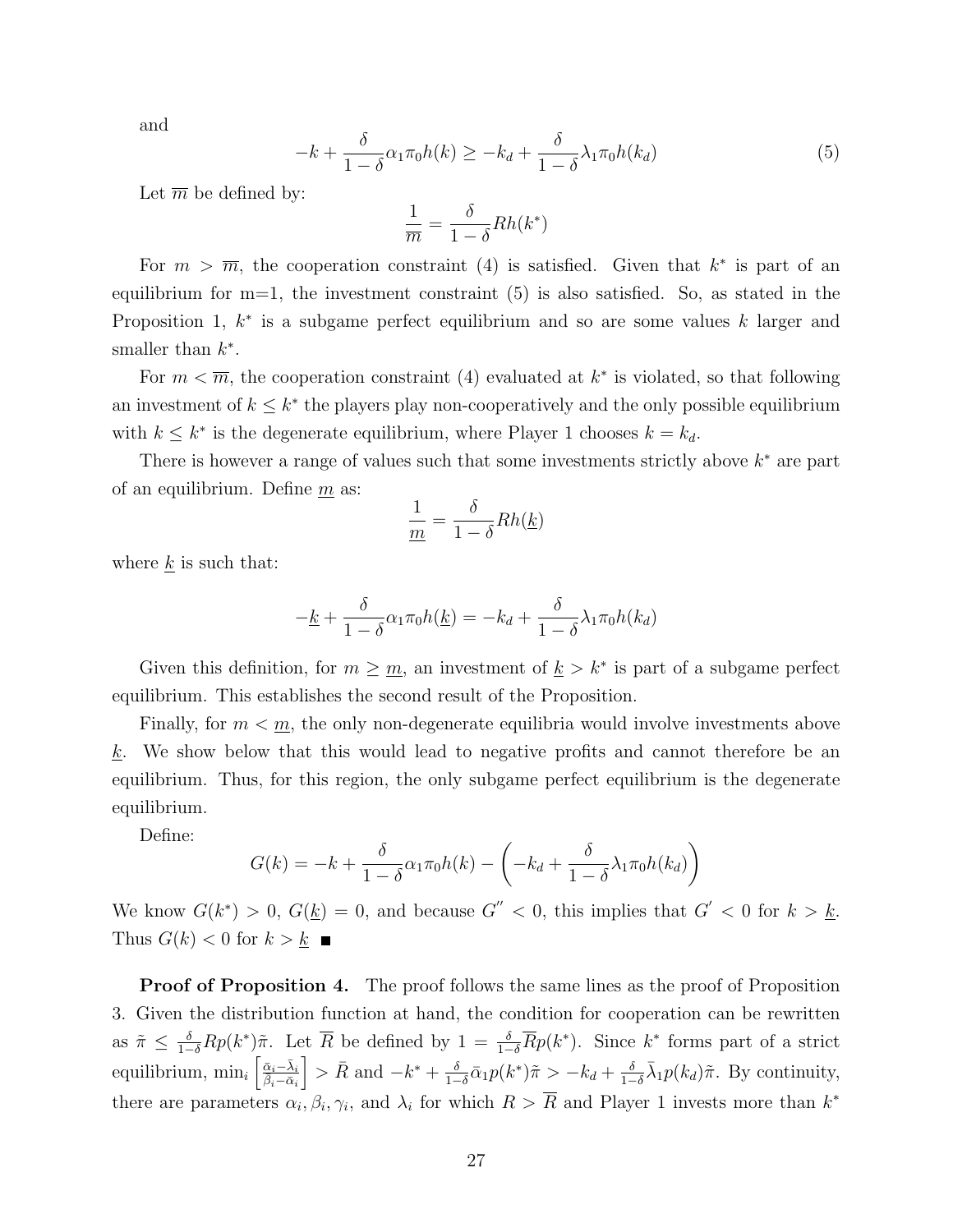and parameters for which he invests less. In these equilibria, the other players threaten to play non-cooperatively if Player 1 does not make the "appropriate" investment.

If  $R < \overline{R}$ , investing  $k^*$  can no longer be part of an equilibrium since the players will play non-cooperatively following an investment  $k^*$ . To induce the players to play cooperatively, a higher level of investment needs to be made. Again, by continuity there are parameter values for which  $R < \overline{R}$  and a higher investment forms part of an equilibrium.

Finally, let  $G(k) = -k + \frac{\delta}{1-k}$  $\frac{\delta}{1-\delta}p(k)\tilde{\pi}$ . Notice that,  $G(0) = 0$  and  $G(k^*) > 0$ . Since  $G'' < 0$ and  $G\left(\frac{\delta}{1-\delta}\right)$  $\frac{\delta}{1-\delta}\tilde{\pi}$  < 0, there exists a  $\hat{k} > k^*$  such that  $G(\hat{k}) = 0$  and  $G(k) < 0$  for all  $k > \hat{k}$ . Define <u>R</u> by  $1 = \frac{\delta}{1-\delta}$  Rp( $\hat{k}$ ). For  $R < \underline{R}$ , cooperation is possible only if  $k > \hat{k}$ . But Player 1 cannot recoup such an investment since, for all  $k > \hat{k}$  and  $\alpha_1, -k + \alpha_1 \frac{\delta}{1-\delta}$  $\frac{\delta}{1-\delta}p(k)\tilde{\pi} < G(k) < 0.$ Thus, in this region, the only subgame perfect equilibrium involves an investment  $k = k_d$ .

**Proof of Proposition 5.** Since  $k^*$  is a strict equilibrium for  $H = 0, -k^* + \frac{\delta}{1-\delta}$  $\frac{\delta}{1-\delta}\bar{\alpha}_1p\left(k^*\right)\tilde{\pi} >$  $-k_d+\frac{\delta}{1-\delta}$  $\frac{\delta}{1-\delta}\bar{\lambda}_1 p(k_d)\tilde{\pi}$ . Let  $\hat{H}$  be defined by  $\hat{H} = -k^* + \frac{\delta}{1-\delta}$  $\frac{\delta}{1-\delta}\lambda_1 p(k^*)\pi$ . For  $0 \le H \le \hat{H}$ , an investment of the fixed cost H plus the variable cost  $k^*$  remains part of an equilibrium. For  $H > \hat{H}$ , a variable investment of  $k^*$  is not part of an equilibrium, since  $-k^* - H + \frac{\delta}{k-1}$  $\frac{\delta}{1-\delta}\lambda_1 p(k^*) \pi < 0.$ Moreover, neither is any variable investment  $k > k^*$  since  $\frac{d}{dk}(-k^* - H + \frac{\delta}{1-\delta})$  $\frac{\delta}{1-\delta}\lambda_1 p\left(k^*\right)\pi\big)=$  $-1 + \frac{\delta}{1-\delta}\lambda_1 p'(k^*) \pi < -1 + \frac{\delta}{1-\delta}p'(k^*) \pi = 0$  and  $\frac{d^2}{dk^2}$  $\frac{d^2}{dk^2}\left(-k-H+\frac{\delta}{1-\delta}\right)$  $\frac{\delta}{1-\delta}\lambda_1 p(k)\,\pi\big)<0.$  Since  $k^*$ is a strict equilibrium,  $1 < \frac{\delta}{1-\delta}Rmh(k')$ . Let  $k' < k^*$  be defined by  $1 = \frac{\delta}{1-\delta}Rmh(k')$  and H' be defined by  $-k'-H'+\frac{\delta}{1-\delta}$  $\frac{\delta}{1-\delta}\lambda_1 p(k')\pi=0.$  For all  $H\in(\hat{H},H')$ , an investment of k' forms  $part of an equilibrium.$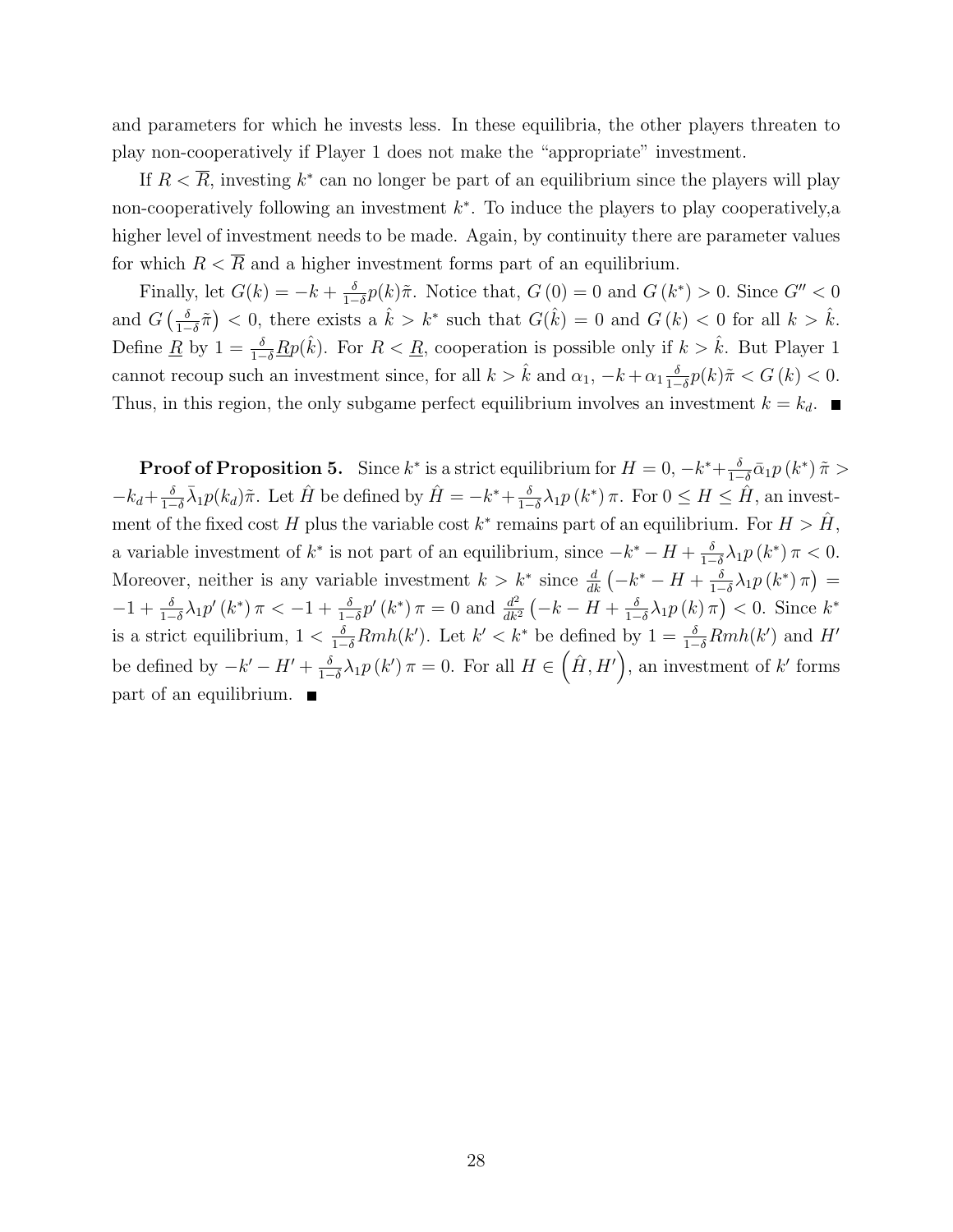|            |       | Low-prize treatments | High-prize treatments |             |
|------------|-------|----------------------|-----------------------|-------------|
| Investment | Prize | Probability          | Prize                 | Probability |
|            |       |                      | 16                    |             |
|            |       | 0.3                  | 16                    | 0.15        |
| 6          |       | 0.4                  | 16                    | 0.2         |
| 11         |       | 0.5                  | 16                    | 0.25        |
|            |       |                      |                       |             |

Table 1: Investment options in high vs low prize treatments

|  |  | Table 2: Stage prisoner's dilemma experimental game |  |
|--|--|-----------------------------------------------------|--|
|  |  |                                                     |  |

|   | H             |              |
|---|---------------|--------------|
| Η | $\Pi/2,\Pi/2$ | $\mid 0,\Pi$ |
| L | $\Pi$ , 0     | 0, 0         |

Note:  $\Pi = 8$  for the low-prize treatments and  $\Pi = 16$  for the high-prize treatments

| Table 3: Profits and deviation incentives in NP treatments |  |  |  |  |  |
|------------------------------------------------------------|--|--|--|--|--|
|------------------------------------------------------------|--|--|--|--|--|

|            | Low-prize  | treatments | High-prize | treatments |
|------------|------------|------------|------------|------------|
| Investment | Expected   | Deviation  | Expected   | Deviation  |
|            | profits of | incentive  | profits of | incentives |
|            | player 1   |            | player 1   |            |
|            | 10.8       | $-2.8$     | 14.8       | 1.2        |
| 6          | 13.1       | $-5.1$     | 17.1       | $-1.1$     |
| 11         | 15.3       | $-7.3$     | 19.3       | $-3.3$     |
|            |            |            |            |            |

NOTE: Expected profits of player 1 calculated under the assumption that  $(H, H)$  is played whenever a prize is obtained. Deviation incentives is the difference between the prize (i.e deviation profits) and the expected profits if  $(H, H)$  is played whenever a prize is obtained (i.e expected profits on equilibrium path). A positive value for the deviation incentives means that level of investment cannot be part of an equilibrium.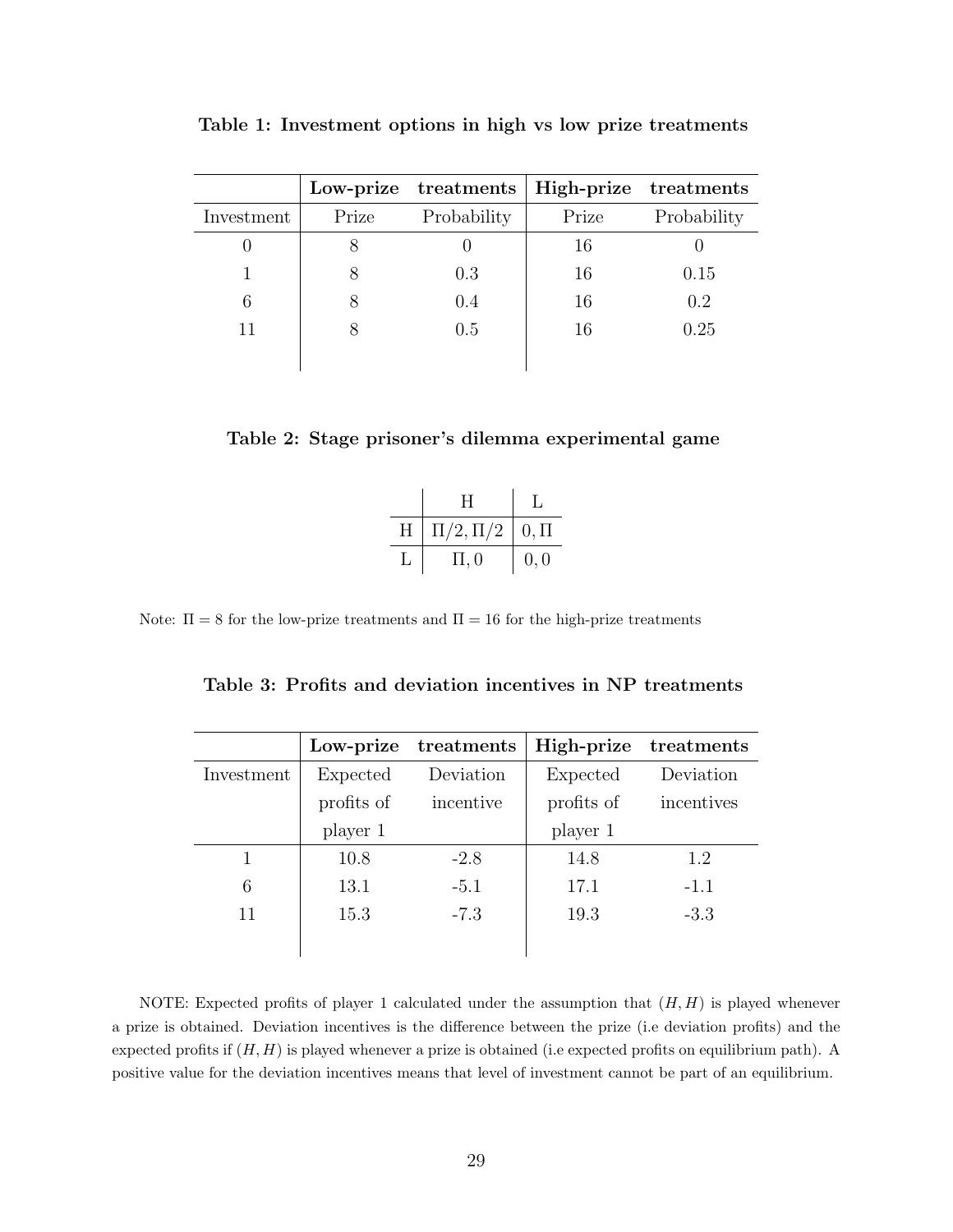|                                   | (1)          | (2)                     | (3)    |
|-----------------------------------|--------------|-------------------------|--------|
| Low prize treatment               | $37**$       | $.29**$                 | $.37*$ |
|                                   |              | $(.15)$ $(.13)$ $(.21)$ |        |
|                                   |              |                         |        |
| Individual controls (except risk) | $\mathbf{n}$ | <b>ves</b>              | yes    |
| All controls                      | no           | no                      | yes    |
| Number of observations            | 947          | 893                     | 893.   |
|                                   |              |                         |        |

Table 4: Probability of observing investment of 1 by player 1 in NP treatments

NOTE: This table reports the coefficients of a probit regression. The dependent variable is a dummy taking the value 1 if an investment of 1 was made. The main explanatory variable is a dummy taking value 1 for low prize treatments. Column (1) does not control for individual characteristics, column (2) controls for socio economic characteristics and column (3) adds risk aversion. We restrict the sample to NP treatments. Standard errors clustered at the session level in parentheses . \*\*\*Significant at the 1 percent level, \*\*Significant at the 5 percent level , \*Significant at the 10 percent level

#### Table 5: Probability of player 2 playing L in games where player 1 invested 1

|                                   | (1)          | (2)                     | (3)      |
|-----------------------------------|--------------|-------------------------|----------|
| Low prize treatment               | - 44         | - 36                    | $-.71**$ |
|                                   |              | $(.38)$ $(.31)$ $(.36)$ |          |
|                                   |              |                         |          |
| Individual controls (except risk) | $\mathbf{n}$ | yes                     | yes      |
| All controls                      | no           | no                      | yes      |
| Clustered standard errors         | nο           | no                      | no       |
| Number of observations            | 183          |                         |          |

NOTE: This table reports the coefficients of a probit regression. The dependent variable is a dummy taking the value 1 if player 2 played L. The main explanatory variable is a dummy taking value 1 for low prize treatments. Column (1) does not control for individual characteristics, column (2) controls for socio economic characteristics and column (3) adds risk aversion. We restrict the sample to observations corresponding to the first time a prize is obtained in the game (provided it exists). Standard errors clustered at the session level in parentheses. \*\*\*Significant at the 1 percent level, \*\*Significant at the 5 percent level , \*Significant at the 10 percent level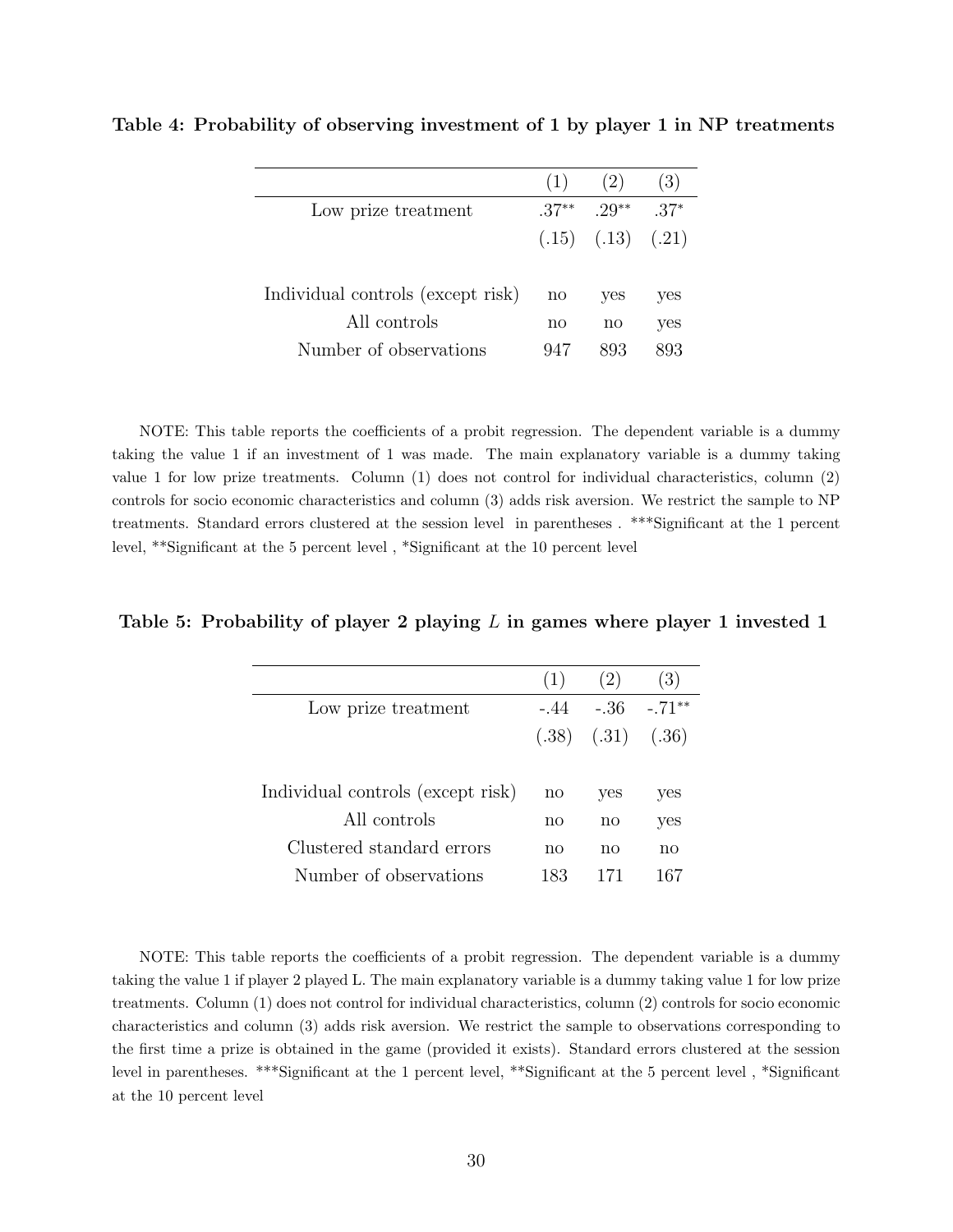

Investment of 1 by treatment NP-low-prize, first match NP-low-prize, late match  $\sim$  .5 1 1.5 2  $1,5$  $\overline{ }$ rù. Density<br>2 NP-high-prize, first match NP-high-prize, late match .5 1 1.5 2  $1.5$  $\overline{a}$ rù  $\circ$ 1 other 1 other 1 other 1 Graphs by treatment and firstmatch

Figure 2: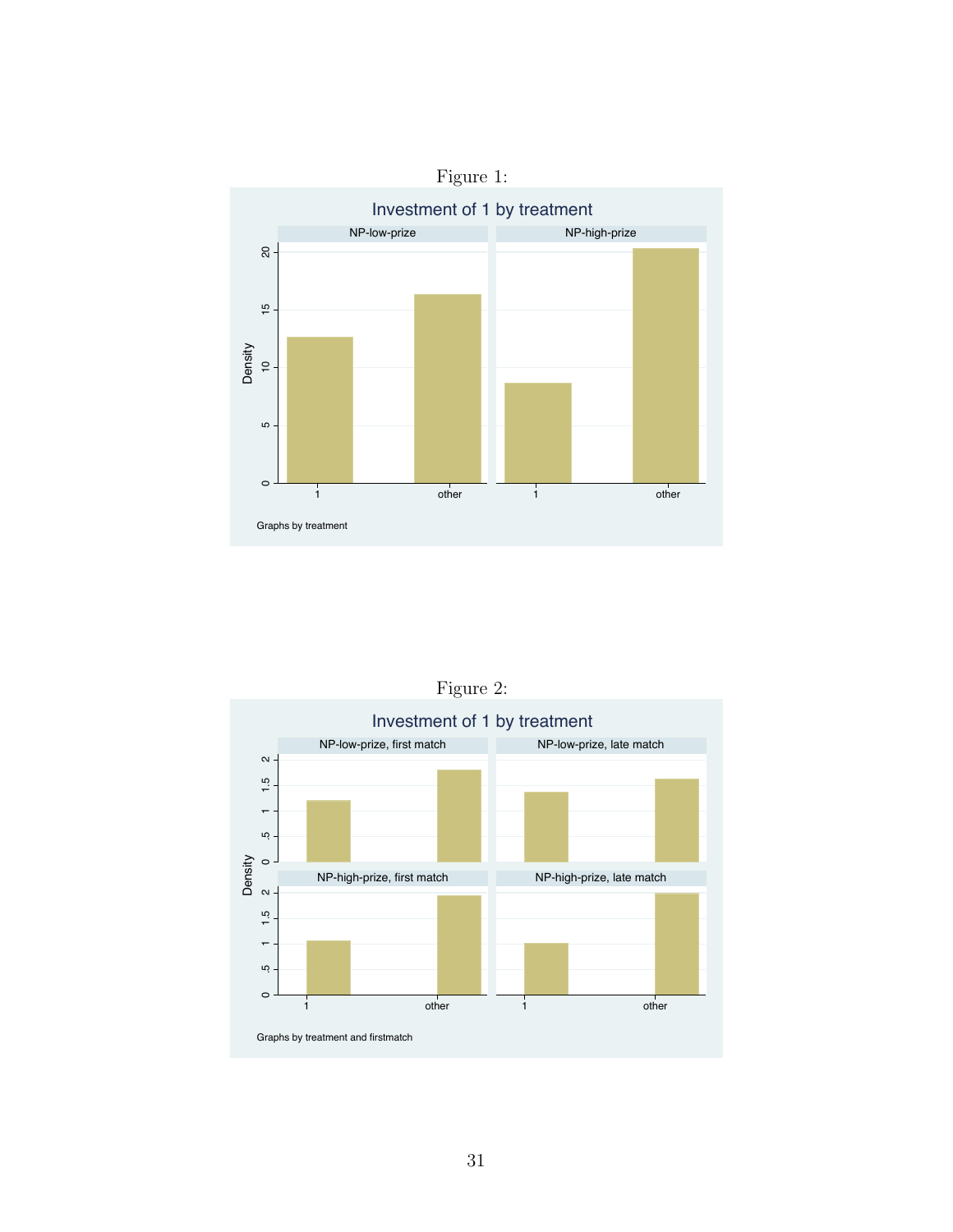



Figure 4: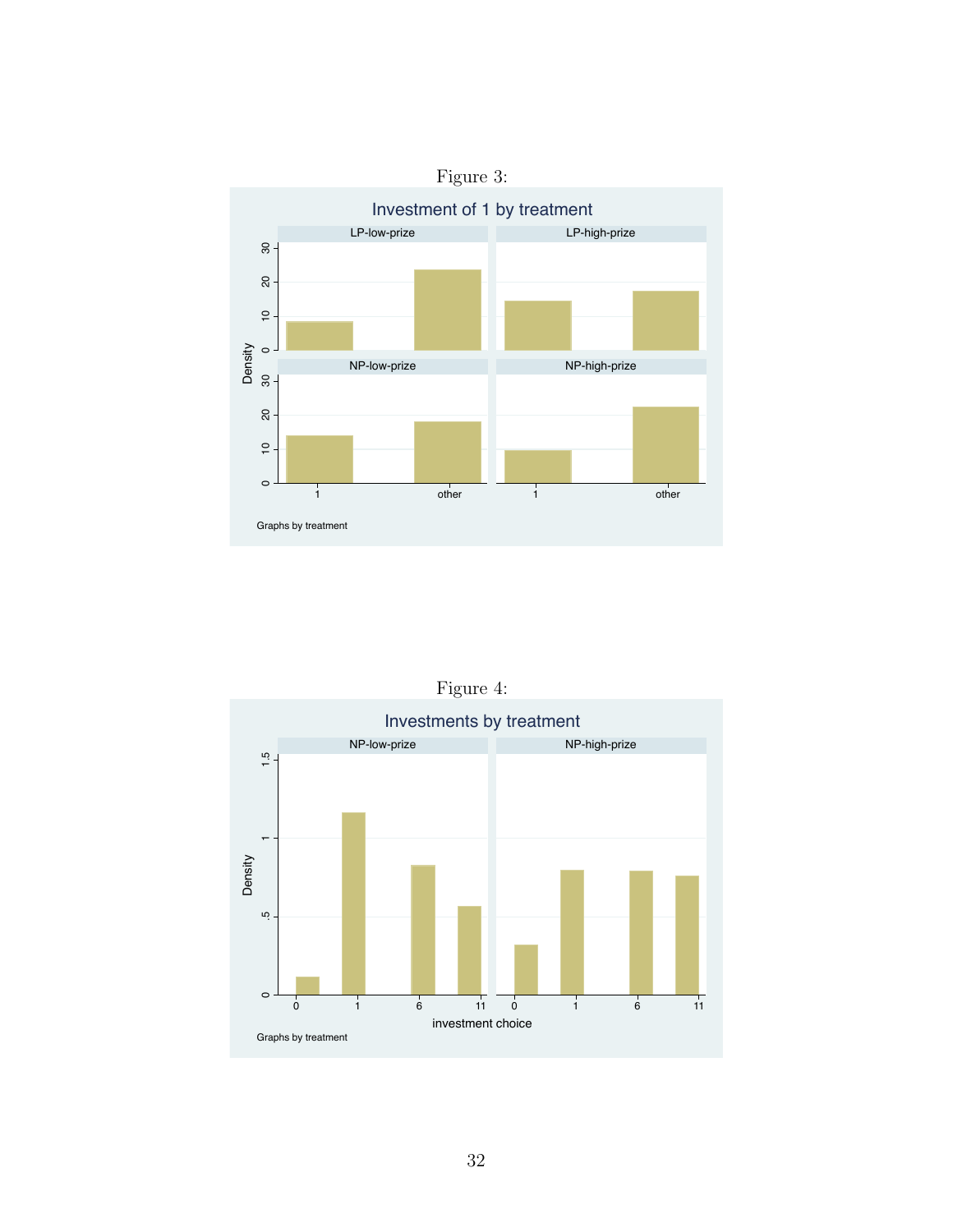

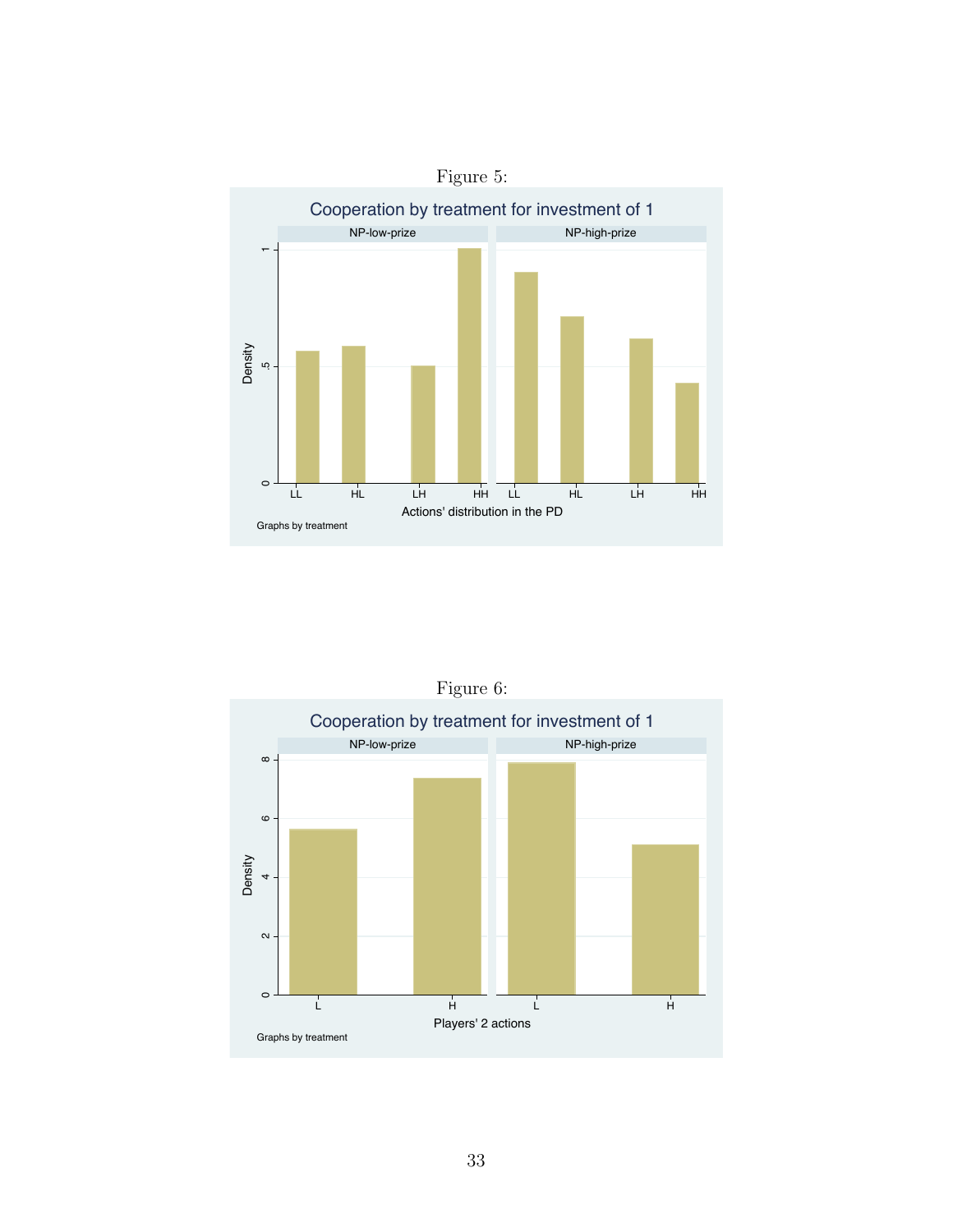

34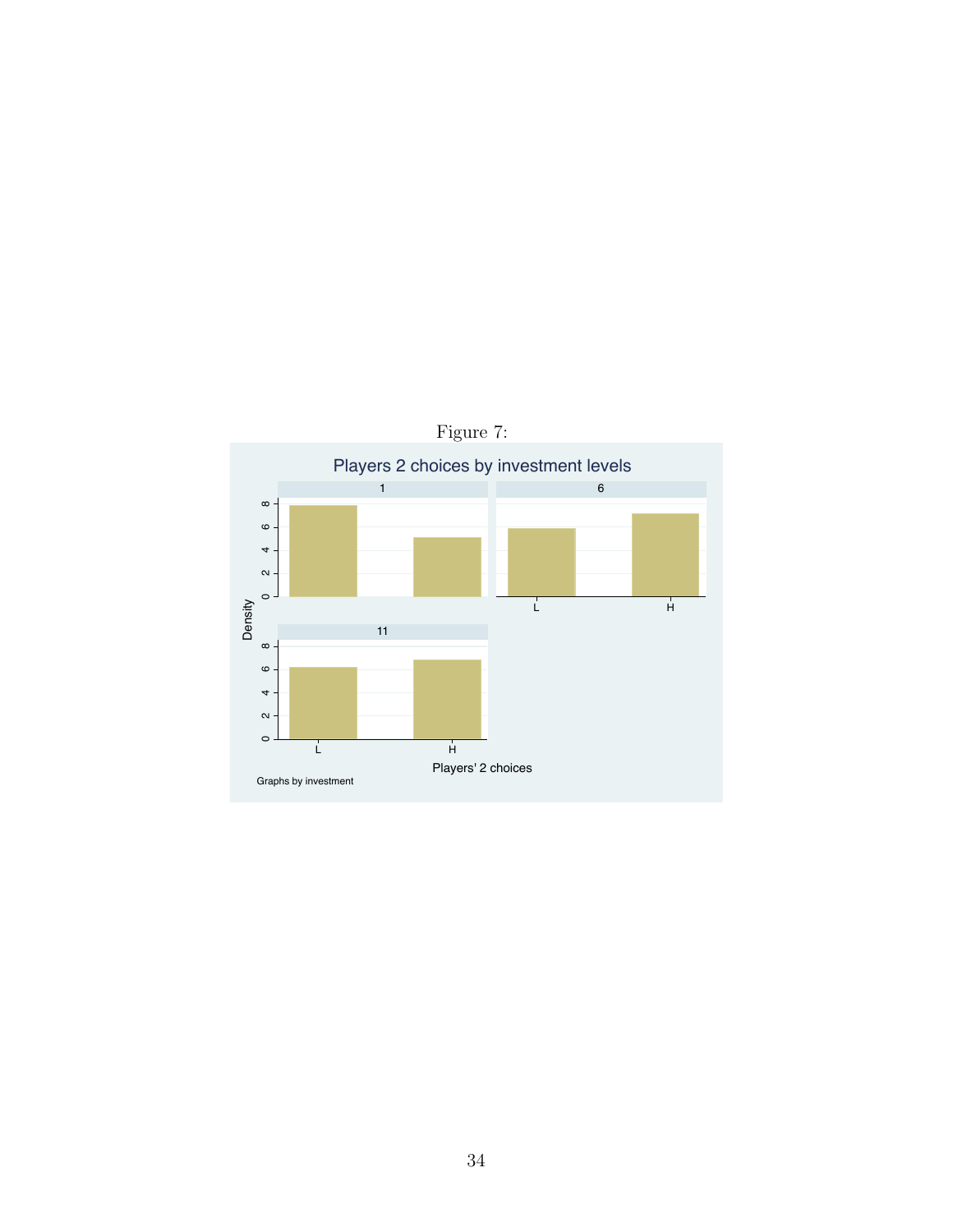#### REFERENCES

Aoyagi, Masaki and Guillaume R. Fréchette. 2009. "Collusion as Public Monitoring Becomes Noisy: Experimental Evidence." Journal of Economic Theory, 144(3): 1135- 1165.

Anton, James and Dennis Yao. 1994. "Expropriation and inventions: appropriable rents in the absence of property rights." The American Economic Review, 84(1): 190-209.

Anton, James and Dennis Yao. 2002. "The sale of ideas: strategic disclosure, property rights and contracting." The Review of Economic Studies, 69(3): 513-531.

Benassy-Quere Agnes, Coupet Mathieu et Mayer Thierry. 2007. "Institutional Determinants of Foreign Direct Investment." World Economy, 30(5).

Benoît, Jean-Pierre. 1985. "Innovation and Imitation in a Duopoly." Review of Economic Studies, 52(1): 99-106.

Berg, Joyce, Dickhaut, John and Kevin McCabe. 1995. "Trust, Reciprocity, and Social History."Games and Economic Behavior, 10(1), 122-42.

Bessen, James and Robert Hunt. 2007. "An empirical look at software patents." Journal of Economics and Management, 16(1): 157-189.

Bigoni, Maria, Potters, Jan and Giancarlo Spagnolo. 2012. "Flexibility and Collusion with Imperfect Monitoring."CEPR Discussion Papers 8877.

Boldrin, Michele and David Levine. 2002. "The Case Against Intellectual Property." The American Economic Review Papers and Proceedings, 92(2): 209-212.

Boldrin, Michele and David Levine. 2005. "Intellectual Property and the Efficient Allocation of Surplus from Creation." Review of Economic Research on Copyright Issues,  $2(1): 45-67.$ 

Boldrin, Michele and David Levine. 2008. "Against intellectual monopoly." Cambridge University Press.

Camera, Gabriele and Marco Casari. 2009. "Cooperation among strangers under the shadow of the future."American Economic Review, 99(3): 979-1005.

Cooper, David J. and Kai-Uwe Kuhn. 2011. "Communication, Renegotiation, and the Scope for Collusion.".

Dal Bo, Pedro. 2005. "Cooperation under the Shadow of the Future: experimental evidence from infinitely repeated games."American Economic Review, 85(5): 1591-1604.

Dal Bo Pedro. 2007. "Tacit collusion under interest rate fluctuations." Rand Journal of Economics, 38(2): 1-8.

Dal Bo, Pedro and Guillaume Fréchette. 2011. "The Evolution of Cooperation in Infinitely Repeated Games: Experimental Evidence."American Economic Review, 101(1): 411-429.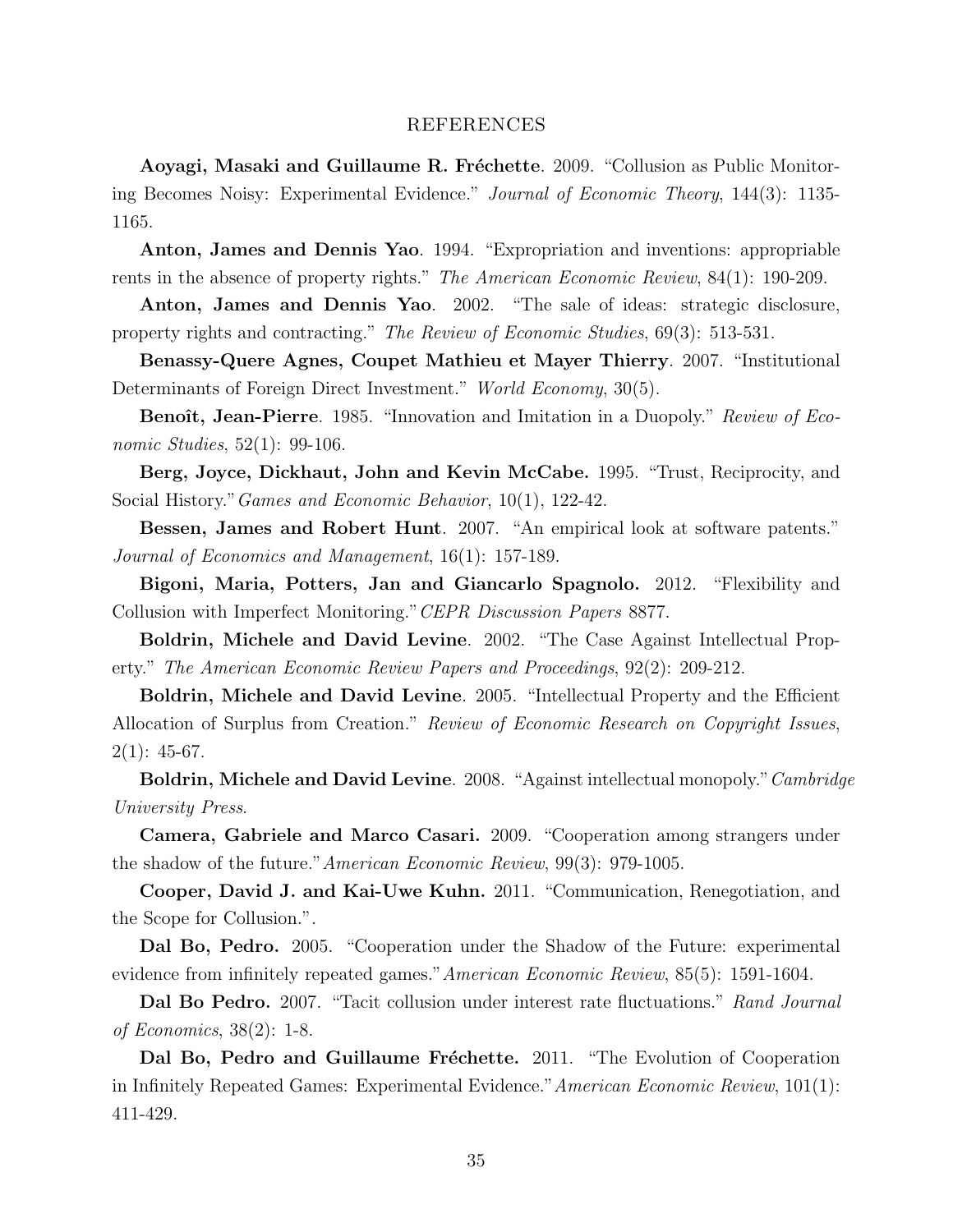Christian Daude and Ernesto Stein. 2007. "The quality of institutions and foreign direct investment." *Economics and Politics*, 19: 317-344.

Dohmen, Thomas, Falk, Armin, Huffman, David, Sunde, Uwe, Schupp, Jrgen and Gert G. Wagner. 2011. "Individual Risk Attitudes: New Evidence from a Large, Representative, Experimentally-Validated Survey" Journal of the European Economic Association. 9(3): 522-550.

Dorsey, Thomas, Helaway Tadesse, Sukhwinder Singh, and Zuzana Brixiova. 2008. "The Landscape of Capital Flows to Low-Income Countries. IMF Working Paper.

Duncan, Roderick . 2006. "Price or politics? An investigation of the causes of expropriation." Australian Journal of Agricultural and Resource Economics, 50(1): 85-101

Falk, Armin and James J. Heckman. 2009. "Lab Experiments are a Major Source of Knowledge in the Social Sciences." Science, 326: 535-538.

Fehr, Ernst, Simon Gachter and Georg Kirchsteiger. 1997. "Reciprocity as a contract enforcement device." Econometrica, 65(4): 833-860.

Greif, Avner. 1989. "Reputation and Coalitions in Medieval Trade: Evidence on the Maghribi Traders." Journal of Economic History, 69(4): 857–82.

Greif, Avner. 1993. "Contract Enforceability and Economic Institutions in Early Trade: The Maghribi Traders' Coalition." American Economic Review, 83(3): 525-48.

Halac, Marina. 2013. "Investing in a Relationship." forthcoming Rand Journal of Economics.

Henry, Emeric and Carlos Ponce. 2011. "Waiting to imitate: on the dynamic pricing of knowledge." Journal of Political Economy, 119(5): 959-981.

Henry, Emeric and Francisco Ruiz-Aliseda. 2012. "Innovation beyond Patents: Technological Complexity as a Protection against Imitation."

Klein, Benjamin and Keith Leffler. 1981. "The Role of Market Forces in Assuring Contractual Performance.."Journal of Political Economy, 89:615-41.

Levine, David K. and Salvatore Modica. 2013. "Peer Punishment and the Strength of Groups."

Levin, Jonathan. 2003. "Relational Incentive Contracts.." American Economic Review, 93(3): 835-857.

Meloso, Debrah, Copic, Jernej and Peter Bossaerts. 2009. "Promoting Intellectual Discovery: Patents vs. Markets." Science, 323(5919): 1335-1339.

Mikesell, Raymond. 1971. "Foreign Investment in the Petroleum and Mineral Industries: Case Studies of Investor-Host Country Relations" .

Ostrom, Elinor. 2010. "Beyond Markets and States: Polycentric Governance of Complex Economic Systems." American Economic Review, 100(3): 641-72.